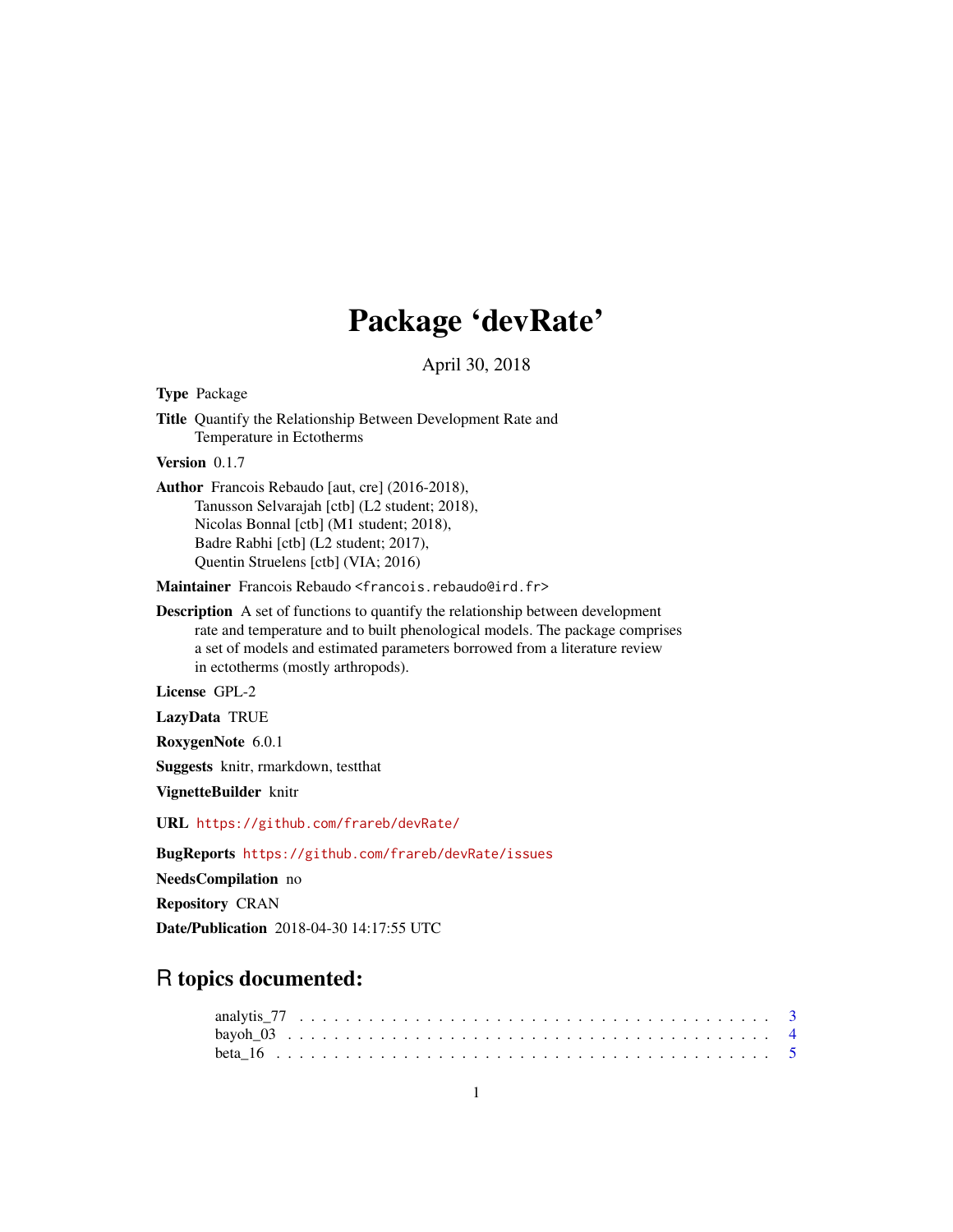|                                                                                                                     | 6              |
|---------------------------------------------------------------------------------------------------------------------|----------------|
|                                                                                                                     | $\overline{7}$ |
|                                                                                                                     | 8              |
|                                                                                                                     | 9              |
|                                                                                                                     | 10             |
|                                                                                                                     | 11             |
|                                                                                                                     | 11             |
|                                                                                                                     | 12             |
|                                                                                                                     | 13             |
|                                                                                                                     | 14             |
|                                                                                                                     | 15             |
|                                                                                                                     | 16             |
|                                                                                                                     | 16             |
|                                                                                                                     | 17             |
|                                                                                                                     | 18             |
|                                                                                                                     | 19             |
|                                                                                                                     | 19             |
|                                                                                                                     | 20             |
| $devRateMap \dots \dots \dots \dots \dots \dots \dots \dots \dots \dots \dots \dots \dots \dots \dots \dots \dots$  | 21             |
|                                                                                                                     | 21             |
| $devRatePlot \dots \dots \dots \dots \dots \dots \dots \dots \dots \dots \dots \dots \dots \dots \dots \dots \dots$ | - 23           |
|                                                                                                                     |                |
|                                                                                                                     |                |
|                                                                                                                     |                |
|                                                                                                                     |                |
|                                                                                                                     |                |
|                                                                                                                     |                |
|                                                                                                                     |                |
|                                                                                                                     |                |
| $lactin2_95$                                                                                                        |                |
|                                                                                                                     |                |
|                                                                                                                     |                |
|                                                                                                                     |                |
|                                                                                                                     | -35            |
|                                                                                                                     | - 36           |
| poly4                                                                                                               |                |
|                                                                                                                     |                |
|                                                                                                                     | 38             |
|                                                                                                                     | 39             |
|                                                                                                                     | 40             |
|                                                                                                                     | 41             |
|                                                                                                                     | 42             |
|                                                                                                                     | 43             |
|                                                                                                                     | 44             |
|                                                                                                                     | 45             |
|                                                                                                                     | 46             |
| taylor 81                                                                                                           | 47             |
|                                                                                                                     | 48             |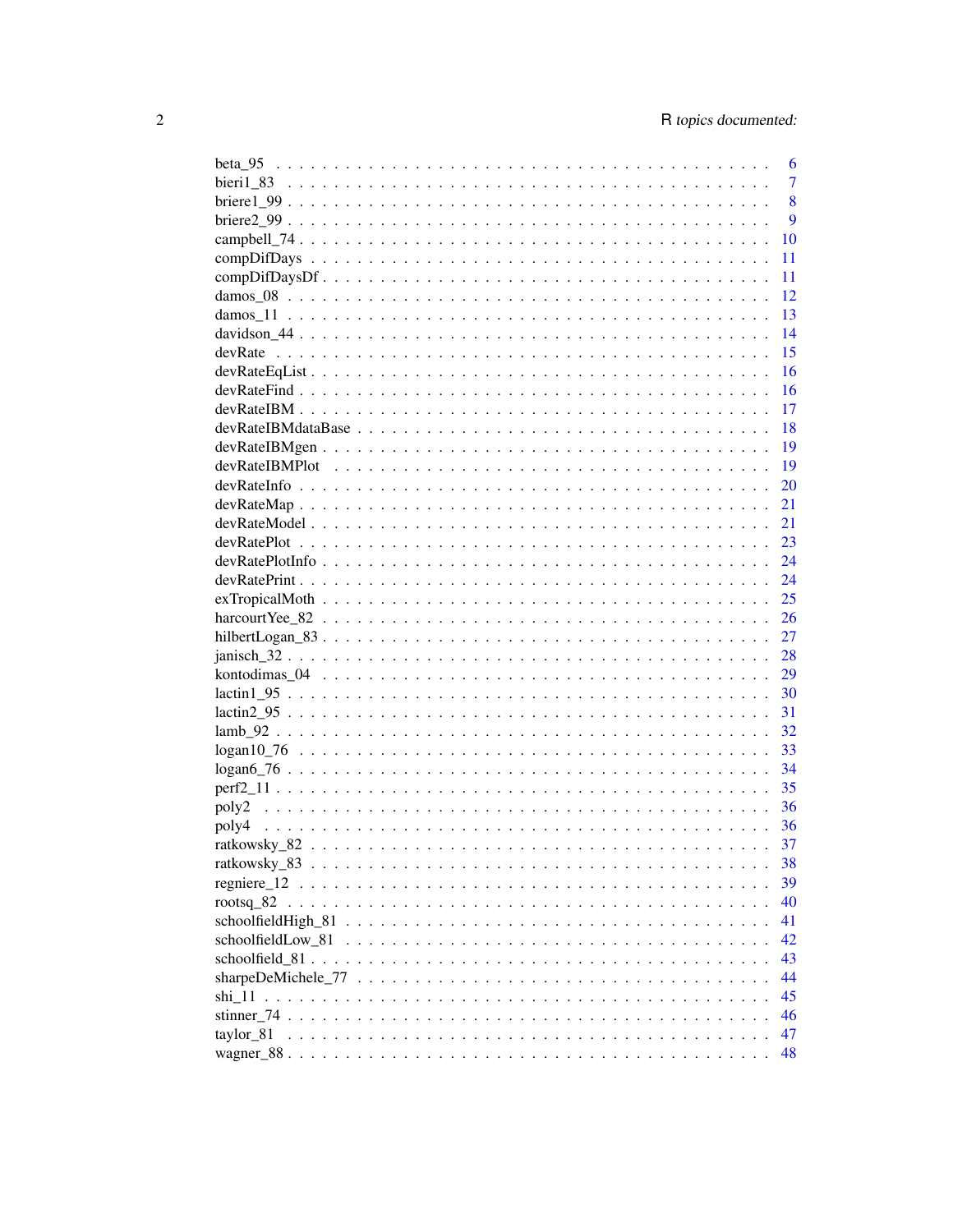# <span id="page-2-0"></span>analytis\_77 3

| Index |  |  |  |  |  |  |  |  |  |  |  |  |  |  |  |  |  |  |
|-------|--|--|--|--|--|--|--|--|--|--|--|--|--|--|--|--|--|--|

# Description

Analytis, S. (1977) Uber die Relation zwischen biologischer Entwicklung und Temperatur bei phytopathogenen Pilzen. Journal of Phytopathology 90(1): 64-76.

analytis\_77 *Analytis equation of development rate as a function of temperature.*

#### Usage

analytis\_77

## Format

A list of eight elements describing the equation.

eq The equation (formula object).

eqAlt The equation (string).

name The name of the equation.

ref The equation reference.

refShort The equation reference shortened.

startVal The parameters found in the literature with their references.

com An optional comment about the equation use.

id An id to identify the equation.

## Details

Equation:

$$
rT = aa * (T - Tmin)^{bb} * (Tmax - T)^{cc}
$$

where rT is the development rate, T the temperature, Tmin the minimum temperature, Tmax the maximum temperature, and aa, bb, and cc constants.

#### Source

<http://dx.doi.org/10.1111/j.1439-0434.1977.tb02886.x>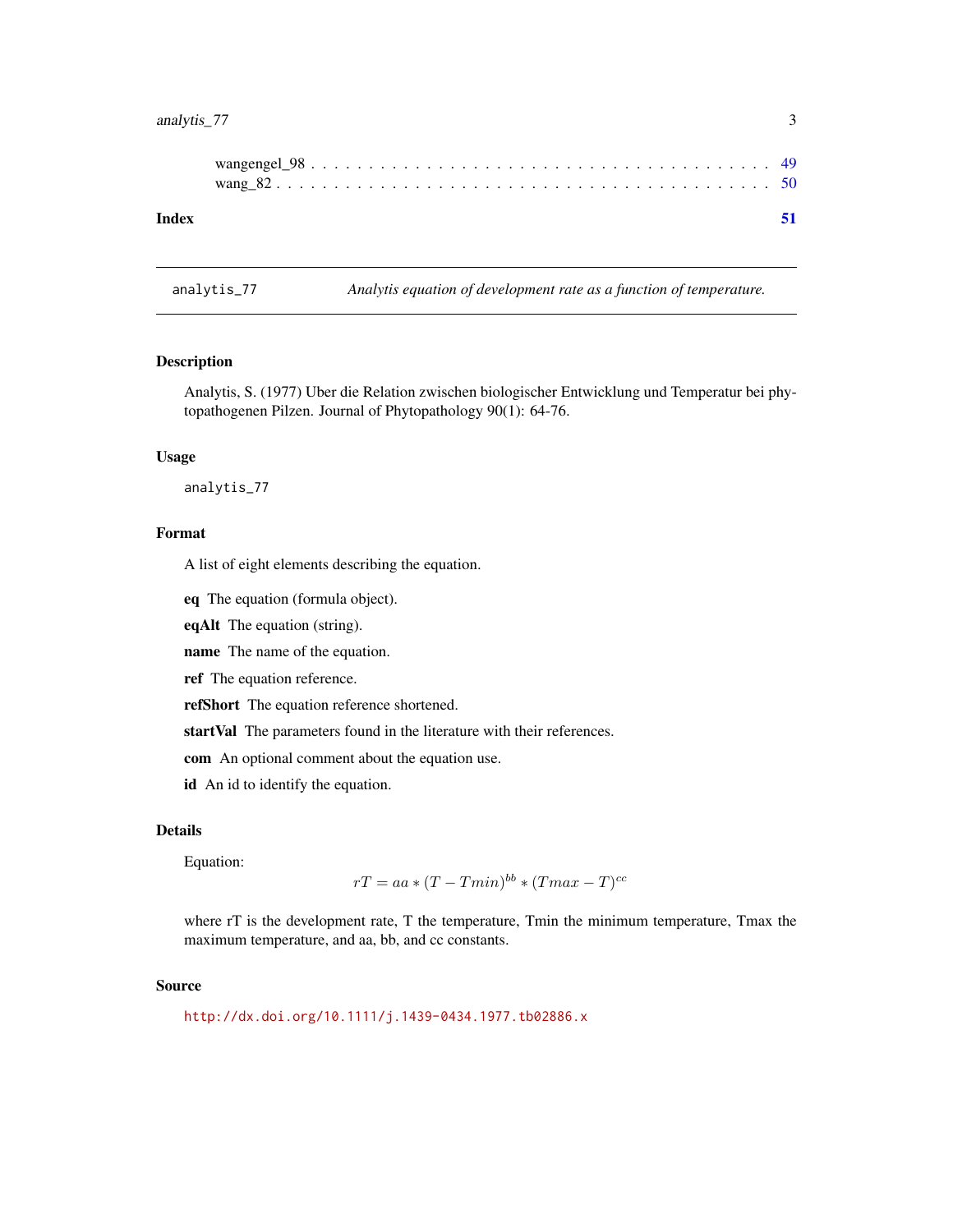<span id="page-3-0"></span>

Bayoh, M.N., Lindsay, S.W. (2003) Effect of temperature on the development of the aquatic stages of Anopheles gambiae sensu stricto (Diptera: Culicidae). Bulletin of entomological research 93(5): 375-81.

## Usage

bayoh\_03

## Format

A list of eight elements describing the equation.

eq The equation (formula object).

eqAlt The equation (string).

name The name of the equation.

ref The equation reference.

refShort The equation reference shortened.

startVal The parameters found in the literature with their references.

com An optional comment about the equation use.

id An id to identify the equation.

## Details

Equation:

$$
rT = aa + bb * T + cc * e^T + dd * e^{-T}
$$

where rT is the development rate, T the temperature, and aa, bb, cc, and dd empirical constant parameters.

#### Source

<http://dx.doi.org/10.1079/BER2003259>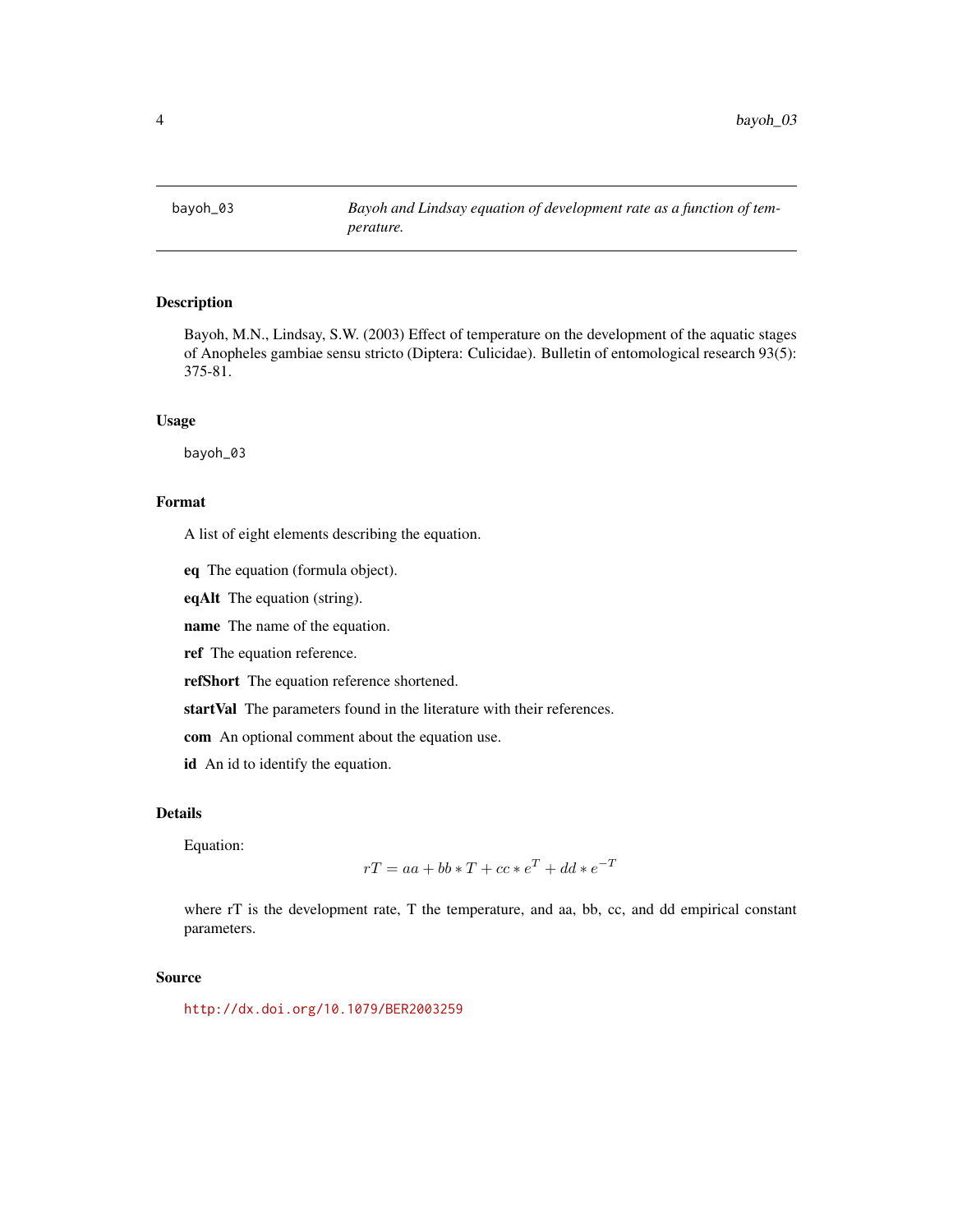<span id="page-4-0"></span>

Yin, X., Kropff, M.J., McLaren, G., and Visperas, R.M. (1995) A nonlinear model for crop development as a function of temperature. Agricultural and Forest Meteorology 77(1): 1-16.

Shi, P. J., Chen, L., Hui, C., & Grissino-Mayer, H. D. (2016). Capture the time when plants reach their maximum body size by using the beta sigmoid growth equation. Ecological Modelling, 320, 177-181.

Shi, P. J., Reddy, G. V., Chen, L., and Ge, F. (2015). Comparison of thermal performance equations in describing temperature-dependent developmental rates of insects: (I) empirical models. Annals of the Entomological Society of America, 109(2), 211-215.

#### Usage

beta\_16

# Format

A list of eight elements describing the equation.

eq The equation (formula object).

eqAlt The equation (string).

name The name of the equation.

ref The equation reference.

refShort The equation reference shortened.

startVal The parameters found in the literature with their references.

com An optional comment about the equation use.

id An id to identify the equation.

# Details

Equation:

$$
rT = rm * (\frac{T2 - T}{\sqrt{T}} - Tm) * (\frac{T - T1}{\sqrt{T}} - T1)^{\frac{Tm - T1}{\sqrt{T}}T2 - Tm}
$$

where rT is the development rate, T the temperature, T1, T2, and Tm the model parameters.

#### Source

<http://dx.doi.org/10.1016/j.ecolmodel.2015.09.012>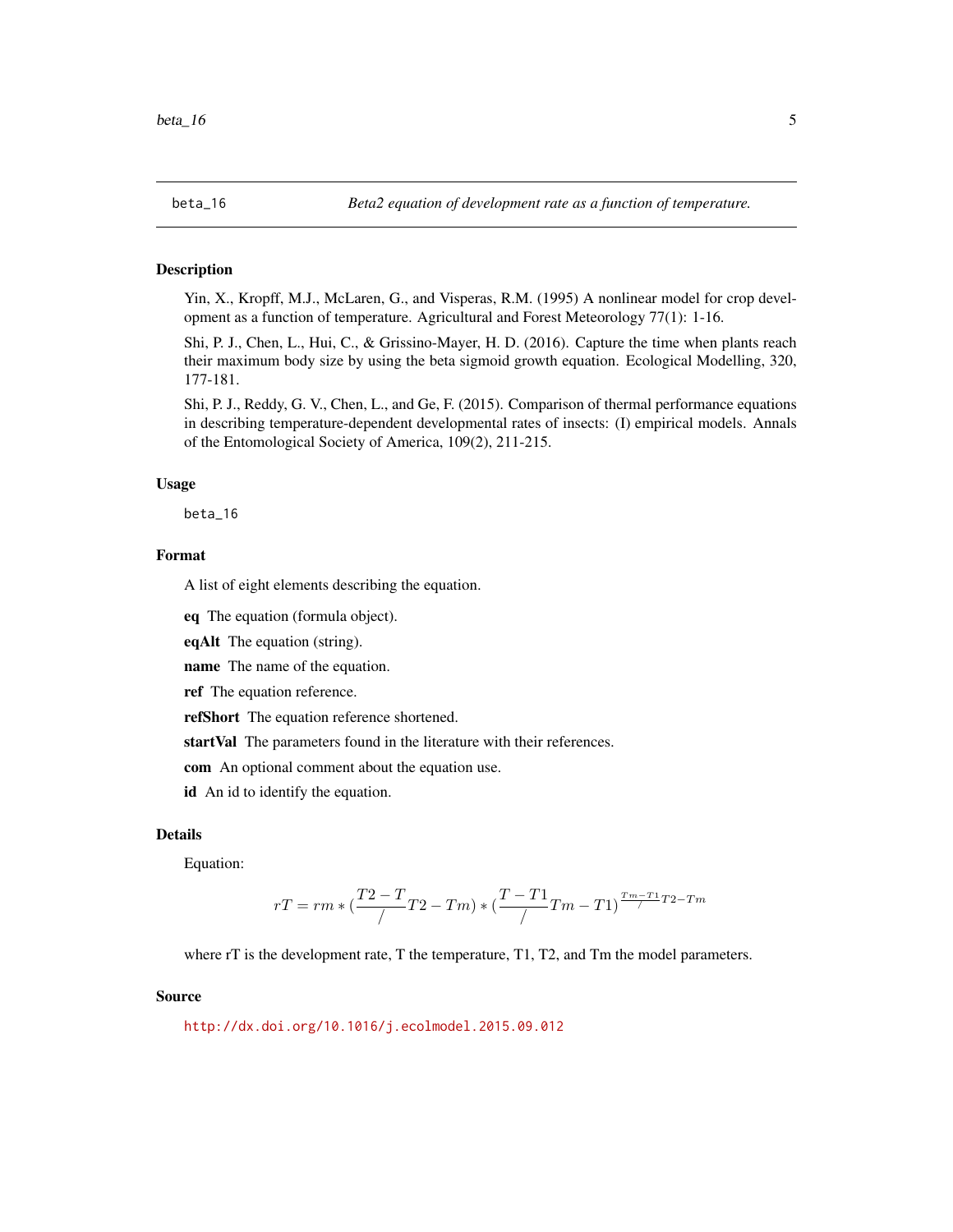<span id="page-5-0"></span>

Yin, X., Kropff, M.J., McLaren, G., and Visperas, R.M. (1995) A nonlinear model for crop development as a function of temperature. Agricultural and Forest Meteorology 77(1): 1-16.

## Usage

beta\_95

#### Format

A list of eight elements describing the equation.

eq The equation (formula object).

eqAlt The equation (string).

name The name of the equation.

ref The equation reference.

refShort The equation reference shortened.

startVal The parameters found in the literature with their references.

com An optional comment about the equation use.

id An id to identify the equation.

## Details

Equation:

$$
rT = e^{mu} * (T - Tb)^{aa} * (Tc - T)^{bb}
$$

where rT is the development rate, T the temperature, mu, aa, and bb the model parameters, Tb the base temperature, and Tc the ceiling temperature.

## Source

[http://dx.doi.org/10.1016/0168-1923\(95\)02236-Q](http://dx.doi.org/10.1016/0168-1923(95)02236-Q)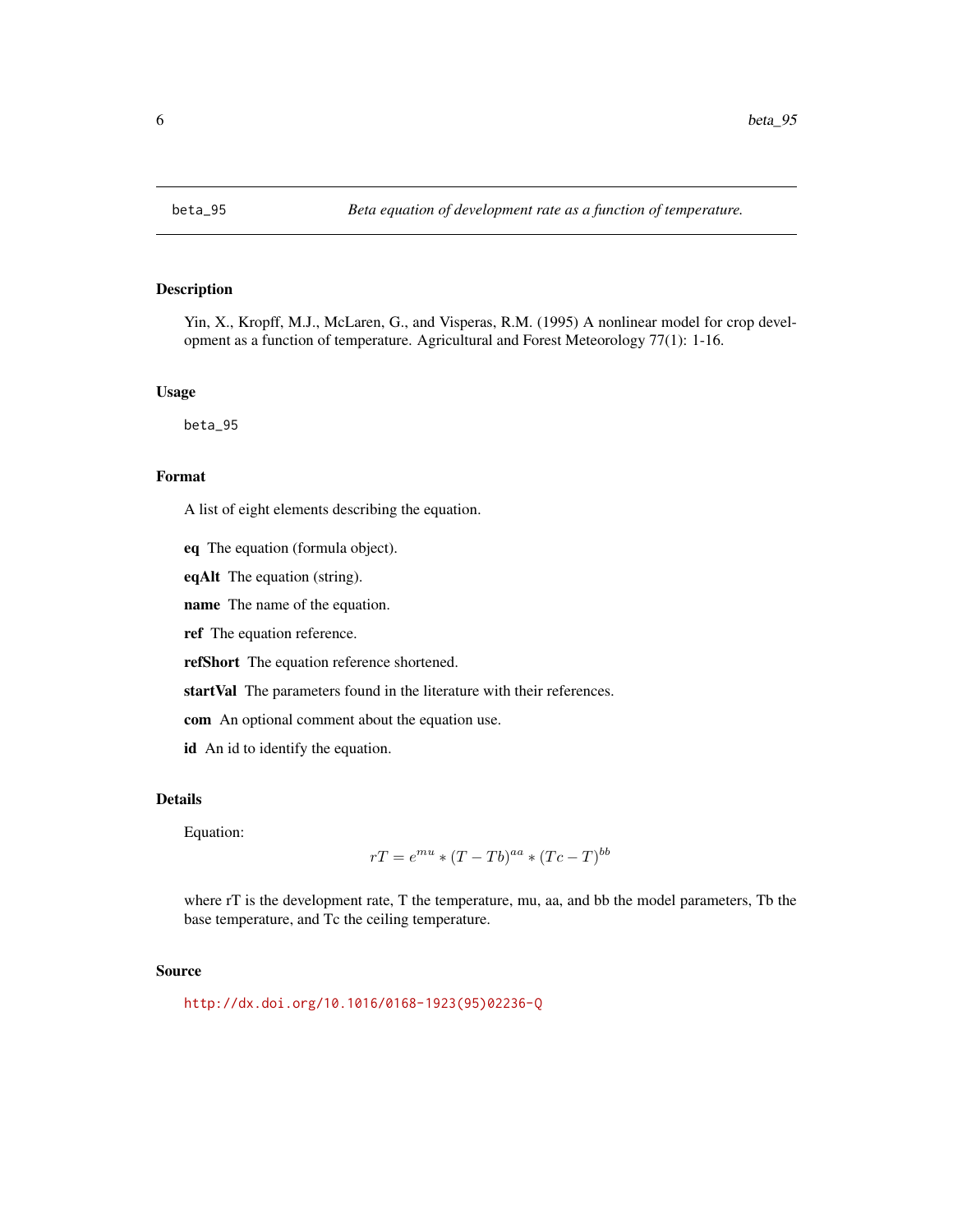<span id="page-6-0"></span>

Bieri, M., Baumgartner, J., Bianchi, G., Delucchi, V., Arx, R. von. (1983) Development and fecundity of pea aphid (Acyrthosiphon pisum Harris) as affected by constant temperatures and by pea varieties. Mitteilungen der Schweizerischen Entomologischen Gesellschaft, 56, 163-171.

Kumar, S., and Kontodimas, D.C. (2012). Temperature-dependent development of Phenacoccus solenopsis under laboratory conditions. Entomologia Hellenica, 21, 25-38.

#### Usage

bieri1\_83

## Format

A list of eight elements describing the equation.

eq The equation (formula object).

eqAlt The equation (string).

name The name of the equation.

ref The equation reference.

refShort The equation reference shortened.

startVal The parameters found in the literature with their references.

com An optional comment about the equation use.

id An id to identify the equation.

# Details

Equation:

$$
rT = aa * (T - Tmin) - (bb * e^{T - Tm})
$$

where rT is the development rate, T the temperature, Tmin the minimum temperature, and aa, bb, and Tm fitted coefficients.

#### Source

<http://www.e-periodica.ch>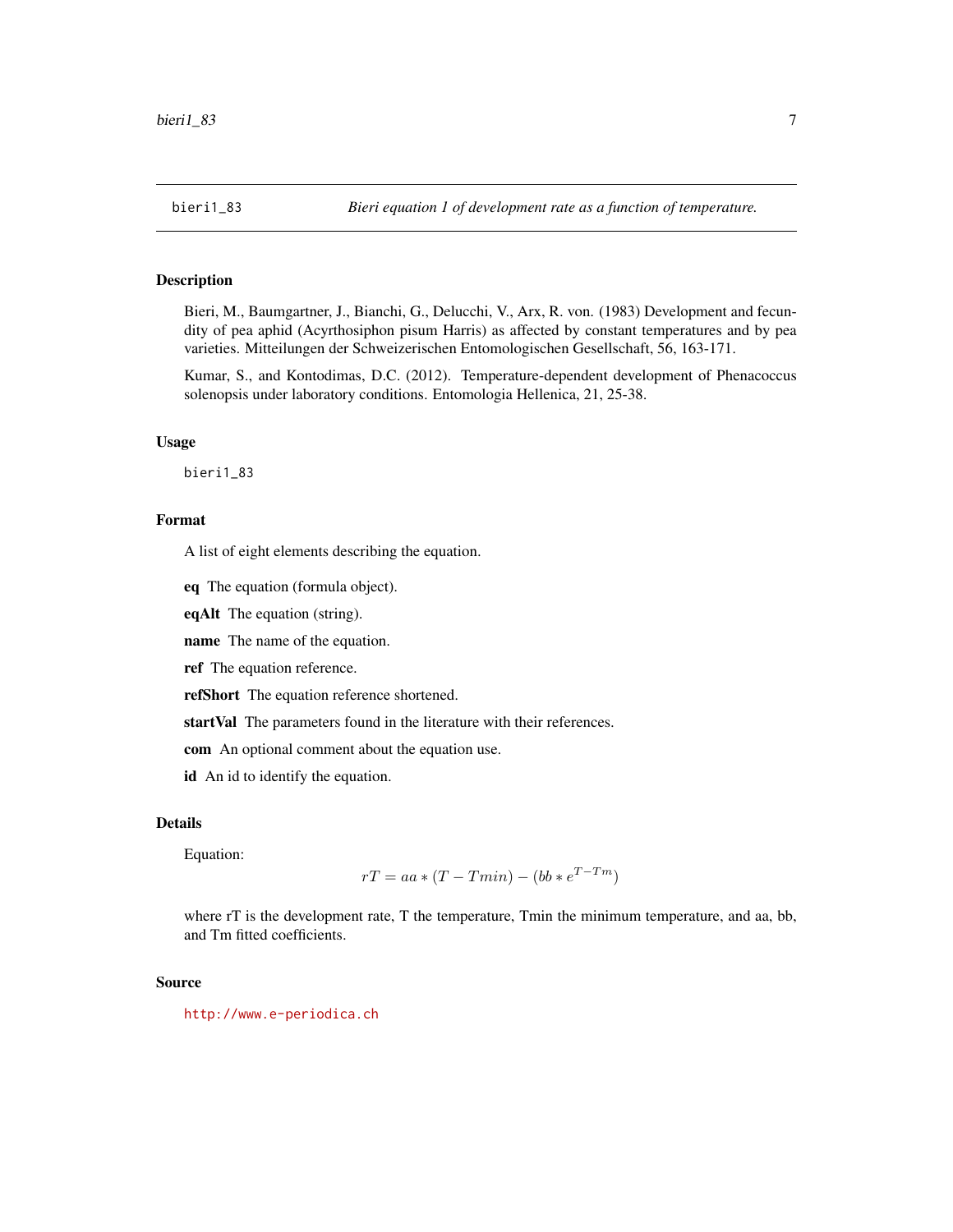<span id="page-7-0"></span>

Briere, J.F., Pracros, P., le Roux, A.Y. and Pierre, S. (1999) A novel rate model of temperaturedependent development for arthropods. Environmental Entomology, 28, 22-29.

# Usage

briere1\_99

# Format

A list of eight elements describing the equation.

eq The equation (formula object).

eqAlt The equation (string).

name The name of the equation.

ref The equation reference.

refShort The equation reference shortened.

startVal The parameters found in the literature with their references.

com An optional comment about the equation use.

id An id to identify the equation.

## Details

Equation:

$$
rT = aa * T * (T - Tmin) * (Tmax - T)^{\frac{1}{2}}
$$

where rT is the development rate, T the temperature, Tmin the low temperature developmental threshold, Tmax the lethal temperature, and aa an empirical constant.

# Source

<http://dx.doi.org/10.1093/ee/28.1.22>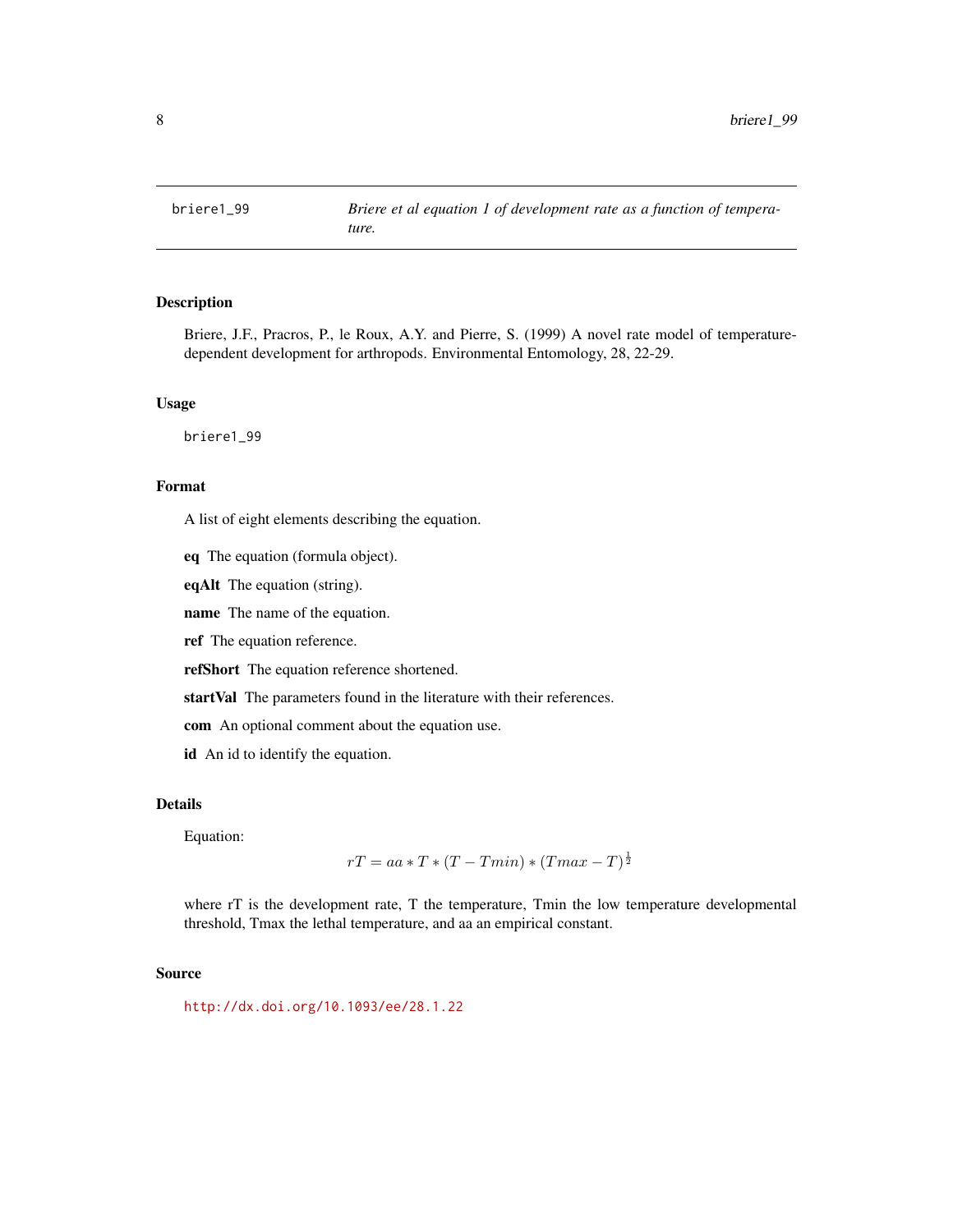<span id="page-8-0"></span>

Briere, J.F., Pracros, P., le Roux, A.Y. and Pierre, S. (1999) A novel rate model of temperaturedependent development for arthropods. Environmental Entomology, 28, 22-29.

# Usage

briere2\_99

# Format

A list of eight elements describing the equation.

eq The equation (formula object).

eqAlt The equation (string).

name The name of the equation.

ref The equation reference.

refShort The equation reference shortened.

startVal The parameters found in the literature with their references.

com An optional comment about the equation use.

id An id to identify the equation.

## Details

Equation:

$$
rT = aa * T * (T - Tmin) * (Tmax - T)^{\frac{1}{bb}}
$$

where rT is the development rate, T the temperature, Tmin the low temperature developmental threshold, Tmax the lethal temperature, and aa and bb empirical constants.

# Source

<http://dx.doi.org/10.1093/ee/28.1.22>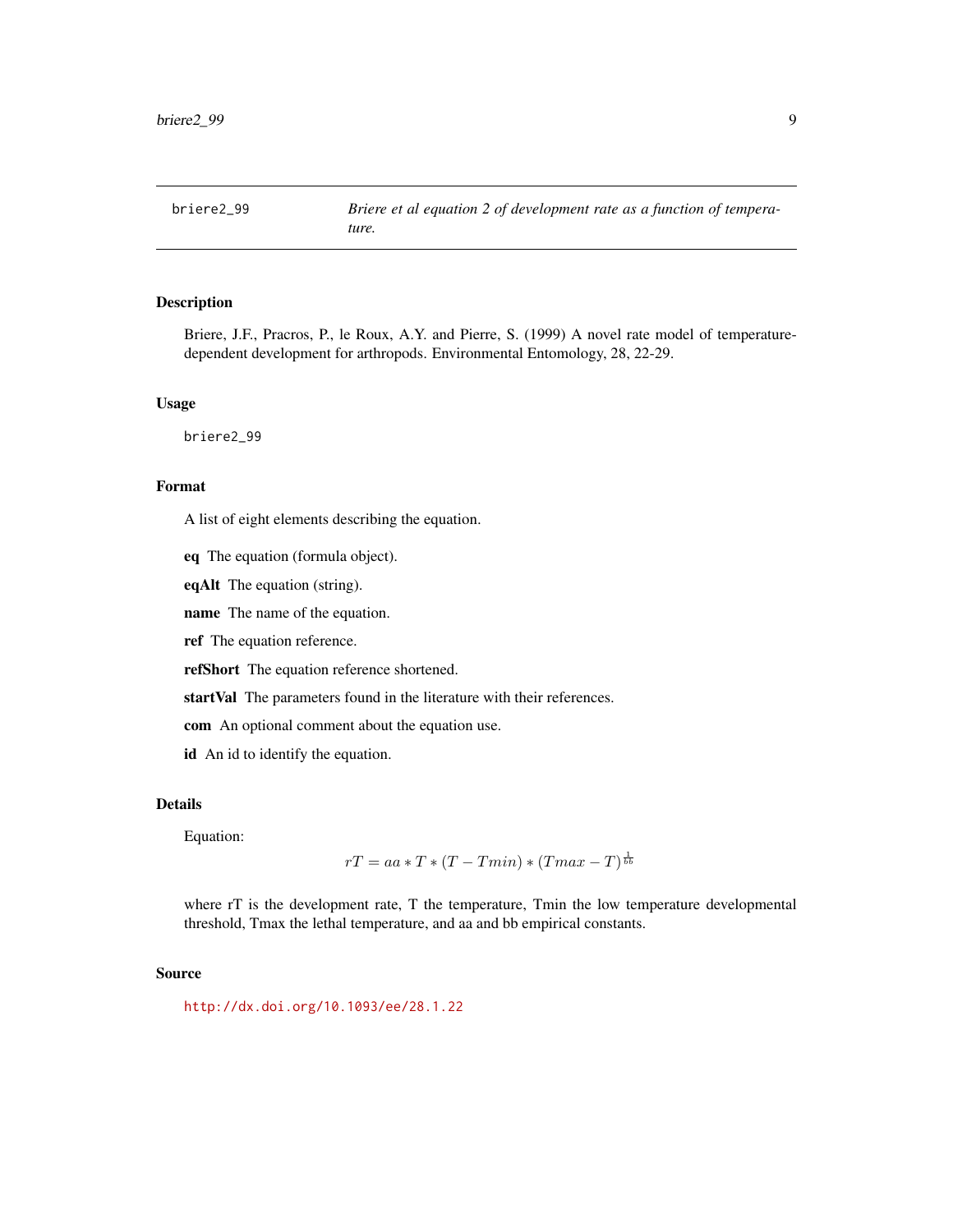<span id="page-9-0"></span>

Campbell, A., Frazer, B. D., Gilbert, N. G. A. P., Gutierrez, A. P., & Mackauer, M. (1974). Temperature requirements of some aphids and their parasites. Journal of applied ecology, 431-438.

# Usage

campbell\_74

# Format

A list of eight elements describing the equation.

eq The equation (formula object).

eqAlt The equation (string).

name The name of the equation.

ref The equation reference.

refShort The equation reference shortened.

startVal The parameters found in the literature with their references.

com An optional comment about the equation use.

id An id to identify the equation.

## Details

Equation:

$$
rT = aa + bb * T
$$

where rT is the development rate, T the temperature, bb the slope, and aa the point at which the line crosses the rT axis when  $T = 0$ .

## Source

<http://dx.doi.org/10.2307/2402197>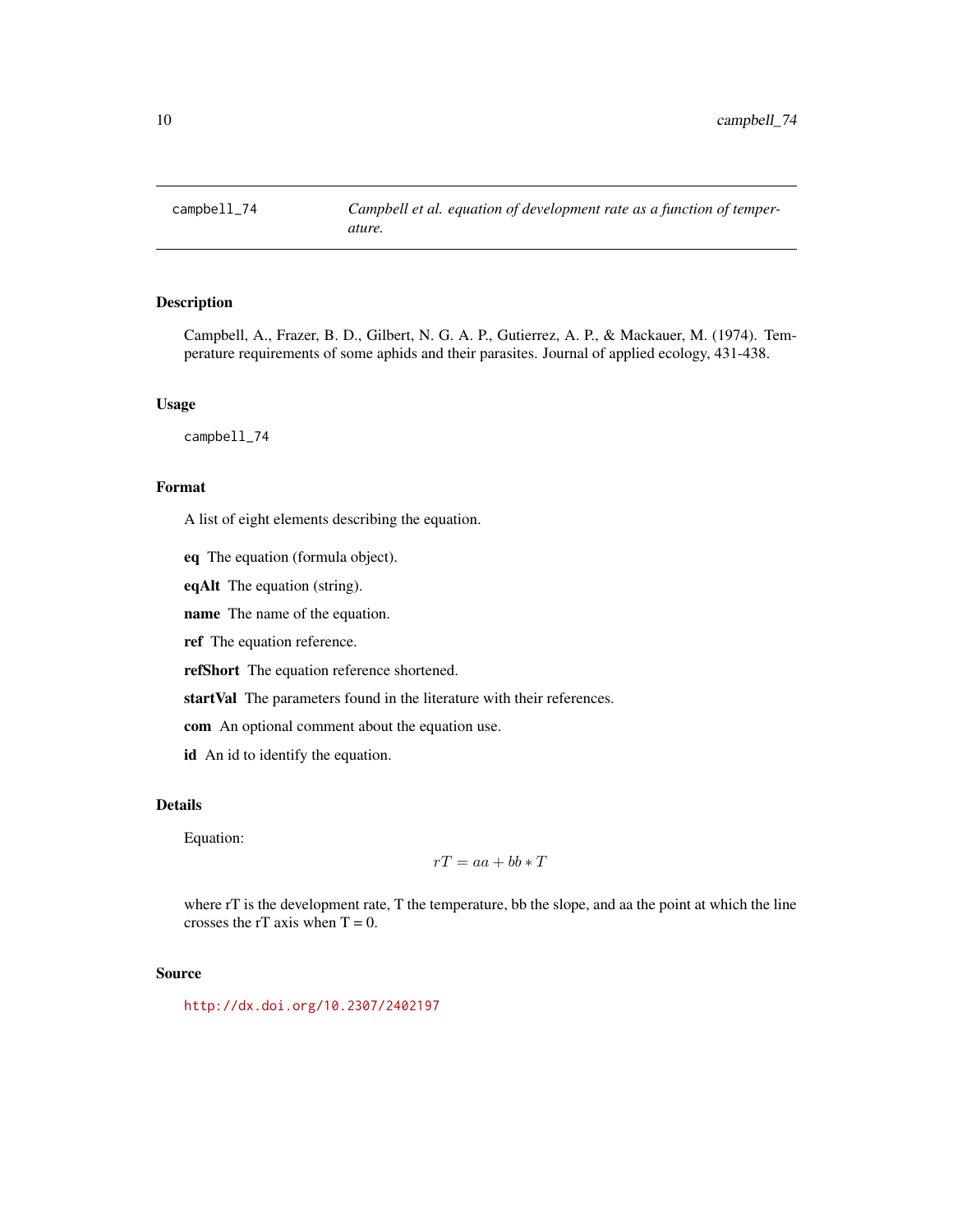<span id="page-10-0"></span>

compDifDays computes the inverse of the difference between dates from a vector made of dates.

## Usage

```
compDifDays(vecDates, dateFormat = "%d/%m/%y")
```
## Arguments

| vecDates   | A vector with dates.                |
|------------|-------------------------------------|
| dateFormat | The format of dates (see strptime). |

## Value

A vector with the inverse of the difference between dates.

# Examples

```
compDifDays(vecDates = c("28/12/15", "12/01/16", "25/01/16", "28/02/16", "15/03/16"))
compDifDays(vecDates = c("28/12/15", "12/01/14", "25/01/16", "28/02/16", "15/03/16"))
compDifDays(vecDates = c("28/12/15", "12/01/16", "25/01/16", "", ""))
```

| compDifDaysDf | Compute the inverse of the number of days between dates from a data |
|---------------|---------------------------------------------------------------------|
|               | trame.                                                              |

## Description

Compute the inverse of the number of days between dates from a data frame.

## Usage

```
compDifDaysDf(dfDates, dateFormatDf = "%d/%m/%y")
```
# Arguments

| dfDates      | A data frame with dates (samples in columns and dates in rows). |
|--------------|-----------------------------------------------------------------|
| dateFormatDf | The format of dates (see strptime).                             |

# Value

A data.frame with the inverse of the difference between dates.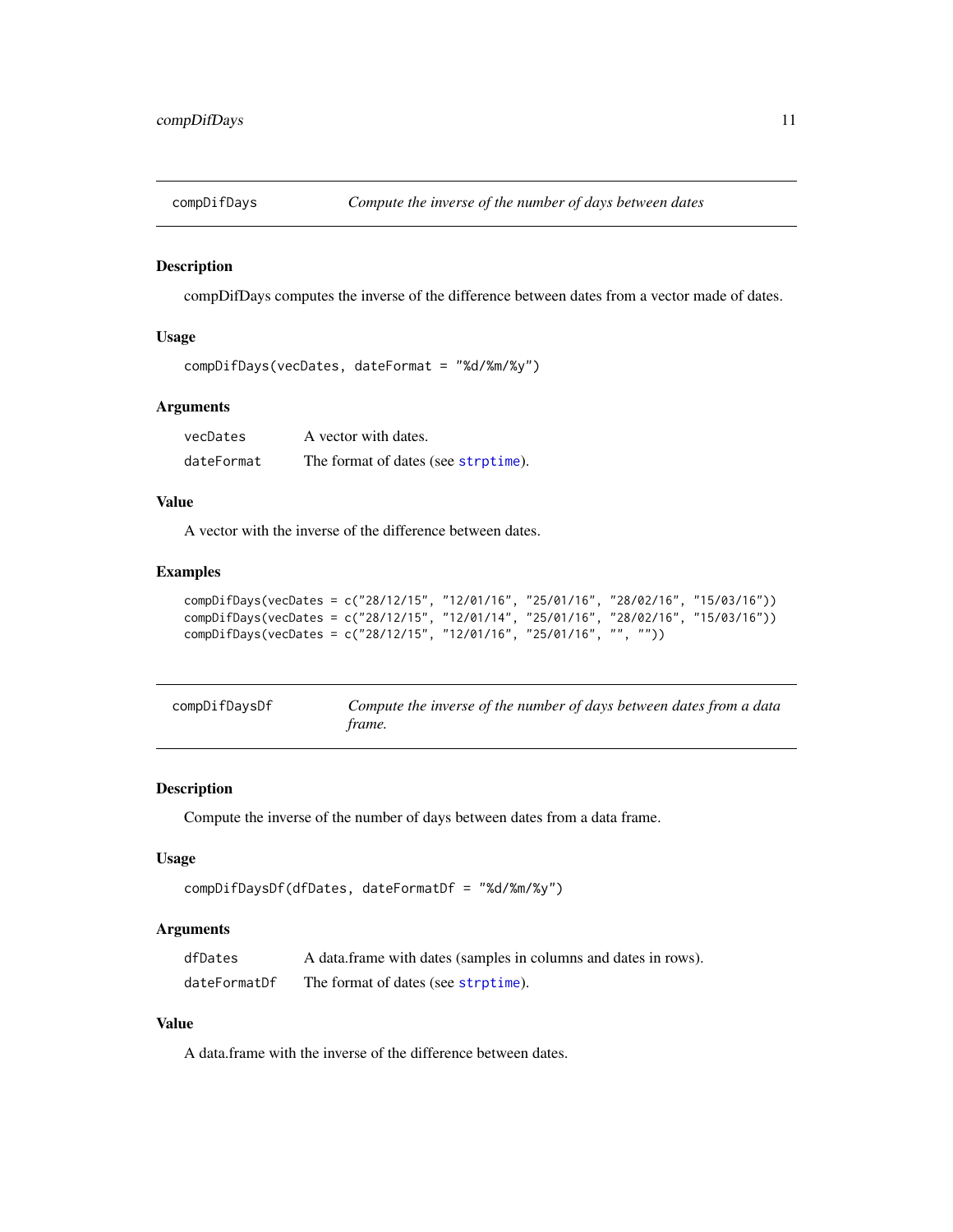#### Examples

```
myDays <- data.frame(egg = c("28/12/15", "28/12/15", "28/12/15", "28/12/15"),
                        larva1 = c("12/01/16", "12/01/16", "12/01/16", "13/01/16"),
                         larva2 = c("25/01/16", "26/01/16", "25/01/16", "29/01/16"),
                        pupa = c("12/02/16", "10/02/16", "14/02/16", "09/02/16"),
                         imago = c("28/02/16", "25/02/16", "27/02/16", "26/02/16"),
                        death = c("15/03/16", "12/03/16", "19/03/16", "20/03/16"))
compDifDaysDf(dfDates = myDays, dateFormat = "%d/%m/%y")
```

| damos | 08 |
|-------|----|
|-------|----|

Simplified beta type equation of development rate as a function of tem*perature.*

#### Description

Damos, P.T., and Savopoulou-Soultani, M. (2008). Temperature-dependent bionomics and modeling of Anarsia lineatella (Lepidoptera: Gelechiidae) in the laboratory. Journal of economic entomology, 101(5), 1557-1567.

#### Usage

damos\_08

## Format

A list of eight elements describing the equation.

eq The equation (formula object).

eqAlt The equation (string).

name The name of the equation.

ref The equation reference.

refShort The equation reference shortened.

startVal The parameters found in the literature with their references.

com An optional comment about the equation use.

id An id to identify the equation.

# Details

Equation:

$$
rT = aa * (bb - \frac{T}{10}) * (\frac{T}{10})^{cc}
$$

where rT is the development rate, T the temperature, and aa, bb, and cc empirical constant parameters.

#### Source

<http://dx.doi.org/10.1093/jee/101.5.1557>

<span id="page-11-0"></span>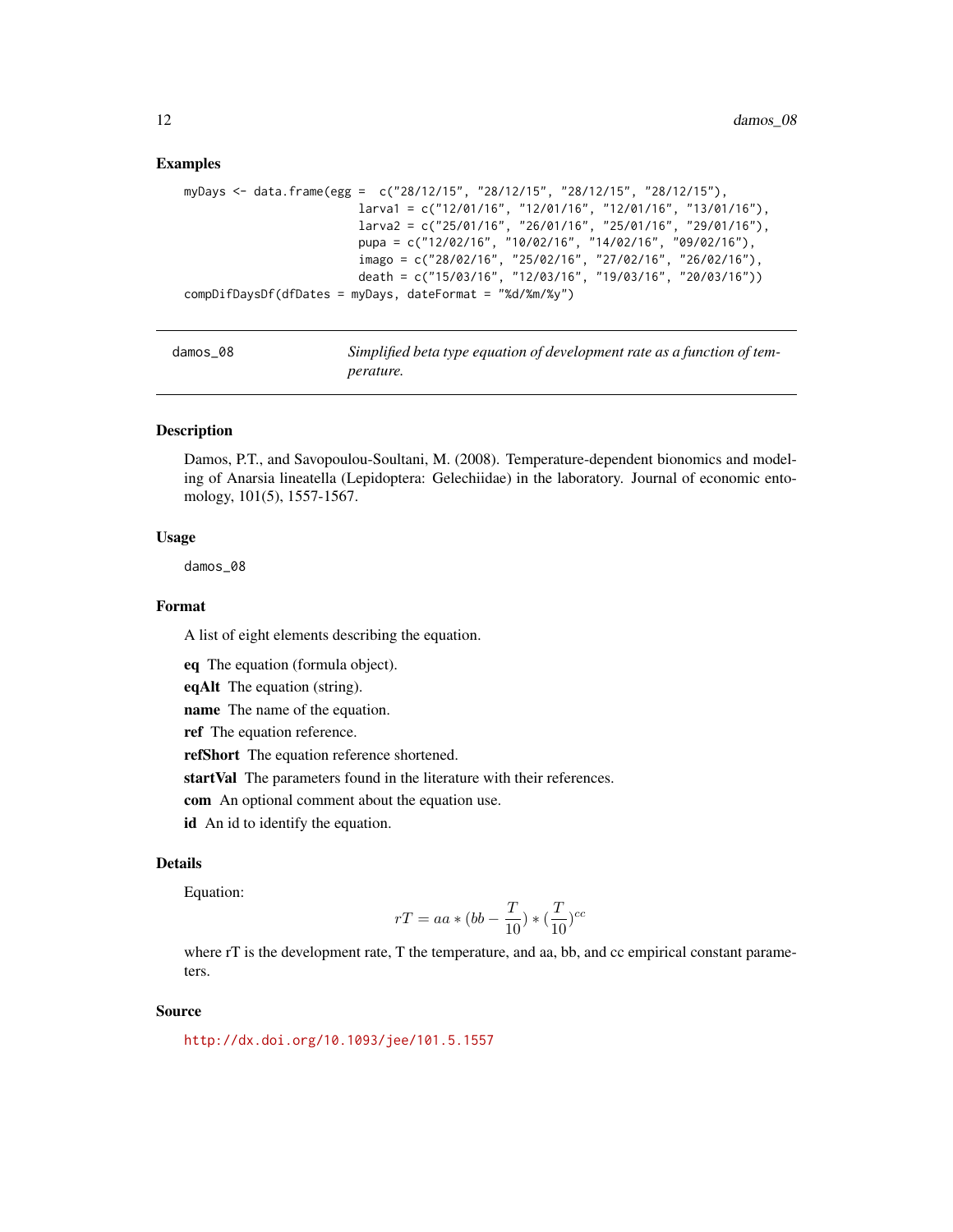<span id="page-12-0"></span>damos\_11 *Inverse second-order polynomial equation of development rate as a function of temperature.*

# Description

Damos, P., and Savopoulou-Soultani, M. (2011) Temperature-driven models for insect development and vital thermal requirements. Psyche: A Journal of Entomology, 2012.

# Usage

damos\_11

# Format

A list of eight elements describing the equation.

eq The equation (formula object).

eqAlt The equation (string).

name The name of the equation.

ref The equation reference.

refShort The equation reference shortened.

startVal The parameters found in the literature with their references.

com An optional comment about the equation use.

id An id to identify the equation.

## Details

Equation:

$$
rT = \frac{aa}{1 + bb * T + cc * T^2}
$$

where rT is the development rate, T the temperature, and aa, bb, and cc empirical constant parameters.

#### Source

<http://dx.doi.org/10.1155/2012/123405>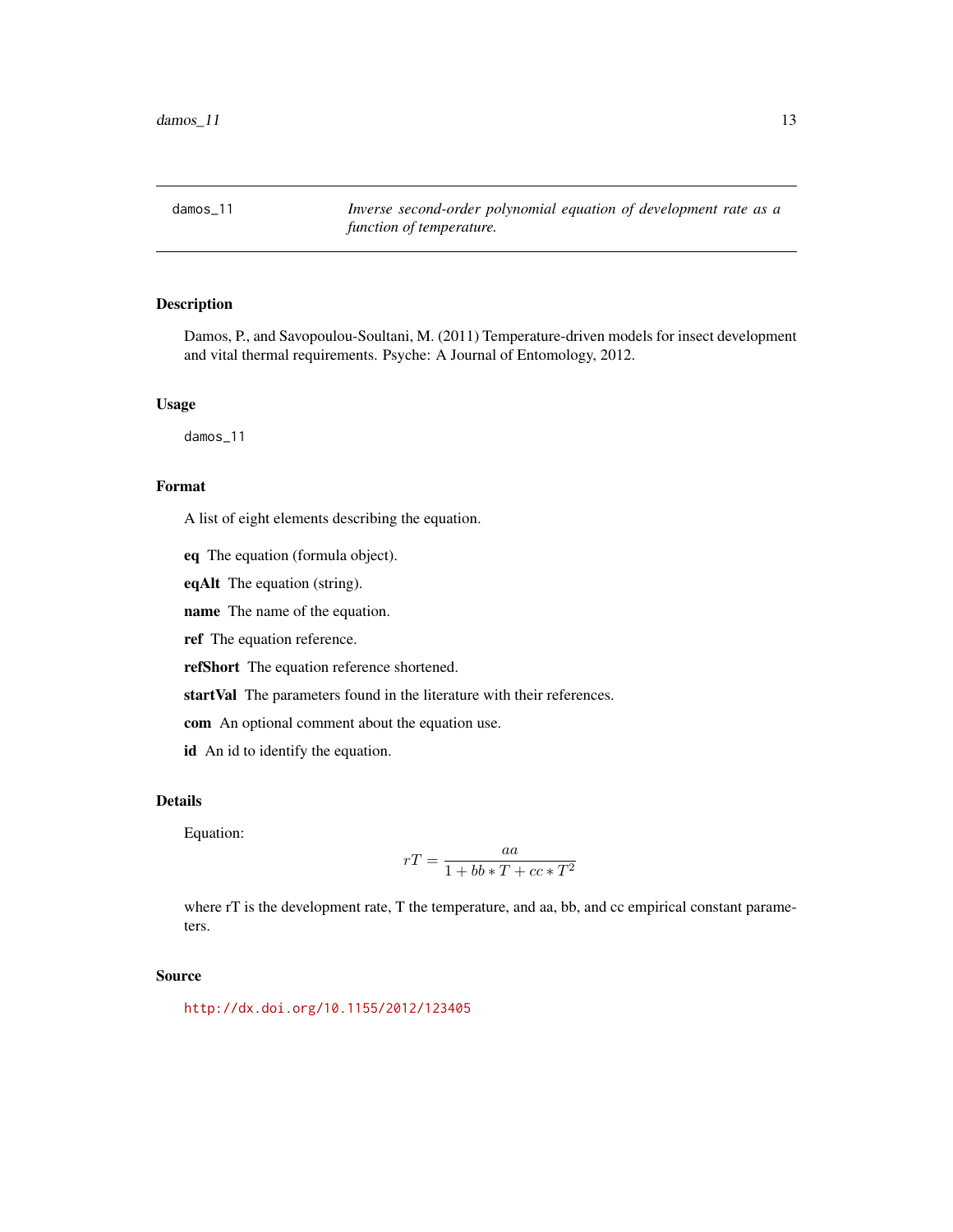<span id="page-13-0"></span>

Davidson, J. (1944). On the relationship between temperature and rate of development of insects at constant temperatures. The Journal of Animal Ecology:26-38.

#### Usage

davidson\_44

# Format

A list of eight elements describing the equation.

eq The equation (formula object).

eqAlt The equation (string).

name The name of the equation.

ref The equation reference.

refShort The equation reference shortened.

startVal The parameters found in the literature with their references.

com An optional comment about the equation use.

id An id to identify the equation.

## Details

Equation:

$$
rT = \frac{K}{1+e^{aa+bb*T}}
$$

where rT is the development rate, T the temperature, K the distance between the upper and lower asymptote of the curve, aa the relative position of the origin of the curve on the abscissa, bb the degree of acceleration of development of the life stage in relation to temperature.

#### Source

<http://dx.doi.org/10.2307/1326>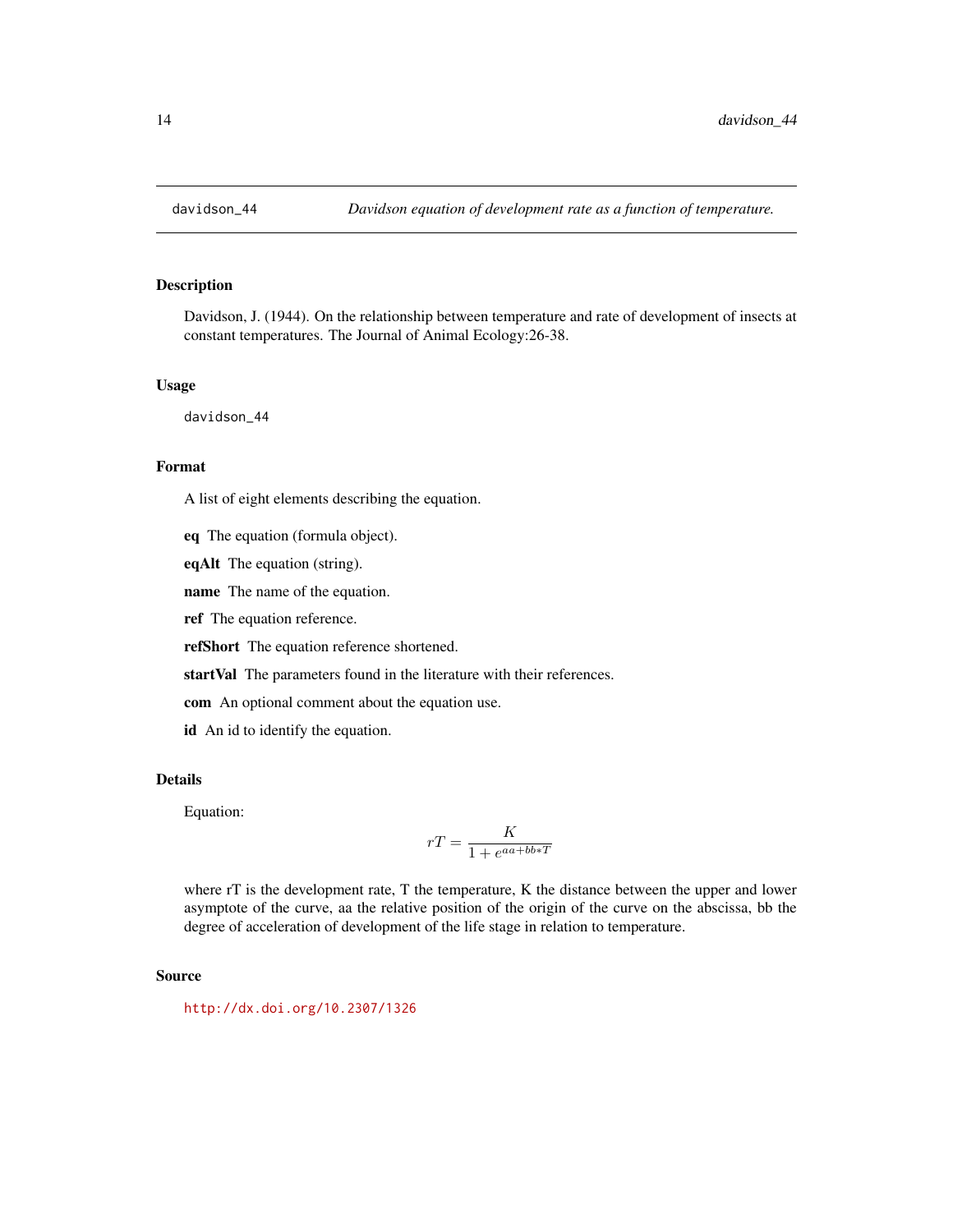<span id="page-14-0"></span>devRate *devRate: A package to quantify the relationship between development rate and temperature in ectotherms.*

## **Description**

The devRate package allows quantifying the relationship between development rate and temperature in ectotherm organisms.

# **Citation**

Please use citation("devRate") to cite the devRate package and/or Rebaudo F, Struelens Q, Dangles O. Modelling temperature-dependent development rate and phenology in arthropods: The devRate package for r. Methods Ecol Evol. 2017;00:1-7. https://doi.org/10.1111/2041-210X.12935. Author's affiliation: UMR EGCE, Univ. ParisSud, CNRS, IRD, Univ. ParisSaclay, Gif-sur-Yvette, France

#### **Overview**

The devRate package provides three categories of functions:

- to find development rate information about a specific organism (Order, Family, Genus, species): which equations were used and what are the associated parameters (e.g., helpful to estimate starting values for your empirical data sets);

- to relate development rate and temperature; and

- to plot your empirical datasets and the associated fitted model, and/or to plot development curves from the literature.

#### Usage

You can use the package:

- to get development rate curves as a function of temperature for a specific organism (hundred of examples from the literature are included in the package);

- to know which equations exists and which are most used in the literature; and

- to relate development rate with temperature from your empirical data, using the equations from the package database.

## Installation instructions

```
install.packages("devRate")
```
# Documentation

The package includes two vignettes (long-form documentation):

- quickUserGuide: Using devRate package to fit development rate models to an empirical dataset

- modelEvaluation: Model evaluation using Shi et al. 2016 study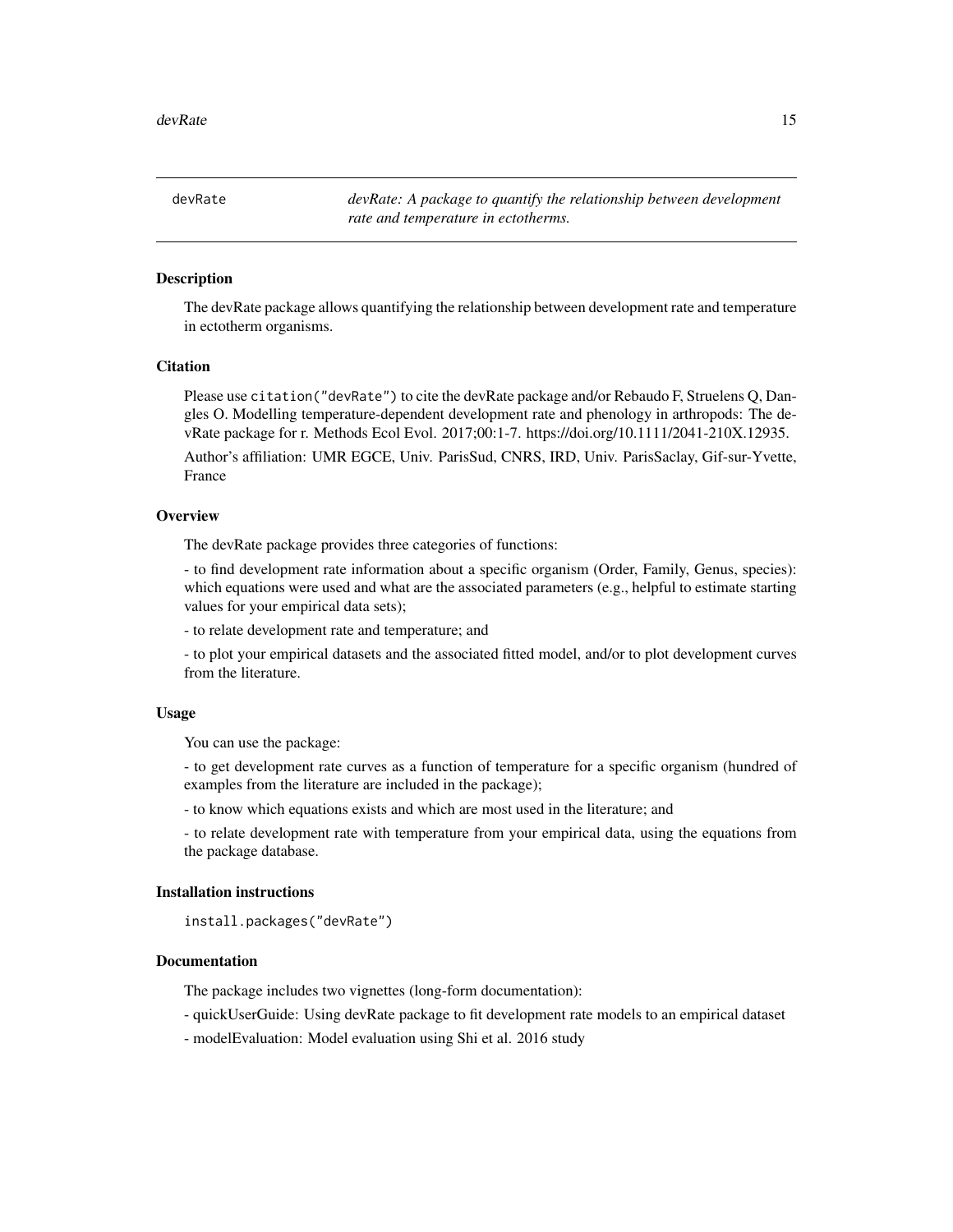<span id="page-15-0"></span>

The list of all available equations of development rate as a function of temperature.

## Usage

devRateEqList

# Format

An object of class list of length 37.

devRateFind *Find models for species*

# Description

Find models for species

## Usage

```
devRateFind(orderSP = "", familySP = "", species = "")
```
## Arguments

| orderSP  | Find models by Order.                   |
|----------|-----------------------------------------|
| familySP | Find models by Family.                  |
| species  | Find models by species (Genus species). |

## Details

The function looks for the species in the database and returns the number of occurrences for each model.

# Value

A data.frame with the name of the equations, the number of occurrences in the database, and the number of parameters for each equation.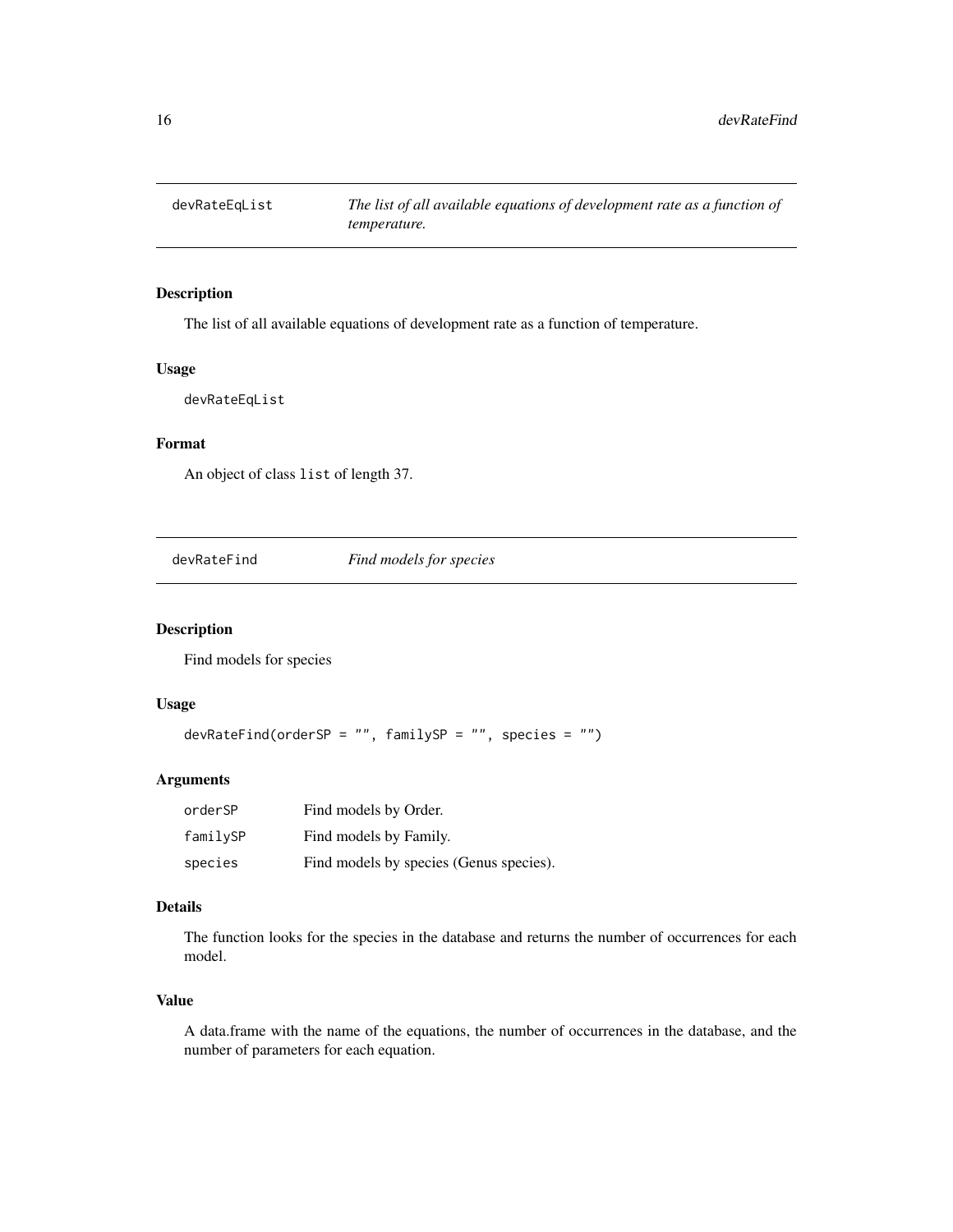#### <span id="page-16-0"></span>devRateIBM 17

# Examples

```
devRateFind(orderSP = "Lepidoptera")
devRateFind(familySP = "Gelechiidae")
## detailed example:
devRateFind(species = "Tuta absoluta")
## campbell_74 model has been used for T. absoluta
## Parameters from the campbell equation can be accessed by:
## campbell_74$startVal[campbell_74$startVal["genSp"] == "Tuta absoluta",]
```
devRateIBM *Forecast ectotherm phenology as a function of temperature and development rate models*

# Description

Forecast ectotherm phenology as a function of temperature and development rate models

#### Usage

```
devRateIBM(tempTS, timeStepTS, models, numInd = 100, stocha,
  timeLayEggs = 1)
```
#### Arguments

| tempTS      | The temperature time series (a vector).                                                                                                |
|-------------|----------------------------------------------------------------------------------------------------------------------------------------|
| timeStepTS  | The time step of the temperature time series (a numeric in days).                                                                      |
| models      | The models for development rate (a list with objects of class nls).                                                                    |
| numInd      | The number of individuals for the simulation (an integer).                                                                             |
| stocha      | The standard deviation of a Normal distribution centered on development rate to<br>create stochasticity among individuals (a numeric). |
| timeLayEggs | The delay between emergence of adults and the time where females lay eggs in<br>time steps (a numeric).                                |

# Value

A list with three elements: the table of phenology for each individual, the models used (nls objects), and the time series for temperature.

## Examples

```
data(exTropicalMoth)
forecastTsolanivora <- devRateIBM(
  tempTS = rnorm(n = 10, mean = 15, sd = 1),timeStepTS = 1,
  models = exTropicalMoth[[2]],
  numInd = 100,
  stocha = 0.015,
  timeLayEggs = 1)
```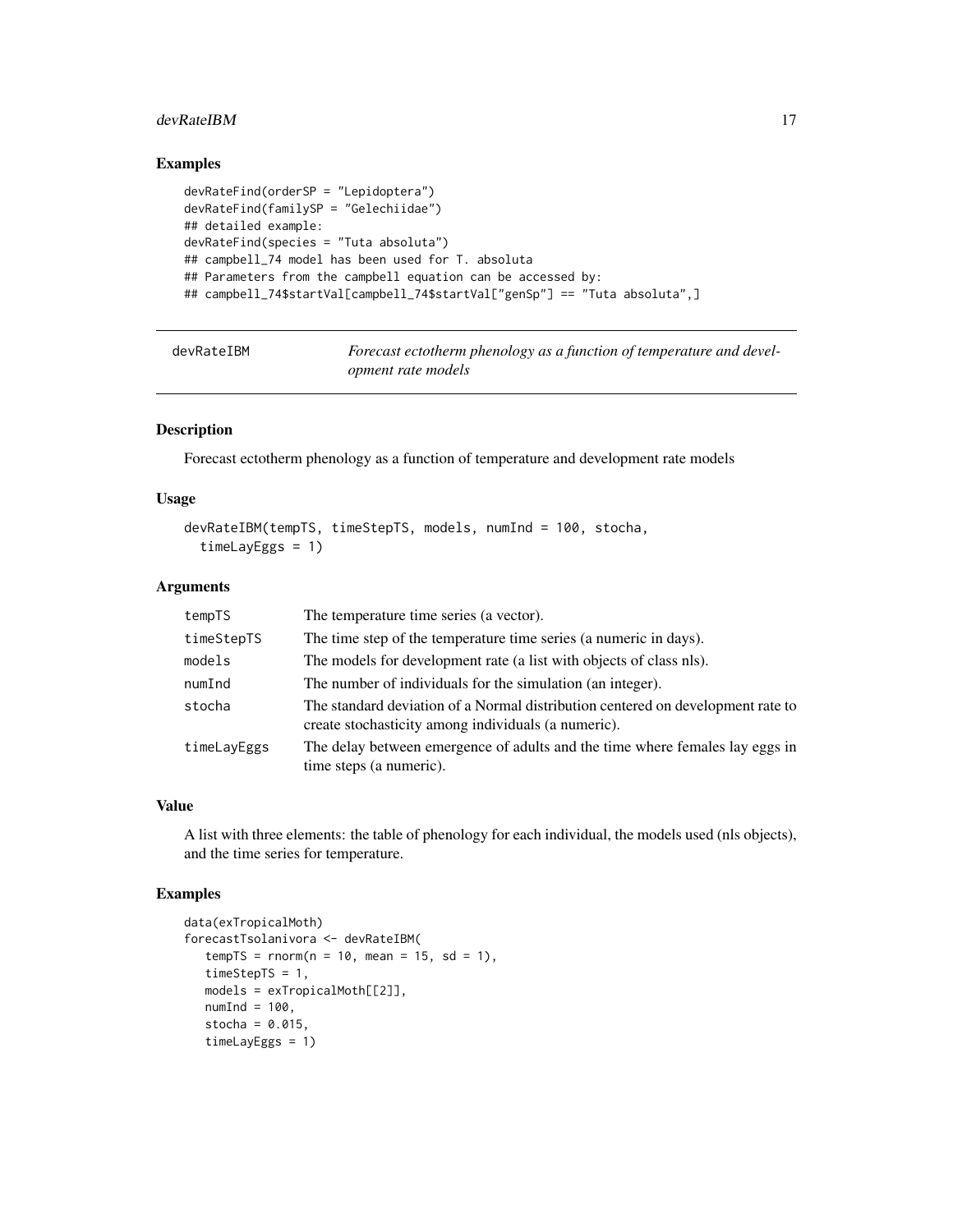<span id="page-17-0"></span>

Forecast ectotherm phenology as a function of temperature and development rate models available in the package database

## Usage

```
devRateIBMdataBase(tempTS, timeStepTS, eq, species, lifeStages, numInd = 10,
  stocha, timeLayEggs = 1)
```
#### Arguments

| tempTS      | The temperature time series (a vector).                                                                                                |
|-------------|----------------------------------------------------------------------------------------------------------------------------------------|
| timeStepTS  | The time step of the temperature time series (a numeric with $1 =$ one day).                                                           |
| eq          | The name of the equation (e.g., lactin $2\,95$ ).                                                                                      |
| species     | The species for the model (e.g., "Sesamia nonagrioides").                                                                              |
| lifeStages  | The life stages available for the species and the model.                                                                               |
| numInd      | The number of individuals for the simulation (an integer).                                                                             |
| stocha      | The standard deviation of a Normal distribution centered on development rate to<br>create stochasticity among individuals (a numeric). |
| timeLayEggs | The delay between emergence of adults and the time where females lay eggs in<br>time steps (a numeric).                                |

# Value

A list with three elements: the table of phenology for each individual, the models used (nls objects), and the time series for temperature.

## Examples

```
forecastLactin2_95 <- devRateIBMdataBase(
 tempTS = rnorm(n = 20, mean = 20, sd = 1),timeStepTS = 10,
 eq = lactin2_95,
 species = "Sesamia nonagrioides",
 lifeStages = c("eggs", "larva", "pupa"),
 numInd = 10,
 stocha = 0.015,
 timeLayEggs = 1
)
```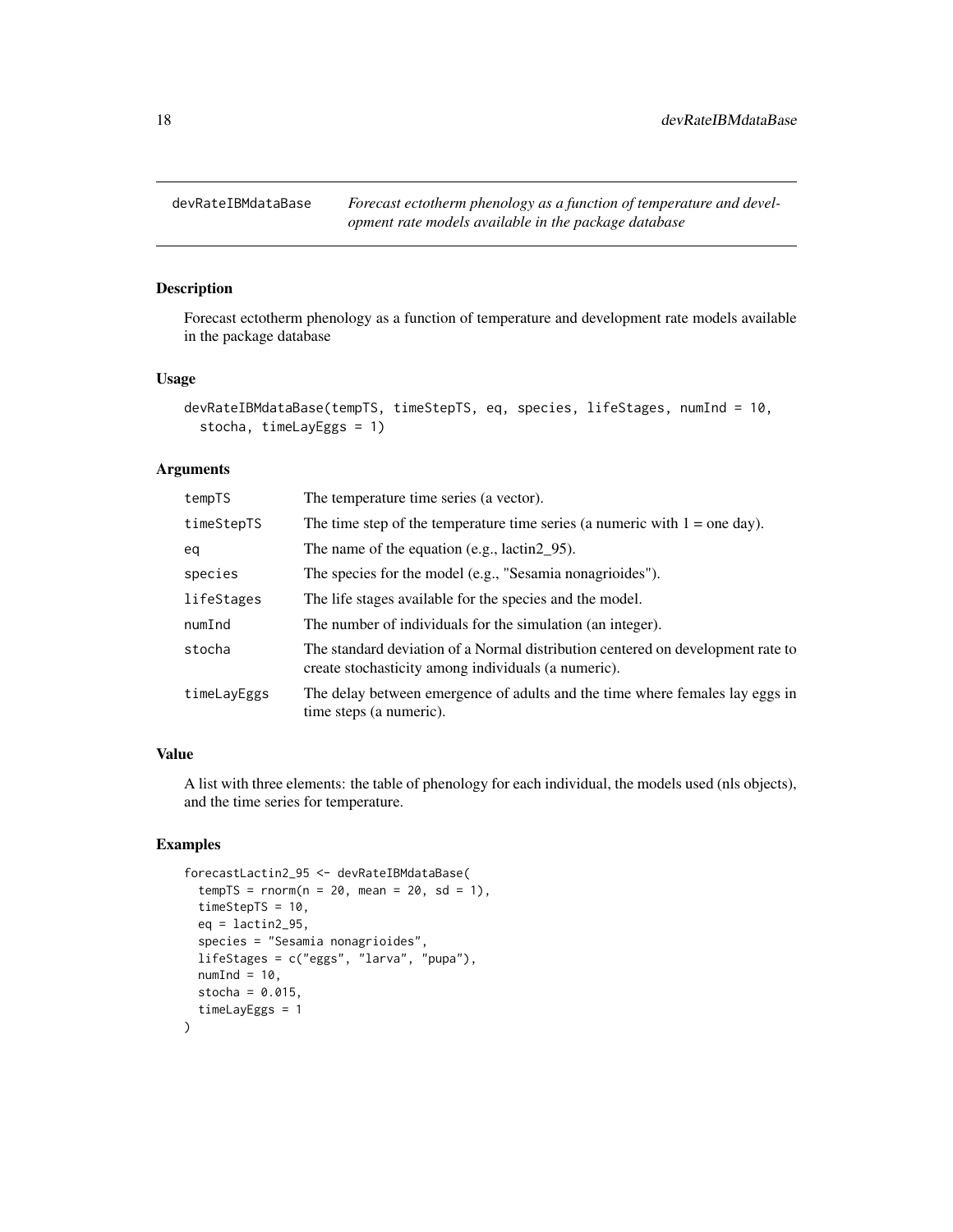<span id="page-18-0"></span>

Computes the number of generations from the individual-based model fit.

## Usage

devRateIBMgen(ibm)

## Arguments

ibm The phenology model returned by devRateIBM function.

## Value

The simulated number of generations.

# Examples

```
data(exTropicalMoth)
forecastTsolanivora <- devRateIBM(
  tempTS = rnorm(n = 100, mean = 15, sd = 1),timeStepTS = 1,
  models = exTropicalMoth[[2]],
  numInd = 10,
  stocha = 0.015,
  timeLayEggs = 1)
devRateIBMgen(ibm = forecastTsolanivora)
```
devRateIBMPlot *Plot phenology table*

## Description

Plot phenology table

## Usage

```
devRateIBMPlot(ibm, typeG = "density", threshold = 0.1)
```
# Arguments

| ibm       | The phenology model returned by devRateIBM function.                                                             |
|-----------|------------------------------------------------------------------------------------------------------------------|
| typeG     | The type of plot ("density" or "hist").                                                                          |
| threshold | The threshold rate of individuals for being represented in a density plot (a nu-<br>meric between $0$ and $1$ ). |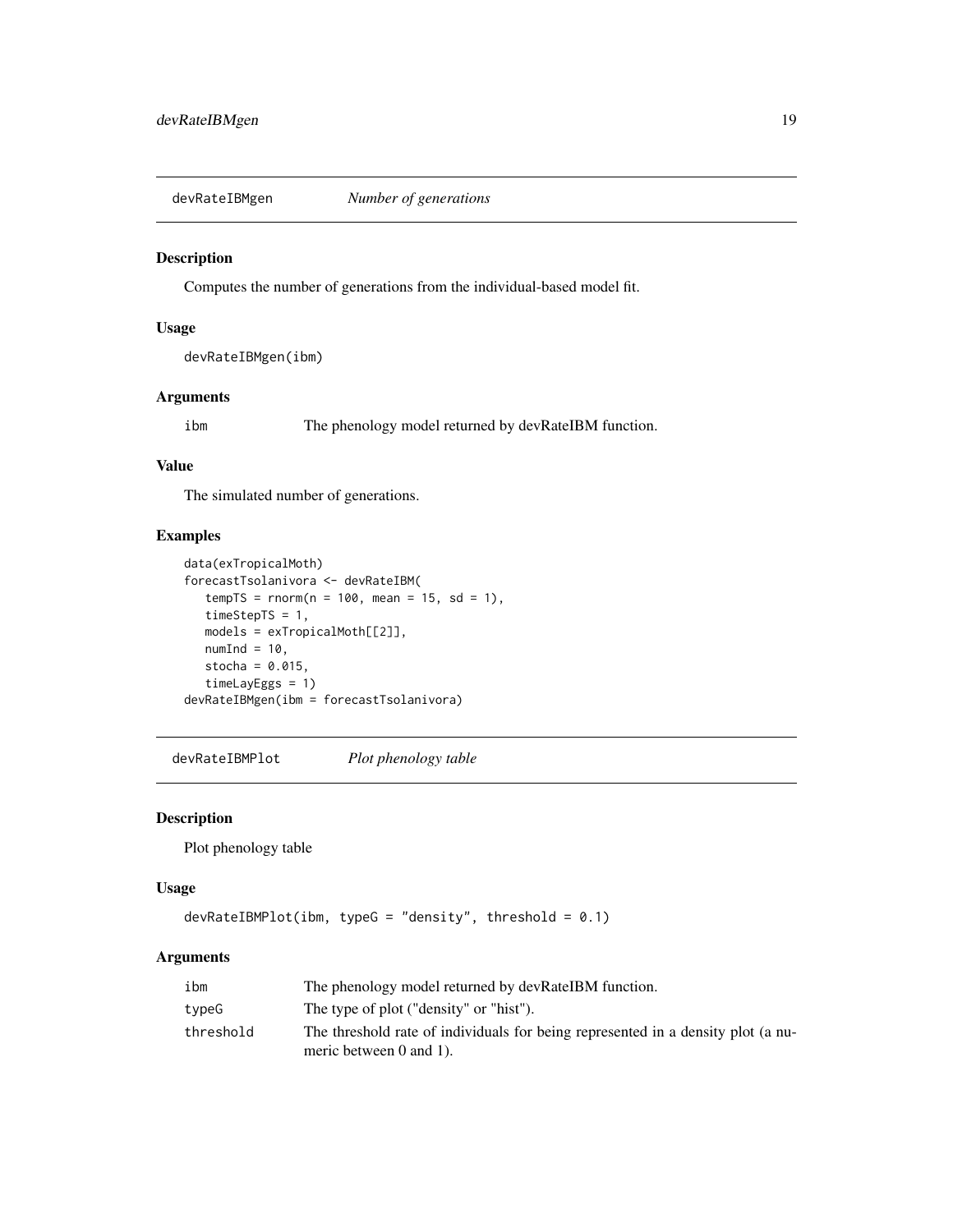# Value

Nothing.

# Examples

```
data(exTropicalMoth)
forecastTsolanivora <- devRateIBM(
   tempTS = rnorm(n = 100, mean = 15, sd = 1),timeStepTS = 1,
  models = exTropicalMoth[[2]],
  numInd = 10,
   stocha = 0.015,
   timeLayEggs = 1)
devRateIBMPlot(ibm = forecastTsolanivora, typeG = "density", threshold = 0.1)
devRateIBMPlot(ibm = forecastTsolanivora, typeG = "hist")
```
devRateInfo *Display information about an equation*

#### Description

Display information about an equation

## Usage

devRateInfo(eq)

# Arguments

eq The name of the equation.

## Value

Nothing.

# Examples

devRateInfo(eq = davidson\_44) devRateInfo(eq = campbell\_74) devRateInfo(eq = taylor\_81) devRateInfo(eq = wang\_82)

<span id="page-19-0"></span>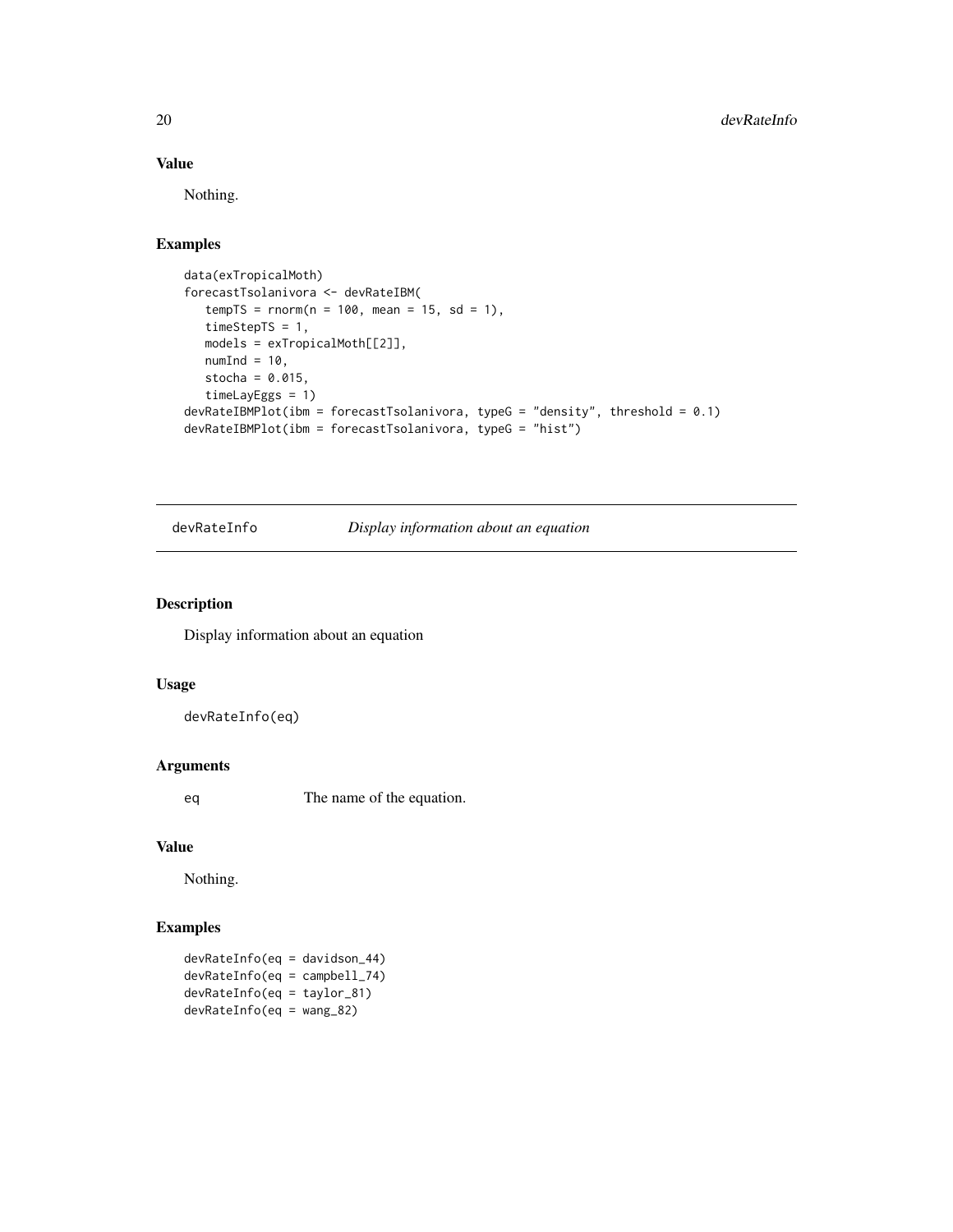<span id="page-20-0"></span>

Create a map from a temperature matrix and a development rate curve

#### Usage

```
devRateMap(nlsDR, tempMap)
```
## Arguments

| nlsDR   | The result returned by the devRateModel function. |
|---------|---------------------------------------------------|
| tempMap | A matrix containing temperatures in degrees.      |

# Details

The devRateMap function is designed for a single ectotherm life stage, but the resulted matrix of development rate can be performed for each life stage in order to obtain the whole organism development. Input temperatures should preferably cover the organism development period rather than the whole year.

#### Value

A matrix with development rates predicted from the model.

#### Examples

```
myT < -5:15myDev \le -0.05 + \text{norm}(n = \text{length}(myT), \text{ mean} = myT, \text{ sd} = 1) * 0.01myNLS <- devRateModel(eq = campbell_74, temp = myT, devRate = myDev,
  startValues = list(aa = 0, bb = 0))
myMap <- devRateMap(nlsDR = myNLS, tempMap = matrix(rnorm(100, mean = 12, sd = 2), ncol=10))
```
devRateModel *Compute non-linear regression*

# Description

Determine the nonlinear least-squares estimates of the parameters of a nonlinear model, on the basis of the nls function from package stats.

#### Usage

```
devRateModel(eq, temp, devRate, startValues, df = NULL, ...)
```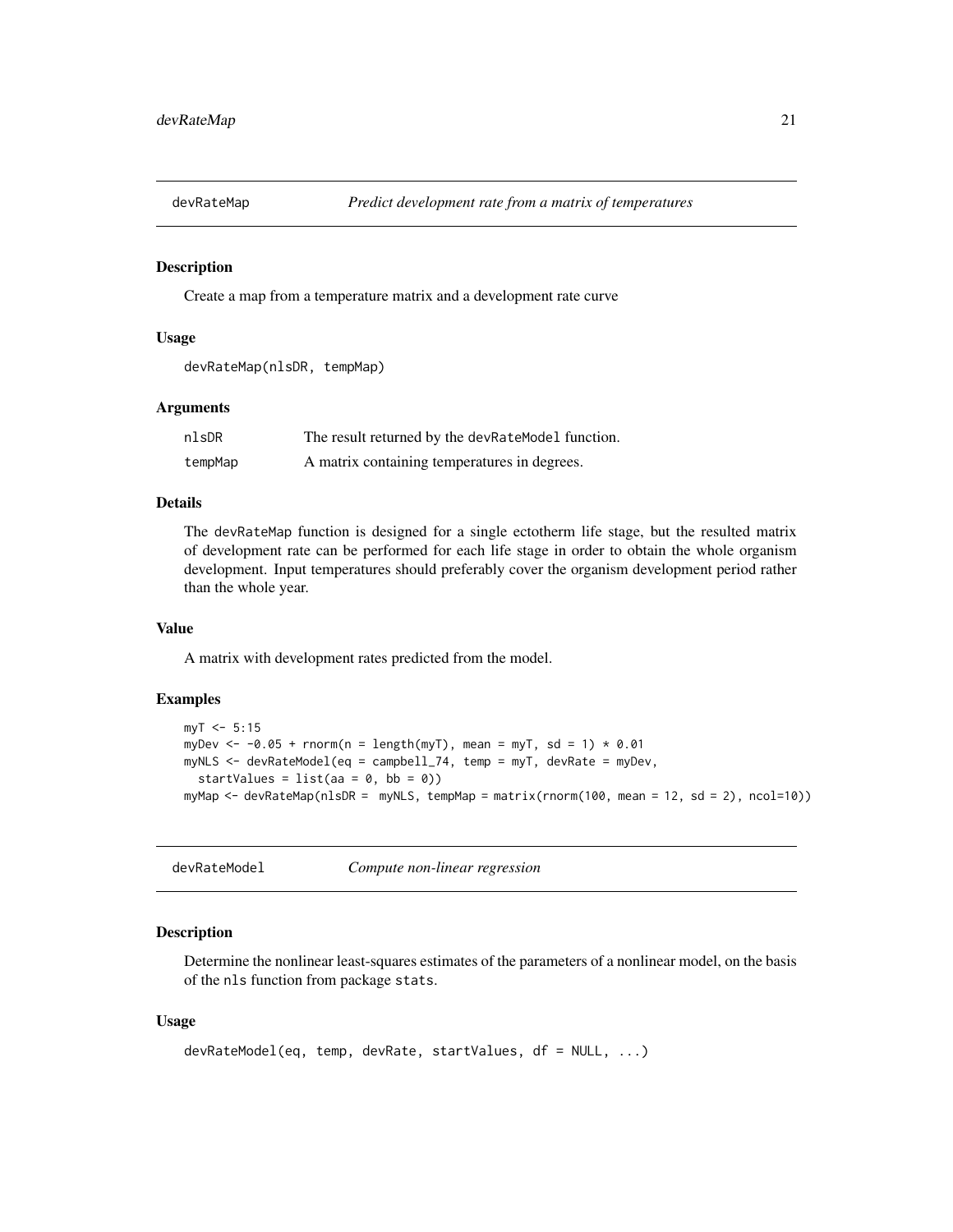## Arguments

| ea          | The name of the equation.                                                                                                                            |
|-------------|------------------------------------------------------------------------------------------------------------------------------------------------------|
| temp        | The temperature.                                                                                                                                     |
| devRate     | The development rate $(days)^{-1}$                                                                                                                   |
| startValues | Starting values for the regression.                                                                                                                  |
| df          | A data frame with the temperature in the first column and the development rate<br>in the second column (alternative to the use of temp and devRate). |
| .           | Additional arguments for the nls function.                                                                                                           |

#### Details

startValues for equations by Stinner et al. 1974 and Lamb 1992 are composed of two equations: one for the temperatures below the optimal temperature and another for the temperatures above the optimal temperature. For these equations, startValues should be a list of two lists, where the second element only contain starting estimates not specified in the first element, e.g., for Stinner et al.: startValues <- list(list( $C = 0.05$ , k1 = 5, k2 = -0.3), list(Topt = 30)), and for Lamb 1992: startValues  $\le$  list(list(Rm = 0.05, Tmax = 35, To = 15), list(T1 = 4))

The temperature should be provided as a vector in argument temp and development rate in another vector in argument devRate. However, it is possible to use the function with a data.frame containing the temperature in the first column and the development rate in the sceond column, using the argument df

# Value

An object of class nls (except for Stinner et al. 1974 and Lamb 1992 where the function returns a list of two objects of class nls).

# Examples

```
## Example with a linear model (no starting estimates)
mvT < -5:15myDev \le -0.05 + \text{norm}(n = \text{length}(myT), \text{ mean} = myT, \text{ sd} = 1) * 0.01myNLS \leq devRateModel(eq = campbell_74, temp = myT, devRate = myDev)
## Example with a non-linear model (starting estimates)
myT < -seq(from = 0, to = 50, by = 10)myDev <- c(0.001, 0.008, 0.02, 0.03, 0.018, 0.004)
myNLS <- devRateModel(eq = stinner_74, temp = myT, devRate = myDev,
 startValues = list(list(C = 0.05, k1 = 5, k2 = -0.3), list(Topt = 30)))
## Example with a data.frame instead of two vectors for temperature and
## development rate
myDF <- data.frame(myT, myDev)
myNLS \leq devRateModel(eq = campbell_74, df = myDF)
```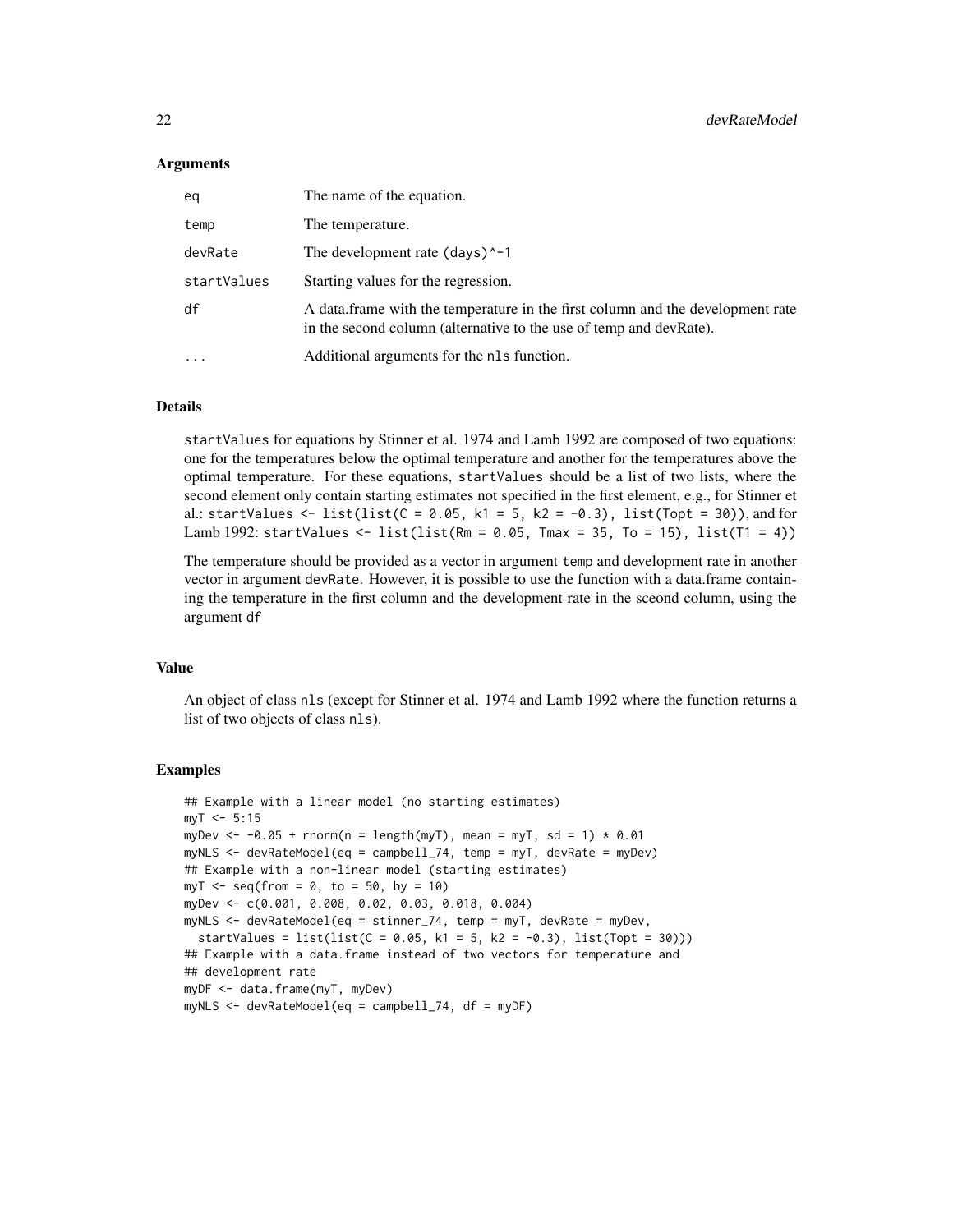<span id="page-22-0"></span>

Plot the empirical points and the regression

# Usage

```
devRatePlot(eq, nlsDR, temp, devRate, rangeT = 10, optText = TRUE,
  spe = TRUE, ...)
```
# Arguments

| eq        | The name of the equation.                                                                                                      |
|-----------|--------------------------------------------------------------------------------------------------------------------------------|
| nlsDR     | The result returned by the devRateModel function.                                                                              |
| temp      | The temperature.                                                                                                               |
| devRate   | The development rate $(days)^{-1}$                                                                                             |
| rangeT    | The range of temperatures over which the regression is plotted. This argument<br>may be overwritten depending on the equation. |
| optText   | A logical indicating whether the name of the equation should be written in the<br>topright corner of the plot.                 |
| spe       | A logical indicating if special plotting rules from literature should apply.                                                   |
| $\ddotsc$ | Additional arguments for the plot.                                                                                             |
|           |                                                                                                                                |

## Value

Nothing.

# Examples

```
myT < -5:15myDev \le -0.05 + \text{norm}(n = \text{length}(myT), \text{ mean} = myT, \text{ sd} = 1) * 0.01myNLS <- devRateModel(eq = campbell_74, temp = myT, devRate = myDev,
  startValues = list(aa = 0, bb = 0))
devRatePlot(eq = campbell_74, nlsDR = myNLS, temp = myT, devRate = myDev,
  spe = TRUE, pch = 16, lwd = 2, ylim = c(0, 0.10)
```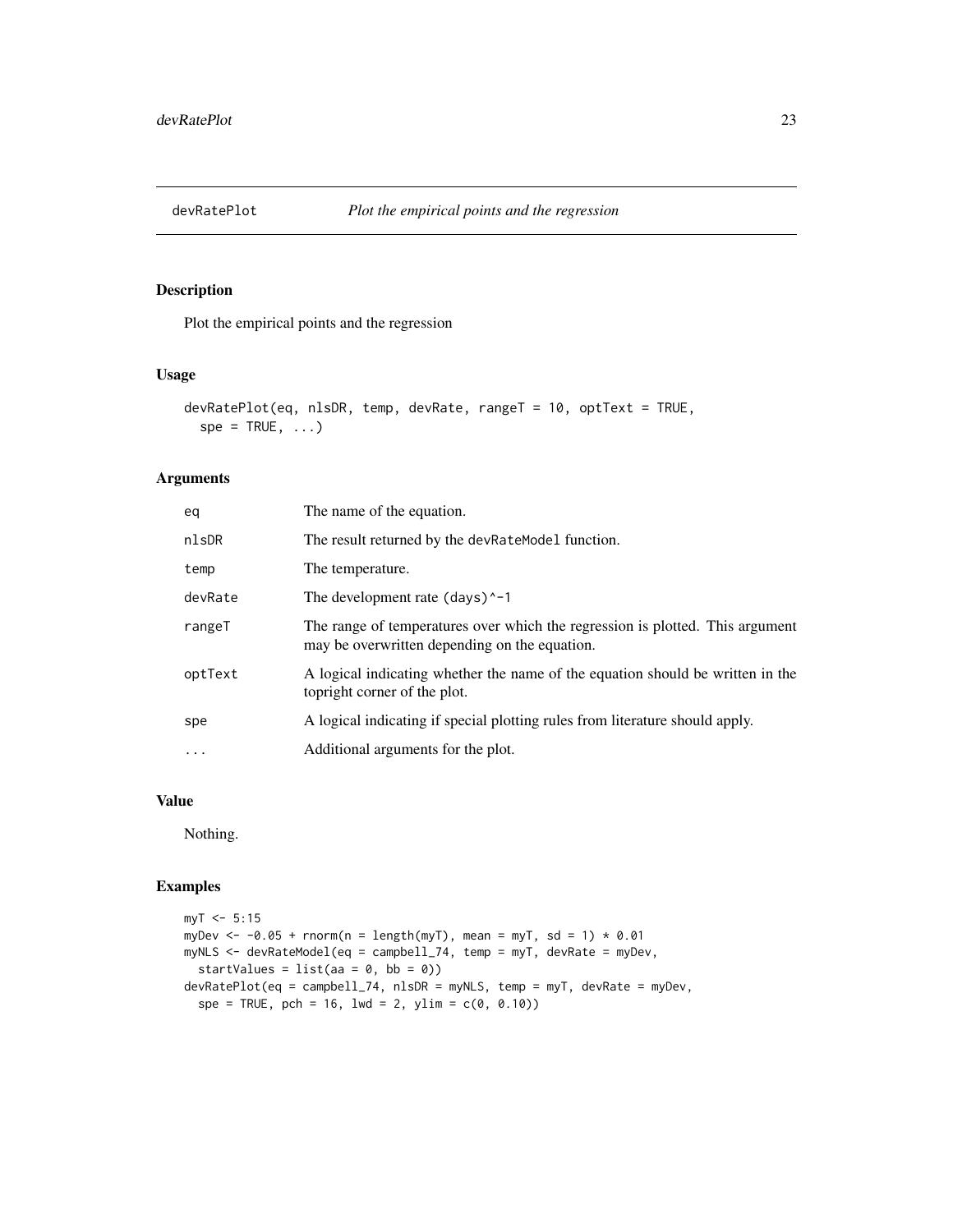<span id="page-23-0"></span>

Plot thermal performance curves from the literature

# Usage

```
devRatePlotInfo(eq, sortBy = "genSp", stage = "all", ...)
```
# Arguments

| eq        | The name of the equation.                                                                                                       |
|-----------|---------------------------------------------------------------------------------------------------------------------------------|
| sortBy    | The filter to separate species ("ordersp", "familysp, "genussp", "species", "genSp").                                           |
| stage     | The life stage of the organism ("all", "eggs", "L1", "L2", "L3", "L4", "L5",<br>"larva", "pupa", "prepupa", "female", "male", ) |
| $\ddotsc$ | Aditional arguments for the plot.                                                                                               |

# Value

Nothing.

# Examples

```
devRatePlotInfo(eq = davidson_44, sortBy = "genSp", xlim = c(\theta, 4\theta), ylim = c(\theta, 0.05))
devRatePlotInfo(eq = campbell_74, sortBy = "familysp", xlim = c(-10, 30), ylim = c(0, 0.05))
devRatePlotInfo(eq = taylor_81, sortBy = "ordersp", xlim = c(-20, 60), ylim = c(0, 0.2))
devRatePlotInfo(eq = wang_82, sortBy = "ordersp", xlim = c(\theta, 5\theta), ylim = c(\theta, 0.06))
devRatePlotInfo(eq = stinner_74, sortBy = "ordersp", xlim = c(0, 50), ylim = c(0, 0.06))
```

| devRatePrint | Report model output from the NLS fit |  |  |
|--------------|--------------------------------------|--|--|
|--------------|--------------------------------------|--|--|

# Description

Provide a custom output of the NLS fit.

# Usage

```
devRatePrint(myNLS, temp, devRate, doPlots = FALSE)
```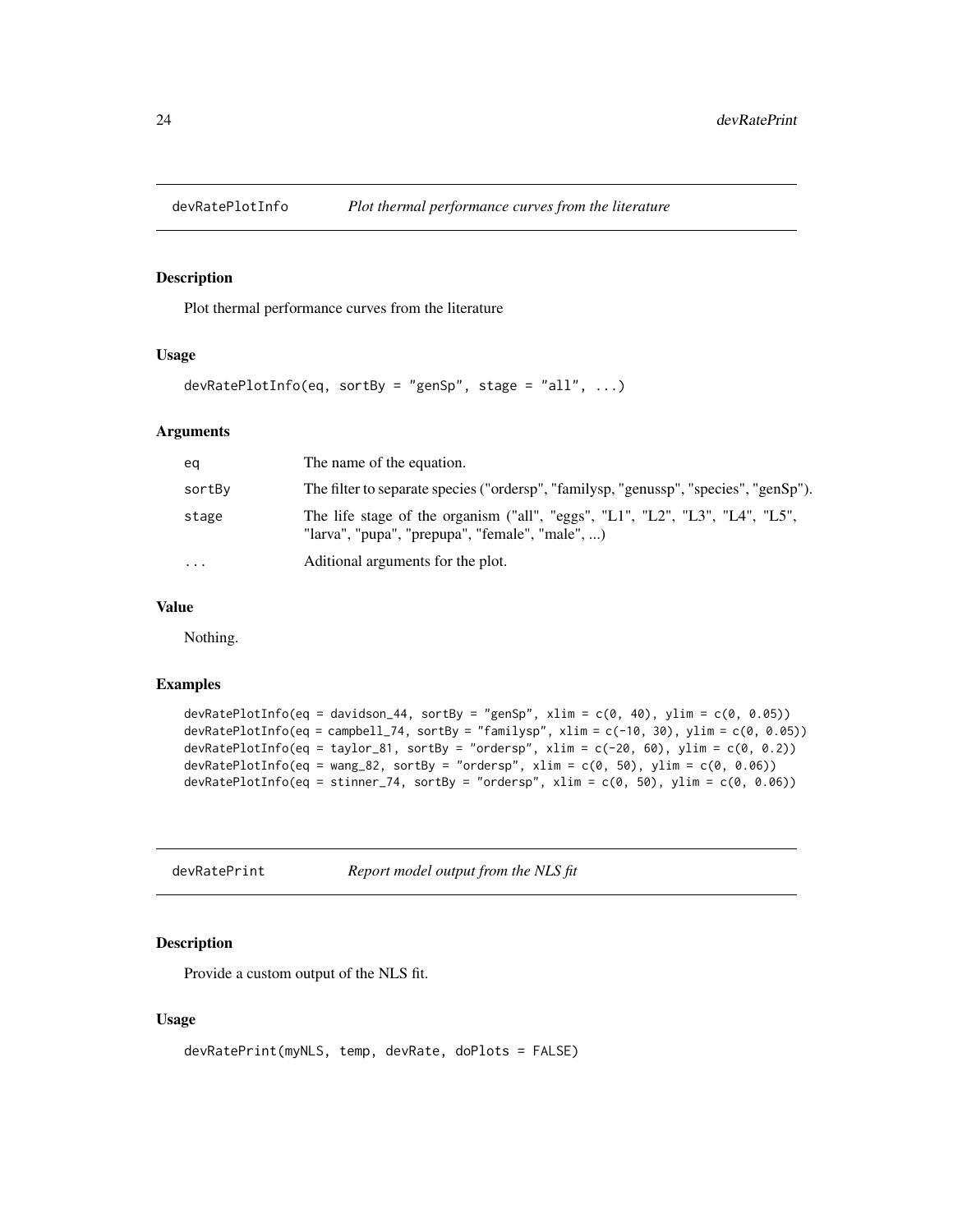# <span id="page-24-0"></span>exTropicalMoth 25

#### Arguments

| myNLS   | An object of class NLS                               |
|---------|------------------------------------------------------|
| temp    | The temperature                                      |
| devRate | The development rate $(days)^{-1}$                   |
| doPlots | A boolean to get the residual plot (default = FALSE) |

# Value

A list of six objects (summary of the NLS fit; confidence intervals for the model parameters; test of normality; test of independence; AIC, BIC)

#### Examples

```
mvT < -5:15myDev \le -0.05 + \text{norm}(n = \text{length}(myT)), mean = myT, sd = 1) * 0.01myNLS <- devRateModel(eq = campbell_74, temp = myT, devRate = myDev,
  startValues = list(aa = 0, bb = 0))
devRatePrint(myNLS, temp = myT, devRate = myDev)
rawDevEggs <- matrix(c(10, 0.031, 10, 0.039, 15, 0.047, 15, 0.059, 15.5, 0.066,
   13, 0.072, 16, 0.083, 16, 0.100, 17, 0.100, 20, 0.100, 20, 0.143, 25, 0.171,
   25, 0.200, 30, 0.200, 30, 0.180, 35, 0.001), ncol = 2, byrow = TRUE)
mEggs <- devRateModel(eq = taylor_81, temp = rawDevEggs[,1], devRate = rawDevEggs[,2],
   startValues = list(Rm = 0.05, Tm = 30, To = 5))devRatePrint(myNLS = mEggs, temp = rawDevEggs[, 1], devRate = rawDevEggs[, 2])
```
exTropicalMoth *Tropical moth development rate at constant temperatures.*

#### **Description**

This is a sample dataset to be used in the package examples. In this example, we used data from Crespo-Perez et al. (2011) on the potato tuber moth Tecia solanivora (Lepidoptera: Gelechiidae), a major crop pest in the central Andes of Ecuador. We used Web Plot Digitizer (Rohatgi 2015) to extract the data on development rate as a function of temperature.

Crespo-Perez, V., Rebaudo, F., Silvain, J.-F. & Dangles, O. (2011). Modeling invasive species spread in complex landscapes: the case of potato moth in Ecuador. Landscape ecology, 26, 1447- 1461.

Rohatgi, A. (2015). WebPlotDigitalizer: HTML5 based online tool to extract numerical data from plot images.

#### Usage

exTropicalMoth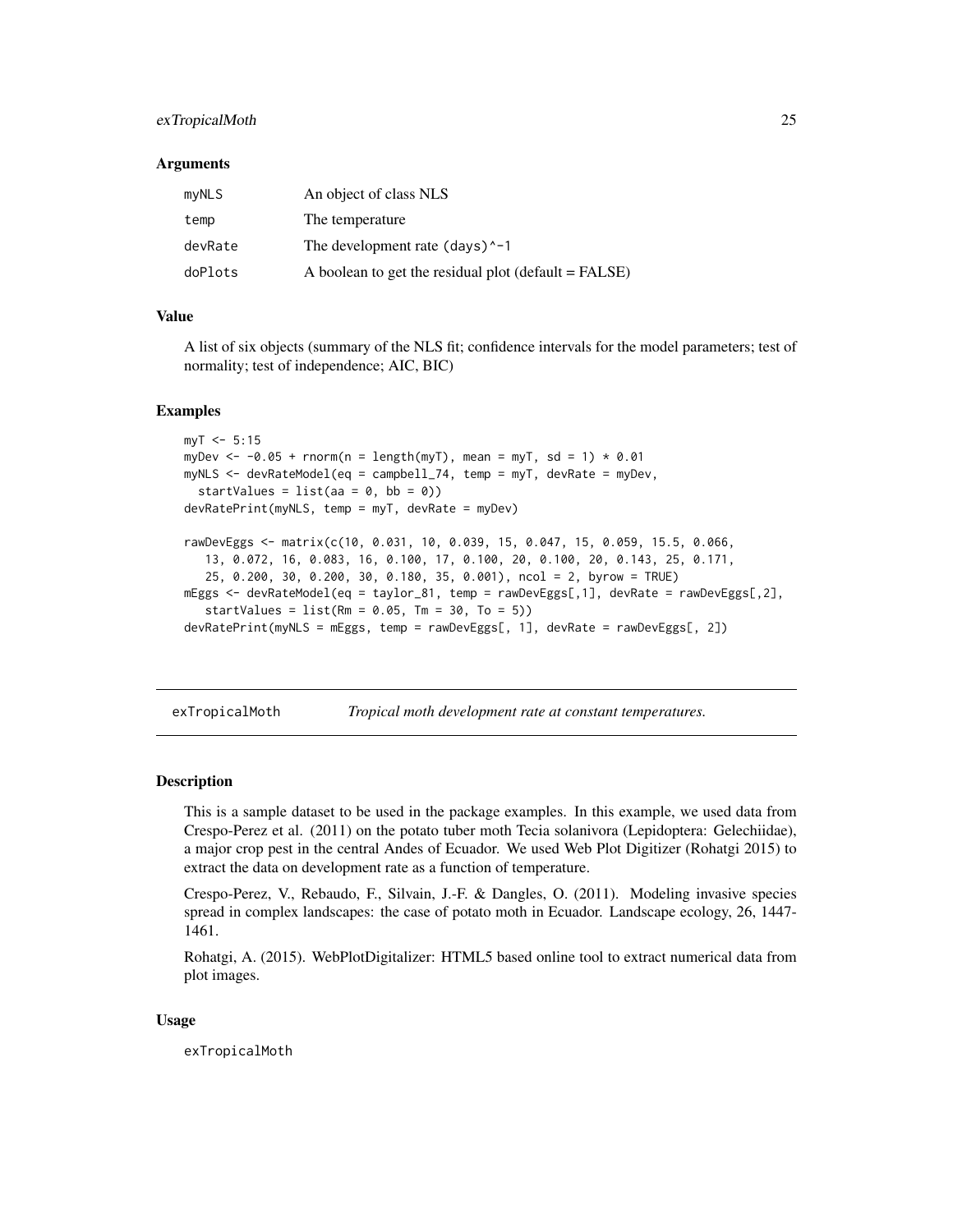<span id="page-25-0"></span>A list of two elements with a list of three elements.

raw The raw data extracted from Crespo-Perez et al. 2011. eggs raw temperatures and development rates larva raw temperatures and development rates pupa raw temperatures and development rates model The nls object returned by the devRateModel function. eggs nls object larva nls object pupa nls object

harcourtYee\_82 *Harcourt and Yee equation of development rate as a function of temperature.*

#### Description

Harcourt, D. and Yee, J. (1982) Polynomial algorithm for predicting the duration of insect life stages. Environmental Entomology, 11, 581-584.

## Usage

harcourtYee 82

## Format

A list of eight elements describing the equation.

eq The equation (formula object).

eqAlt The equation (string).

name The name of the equation.

ref The equation reference.

refShort The equation reference shortened.

startVal The parameters found in the literature with their references.

com An optional comment about the equation use.

id An id to identify the equation.

# Details

Equation:

 $rT = a0 + a1 * T + a2 * T^2 + a3 * T^3$ 

where rT is the development rate, T the temperature, and a0, a1, a2, and a3 are constants.

#### Source

<http://dx.doi.org/10.1093/ee/11.3.581>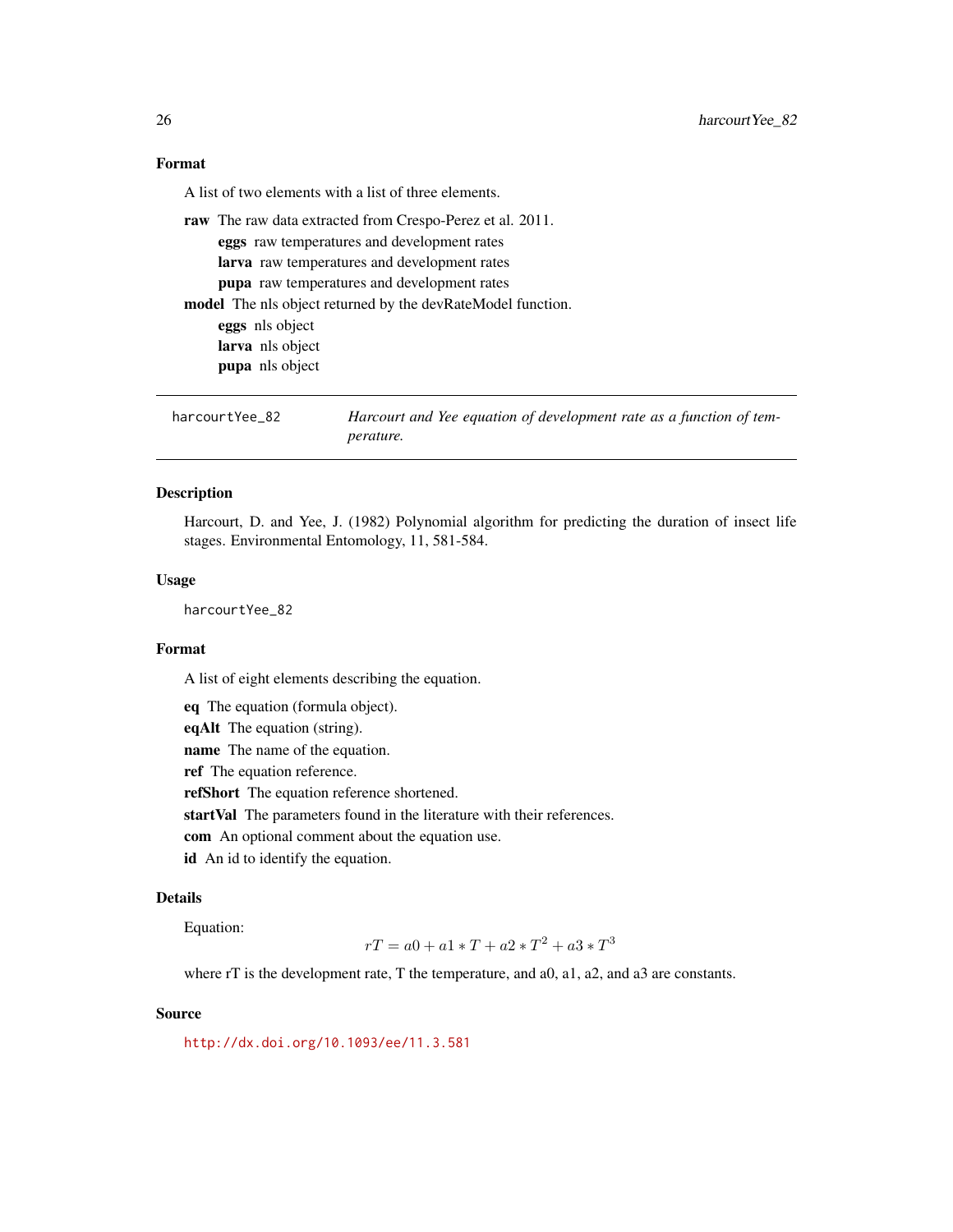<span id="page-26-0"></span>

Hilbert, DW, y JA Logan (1983) Empirical model of nymphal development for the migratory grasshopper, Melanoplus sanguinipes (Orthoptera: Acrididae). Environmental Entomology 12(1): 1-5.

#### Usage

hilbertLogan\_83

## Format

A list of eight elements describing the equation.

eq The equation (formula object).

eqAlt The equation (string).

name The name of the equation.

ref The equation reference.

refShort The equation reference shortened.

startVal The parameters found in the literature with their references.

com An optional comment about the equation use.

id An id to identify the equation.

## Details

Equation:

$$
rT = phi * ((\frac{(T - Tb)^2}{(T - Tb)^2 + aa^2}) - e^{-\frac{Tmax - (T - Tb)}{delta T}}
$$
)

where rT is the development rate, T the temperature, Tb the minimum temperature for development, deltaT the width of high temperature boundary area, Tmax the maximum temperature, and aa a constant.

## Source

<http://dx.doi.org/10.1093/ee/12.1.1>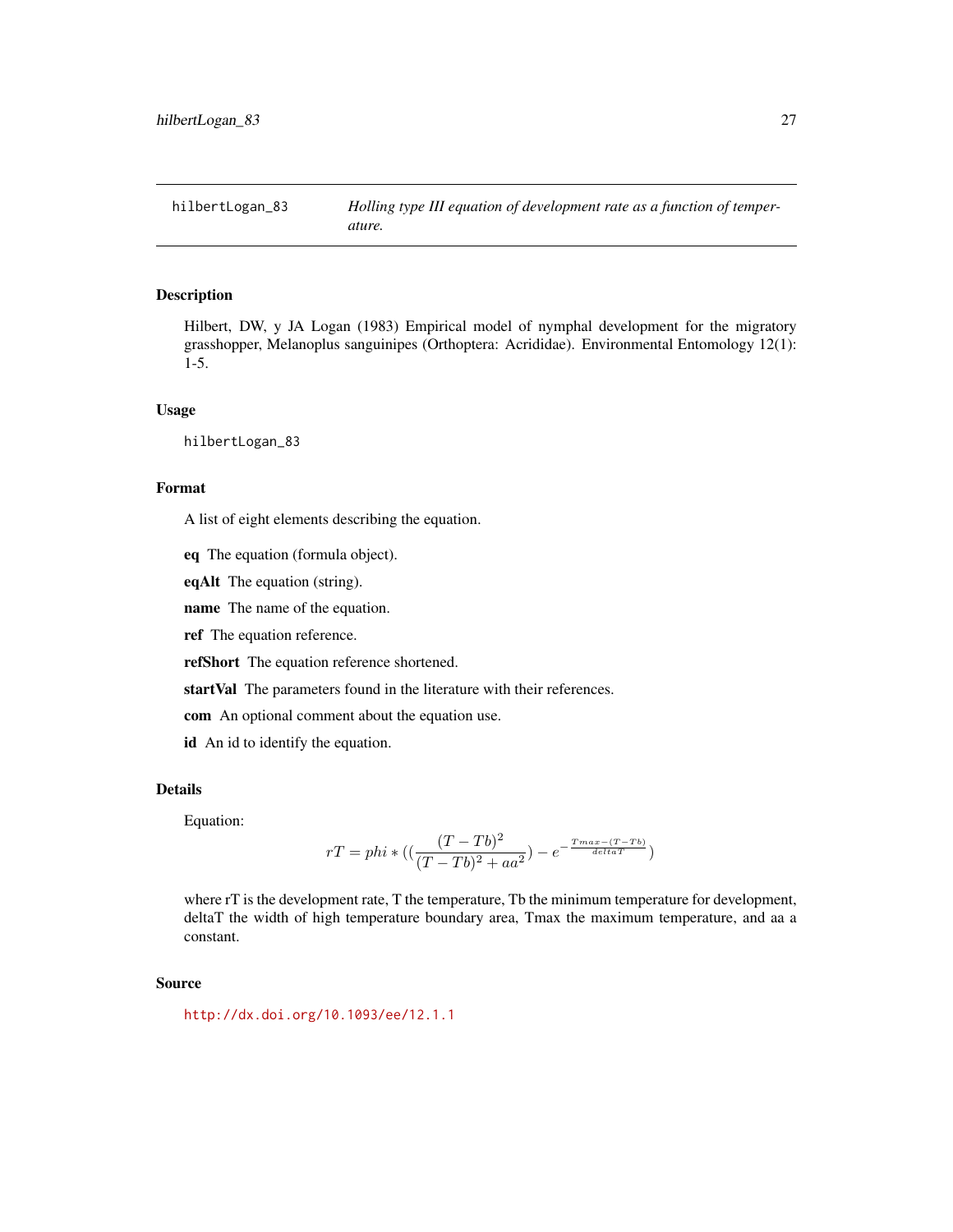<span id="page-27-0"></span>janisch\_32 *Janisch equation of development rate as a function of temperature (Analytis modification).*

#### **Description**

Janisch, E. (1932) The influence of temperature on the life-history of insects. Transactions of the Royal Entomological Society of London 80(2): 137-68.

Analytis, S. (1977) Uber die Relation zwischen biologischer Entwicklung und Temperatur bei phytopathogenen Pilzen. Journal of Phytopathology 90(1): 64-76.

Analytis, S. (1981). Relationship between temperature and development times in phytopathogenic fungus and in plant pests: a mathematical model. Agric. Res.(Athens), 5, 133-159.

Kontodimas, D.C., Eliopoulos, P.A., Stathas, G.J. and Economou, L.P. (2004) Comparative temperaturedependent development of Nephus includens (Kirsch) and Nephus bisignatus (Boheman)(Coleoptera: Coccinellidae) preying on Planococcus citri (Risso)(Homoptera: Pseudococcidae): evaluation of a linear and various nonlinear models using specific criteria. Environmental Entomology 33(1): 1-11.

#### Usage

janisch\_32

# Format

A list of eight elements describing the equation.

eq The equation (formula object).

eqAlt The equation (string).

name The name of the equation.

ref The equation reference.

refShort The equation reference shortened.

startVal The parameters found in the literature with their references.

com An optional comment about the equation use.

id An id to identify the equation.

## Details

Equation:

$$
rT = \left(\frac{Dmin}{2} * (e^{aa*(T-Topt)} + e^{-bb*(T-Topt)})\right)^{-1}
$$

where rT is the development rate, T the temperature, Topt the optimum temperature, Dmin, aa, and bb constants.

#### Source

<http://dx.doi.org/10.1111/j.1365-2311.1932.tb03305.x>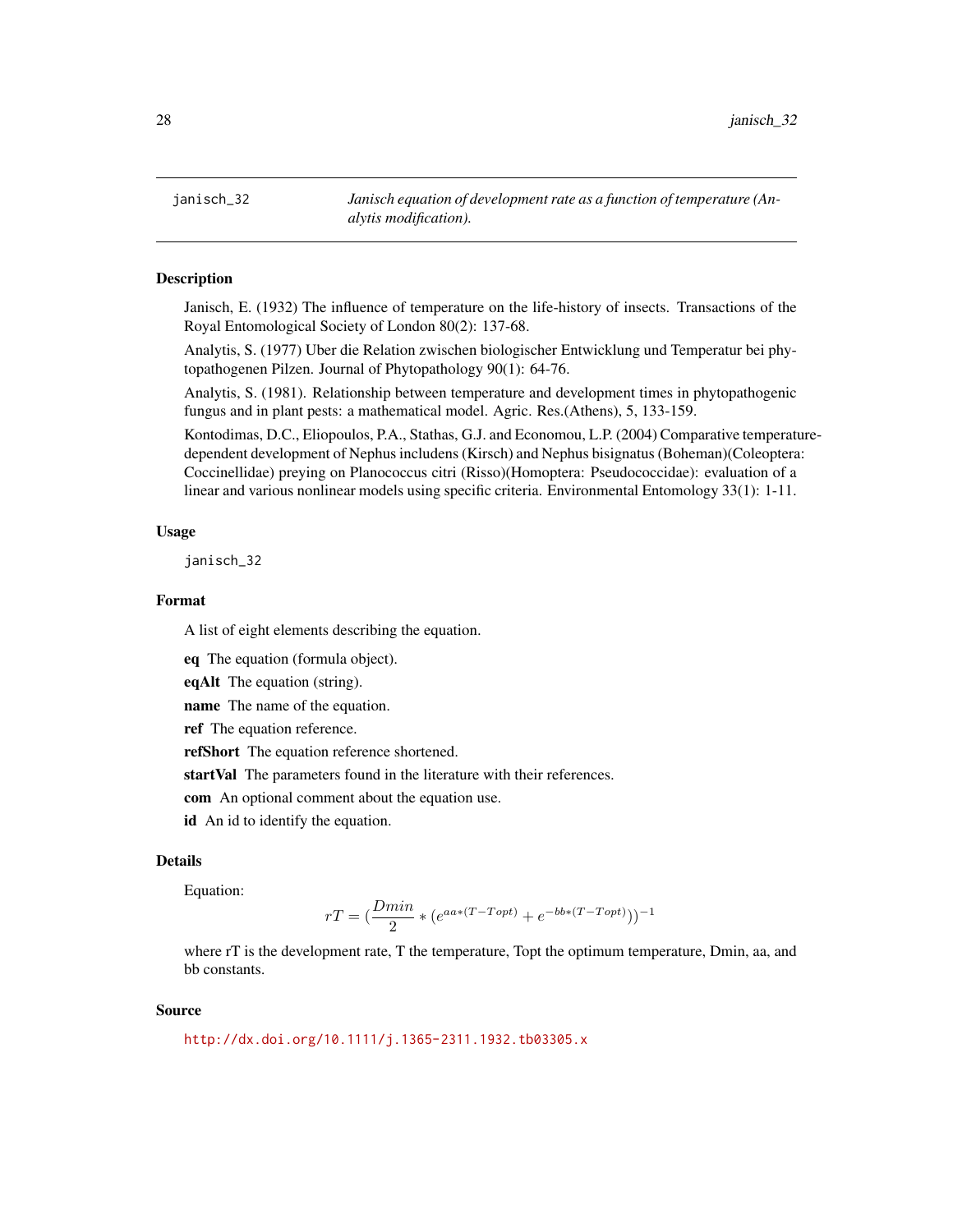<span id="page-28-0"></span>kontodimas\_04 *Kontodimas et al. equation of development rate as a function of temperature.*

# Description

Kontodimas, D.C., Eliopoulos, P.A., Stathas, G.J. and Economou, L.P. (2004) Comparative temperaturedependent development of Nephus includens (Kirsch) and Nephus bisignatus (Boheman)(Coleoptera: Coccinellidae) preying on Planococcus citri (Risso)(Homoptera: Pseudococcidae): evaluation of a linear and various nonlinear models using specific criteria. Environmental Entomology 33(1): 1-11.

#### Usage

kontodimas\_04

## Format

A list of eight elements describing the equation.

eq The equation (formula object).

eqAlt The equation (string).

name The name of the equation.

ref The equation reference.

refShort The equation reference shortened.

startVal The parameters found in the literature with their references.

com An optional comment about the equation use.

id An id to identify the equation.

## Details

Equation:

$$
rT = aa * (T - Tmin)^2 * (Tmax - T)
$$

where rT is the development rate, T the temperature, Tmin the minimum temperature, Tmax the maximum temperature, and aa a constant.

#### Source

<http://ee.oxfordjournals.org/content/33/1/1>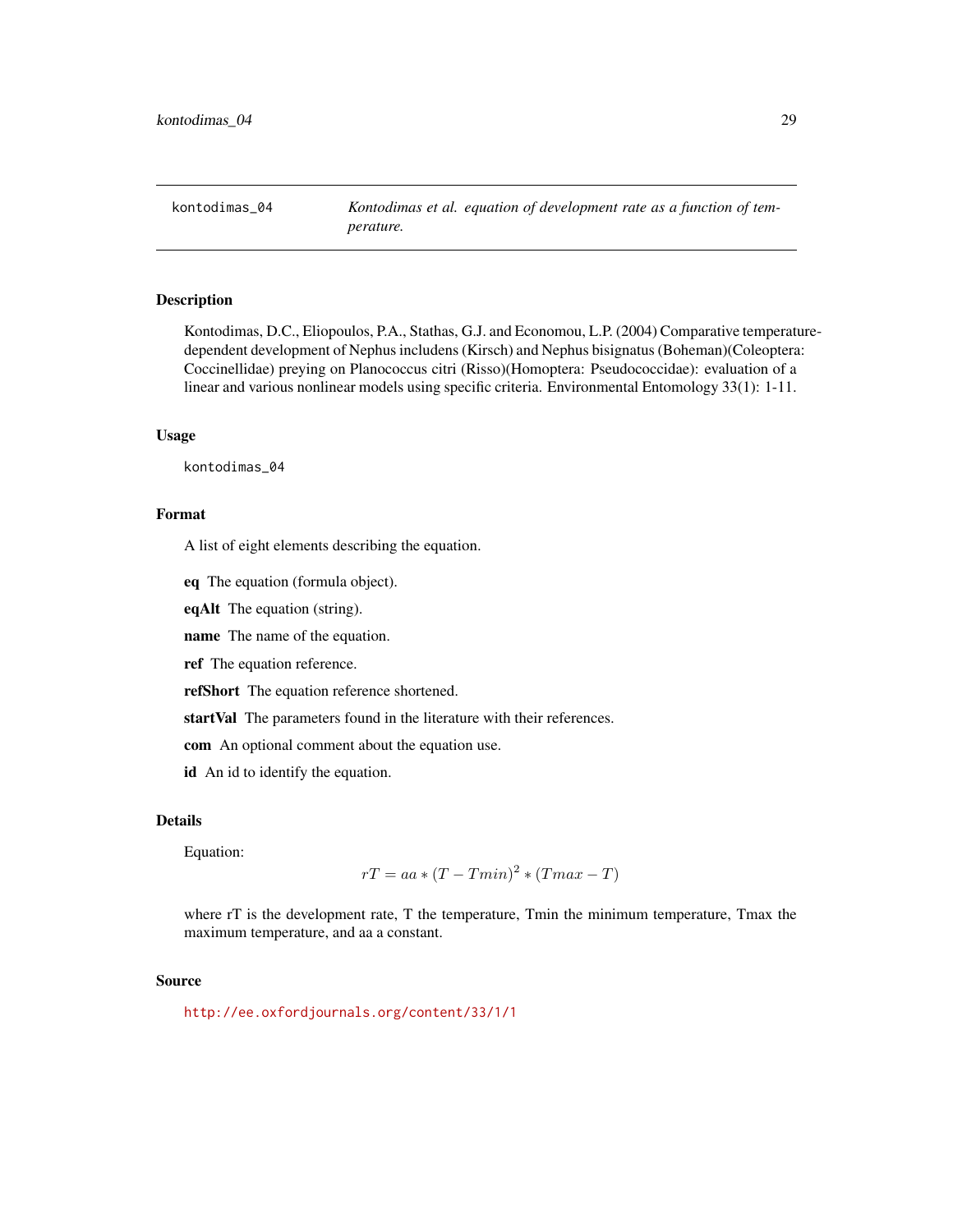<span id="page-29-0"></span>

Lactin, Derek J, NJ Holliday, DL Johnson, y R Craigen (995) Improved rate model of temperaturedependent development by arthropods. Environmental Entomology 24(1): 68-75.

# Usage

lactin1\_95

## Format

A list of eight elements describing the equation.

eq The equation (formula object).

eqAlt The equation (string).

name The name of the equation.

ref The equation reference.

refShort The equation reference shortened.

startVal The parameters found in the literature with their references.

com An optional comment about the equation use.

id An id to identify the equation.

# Details

Equation:

$$
rT = e^{aa*T} - e^{aa*Tmax - \frac{Tmax - T}{deltaT}}
$$

where rT is the development rate, T the temperature, and aa, Tmax, and deltaT fitted parameters.

#### Source

<http://dx.doi.org/10.1093/ee/24.1.68>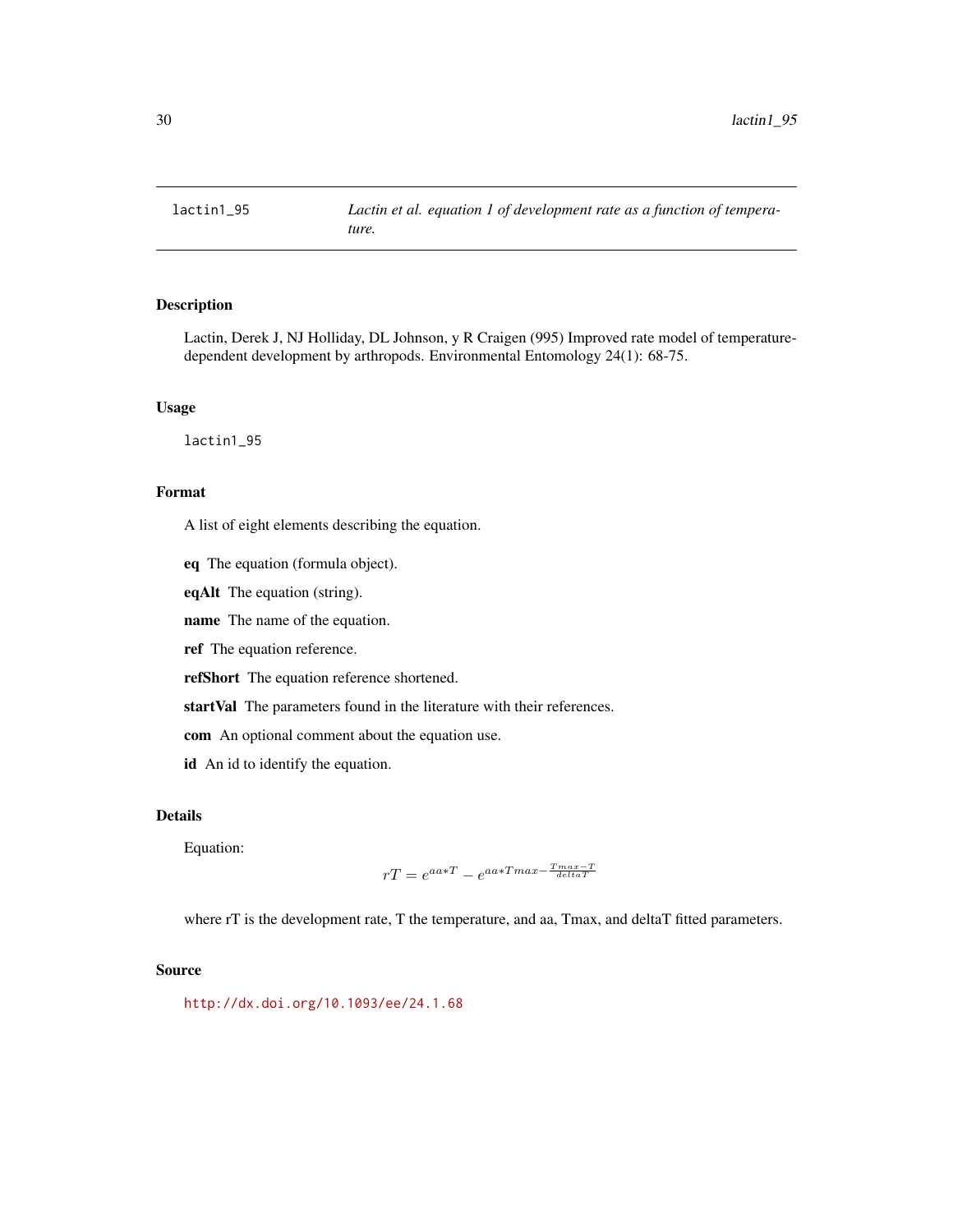<span id="page-30-0"></span>

Lactin, Derek J, NJ Holliday, DL Johnson, y R Craigen (995) Improved rate model of temperaturedependent development by arthropods. Environmental Entomology 24(1): 68-75.

# Usage

lactin2\_95

## Format

A list of eight elements describing the equation.

eq The equation (formula object).

eqAlt The equation (string).

name The name of the equation.

ref The equation reference.

refShort The equation reference shortened.

startVal The parameters found in the literature with their references.

com An optional comment about the equation use.

id An id to identify the equation.

# Details

Equation:

$$
rT = e^{aa*T} - e^{aa*Tmax - \frac{T_{max} - T}{deltaT}} + bb
$$

where rT is the development rate, T the temperature, and aa, bb, Tmax, and deltaT fitted parameters.

#### Source

<http://dx.doi.org/10.1093/ee/24.1.68>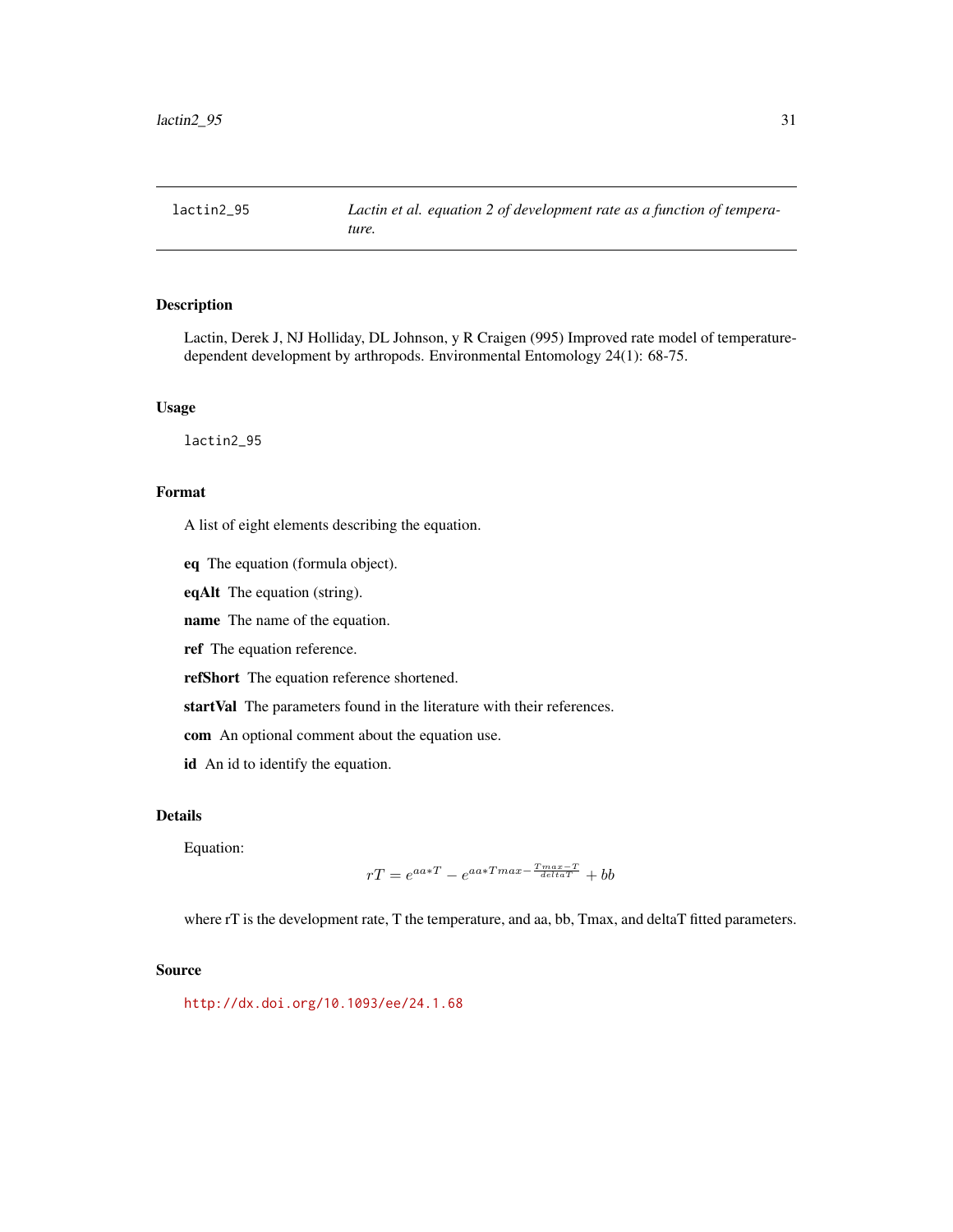<span id="page-31-0"></span>

Lamb, R. J., Gerber, G. H., & Atkinson, G. F. (1984). Comparison of developmental rate curves applied to egg hatching data of Entomoscelis americana Brown (Coleoptera: Chrysomelidae). Environmental entomology, 13(3), 868-872.

Lamb, RJ. (1992) Developmental rate of Acyrthosiphon pisum (Homoptera: Aphididae) at low temperatures: implications for estimating rate parameters for insects. Environmental Entomology 21(1): 10-19.

#### Usage

lamb\_92

# Format

A list of eight elements describing the equation.

eq The equation (formula object).

eqAlt The equation (string).

name The name of the equation.

ref The equation reference.

refShort The equation reference shortened.

startVal The parameters found in the literature with their references.

com An optional comment about the equation use.

id An id to identify the equation.

#### Details

Equation:

$$
rT = Rm * e^{-\frac{1}{2} * (\frac{T - Tmax}{T_o})^2}
$$

and

$$
rT = Rm * e^{-\frac{1}{2} * (\frac{T - Tmax}{T1})^2}
$$

where rT is the development rate, T the temperature, Rm the maximum development rate, Tmax the optimum temperature, and To and T1 the shape parameter giving the spread of the curve.

## Source

<http://dx.doi.org/10.1093/ee/21.1.10>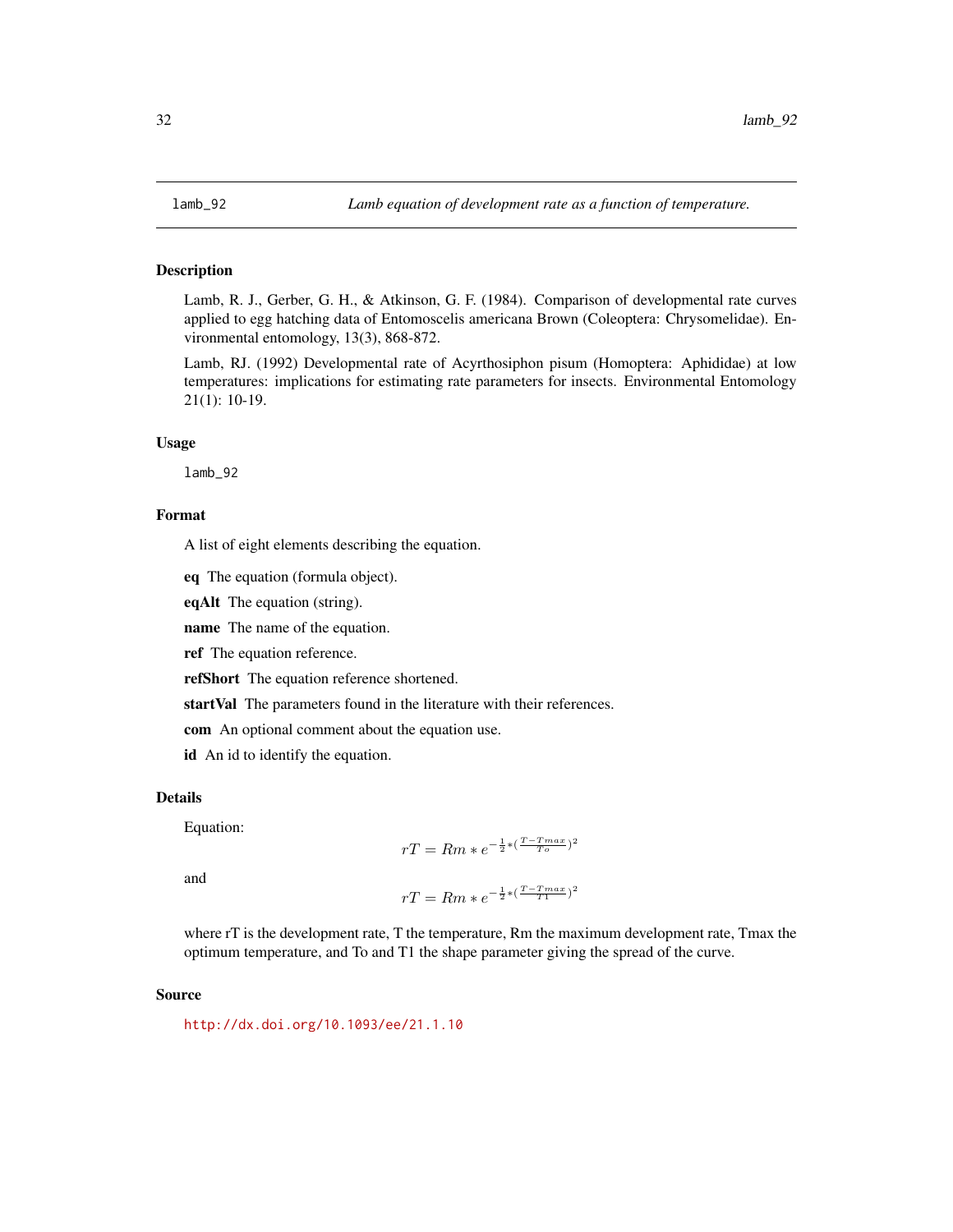<span id="page-32-0"></span>

Logan, J. A., Wollkind, D. J., Hoyt, S. C., and Tanigoshi, L. K. (1976). An analytic model for description of temperature dependent rate phenomena in arthropods. Environmental Entomology, 5(6), 1133-1140.

#### Usage

logan10\_76

# Format

A list of eight elements describing the equation.

eq The equation (formula object).

eqAlt The equation (string).

name The name of the equation.

ref The equation reference.

refShort The equation reference shortened.

startVal The parameters found in the literature with their references.

com An optional comment about the equation use.

id An id to identify the equation.

## Details

Equation:

$$
rT = alpha * (\frac{1}{1 + cc * e^{-bb * T}} - e^{-\frac{Tmax-T}{delta T}})
$$

where rT is the development rate, T the temperature, Tmax the maximum temperature, deltaT the width of the high temperature boundary layer, and alpha and bb constants.

#### Source

<http://dx.doi.org/10.1093/ee/5.6.1133>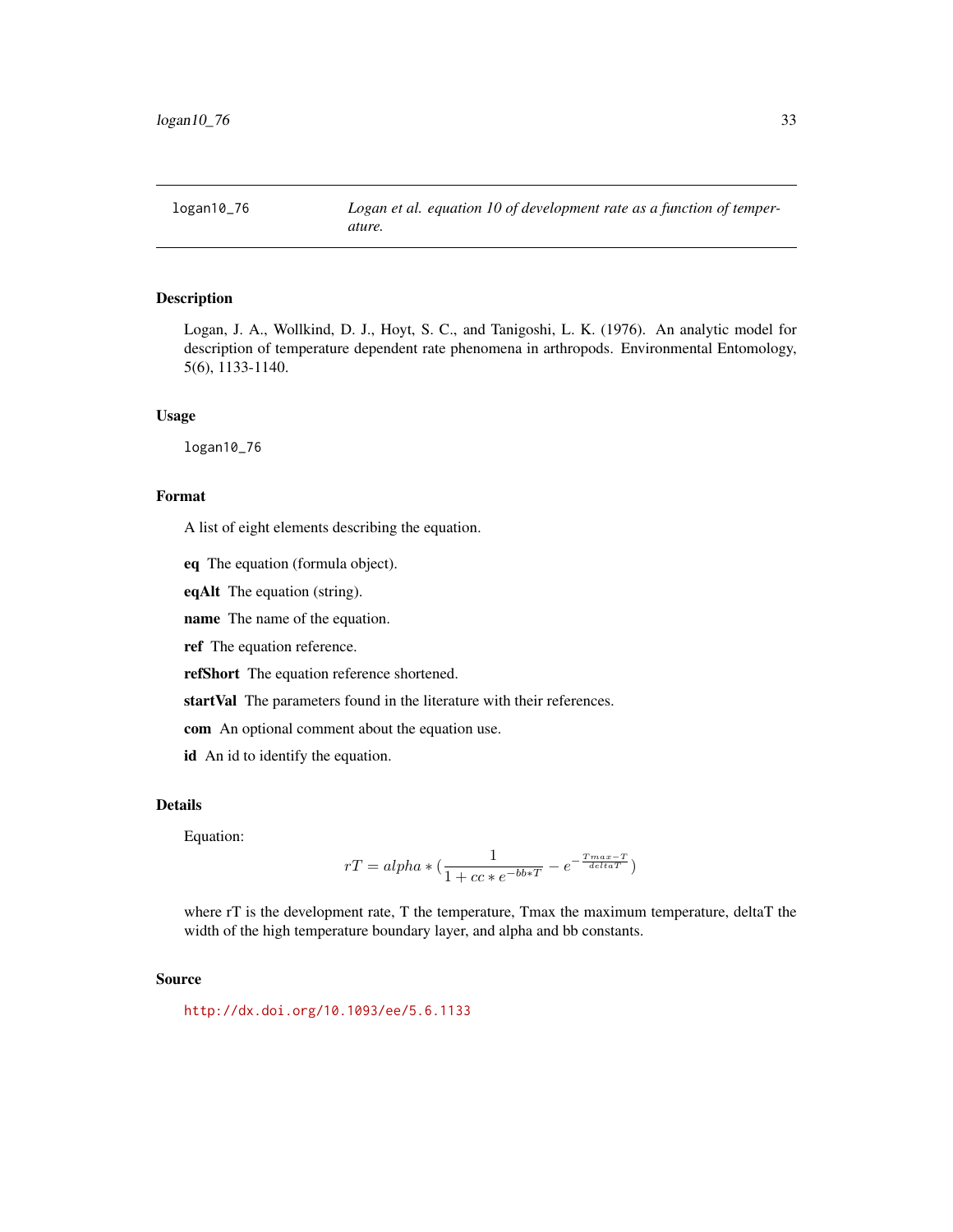<span id="page-33-0"></span>

Logan, J. A., Wollkind, D. J., Hoyt, S. C., and Tanigoshi, L. K. (1976). An analytic model for description of temperature dependent rate phenomena in arthropods. Environmental Entomology, 5(6), 1133-1140.

#### Usage

logan6\_76

#### Format

A list of eight elements describing the equation.

eq The equation (formula object).

eqAlt The equation (string).

name The name of the equation.

ref The equation reference.

refShort The equation reference shortened.

startVal The parameters found in the literature with their references.

com An optional comment about the equation use.

id An id to identify the equation.

### Details

Equation:

$$
rT = phi * (e^{bb * T} - e^{bb * Tmax - \frac{Tmax - T}{delta T}})
$$

where rT is the development rate, T the temperature, Tmax the maximum temperature, deltaT the width of the high temperature boundary layer, phi the developmental rate at some base temperature above developmental threshold, and bb a constant.

#### Source

<http://dx.doi.org/10.1093/ee/5.6.1133>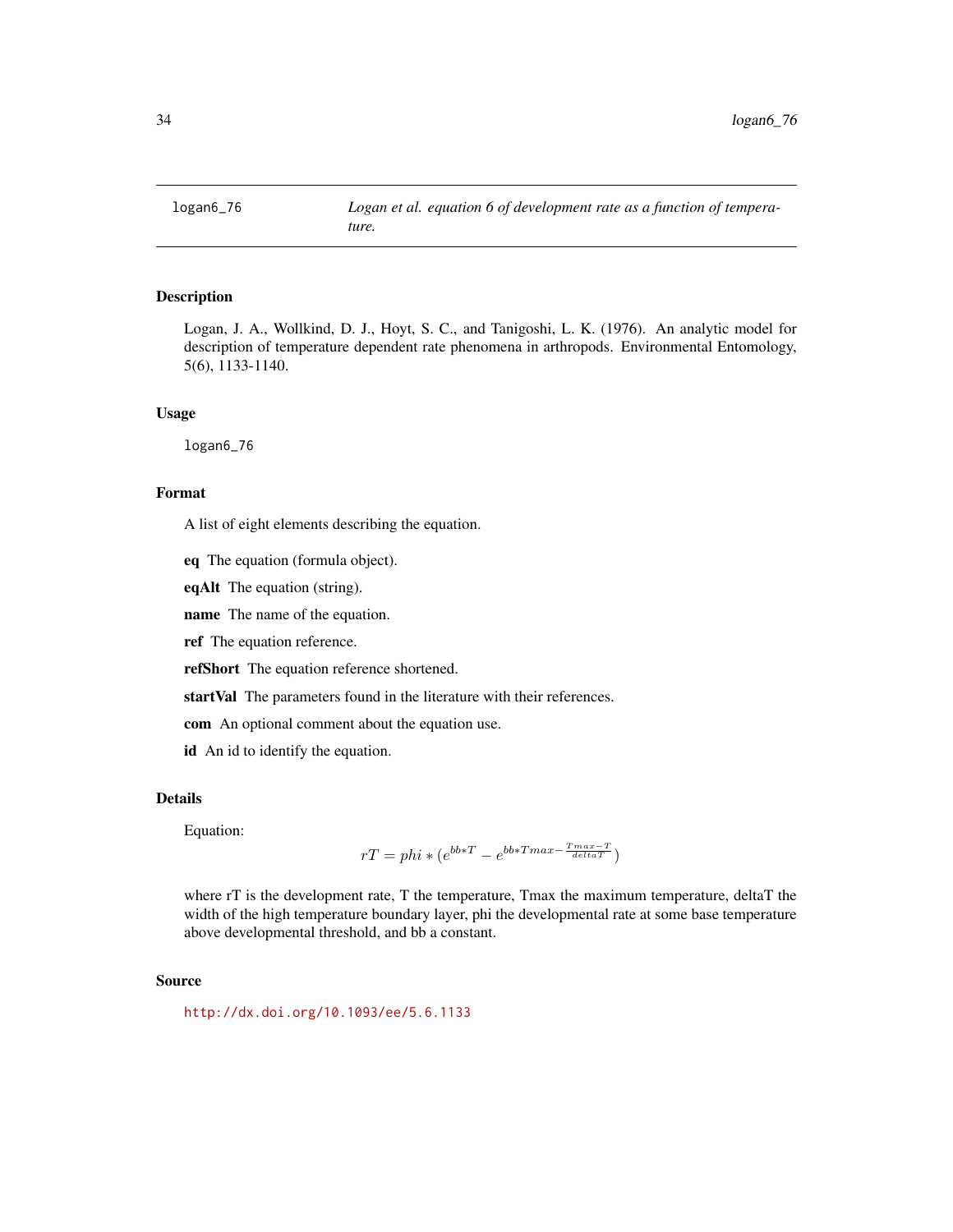<span id="page-34-0"></span>Shi, P., Ge, F., Sun, Y., and Chen, C. (2011) A simple model for describing the effect of temperature on insect developmental rate. Journal of Asia-Pacific Entomology 14(1): 15-20.

Wang, L., P. Shi, C. Chen, and F. Xue. 2013. Effect of temperature on the development of Laodelphax striatellus (Homoptera: Delphacidae). J. Econ. Entomol. 106: 107-114.

Shi, P. J., Reddy, G. V., Chen, L., and Ge, F. (2016). Comparison of Thermal Performance Equations in Describing Temperature-Dependent Developmental Rates of Insects:(I) Empirical Models. Annals of the Entomological Society of America, 109(2), 211-215.

#### Usage

perf2\_11

# Format

A list of eight elements describing the equation.

eq The equation (formula object).

eqAlt The equation (string).

name The name of the equation.

ref The equation reference.

refShort The equation reference shortened.

startVal The parameters found in the literature with their references.

com An optional comment about the equation use.

id An id to identify the equation.

#### Details

Equation:

$$
rT = cc * (T - T1) * (1 - e^{k * (T - T2)})
$$

where rT is the development rate, T the temperature, T1 and T2 the conceptual lower and upper developmental thresholds at which development rates equal zero, and cc and k constants.

#### Source

<http://dx.doi.org/10.1016/j.aspen.2010.11.008>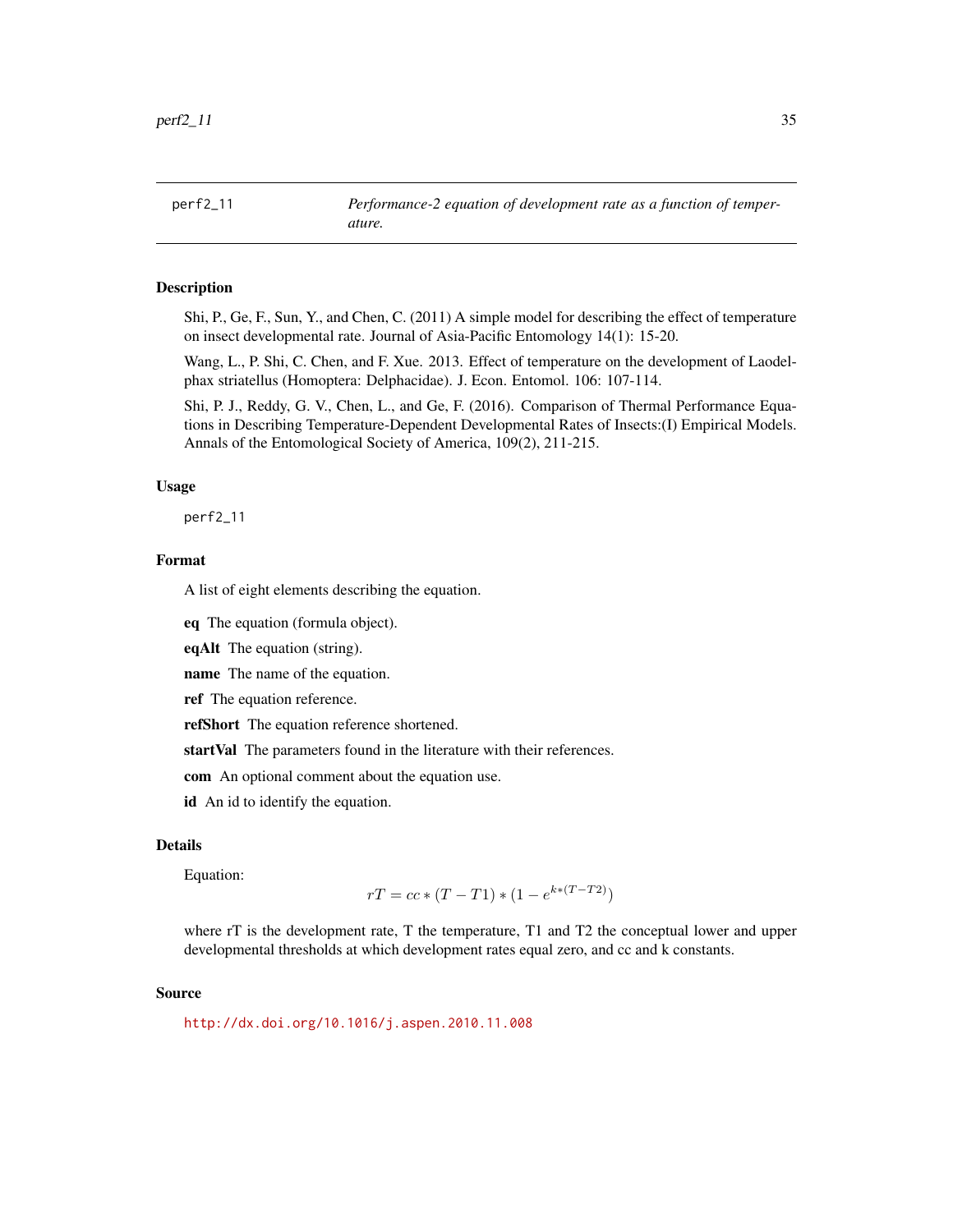<span id="page-35-0"></span>

A simple second-order polynomial equation.

## Usage

poly2

# Format

A list of eight elements describing the equation.

eq The equation (formula object).

eqAlt The equation (string).

name The name of the equation.

ref The equation reference.

refShort The equation reference shortened.

startVal The parameters found in the literature with their references.

com An optional comment about the equation use.

id An id to identify the equation.

# Details

Equation:

$$
rT = a0 + a1 \times T + a2 \times T^2
$$

where rT is the development rate, T the temperature, and a0, a1, and a2 are constants.

| poly4 | Fourth-order polynomial equation of development rate as a function |
|-------|--------------------------------------------------------------------|
|       | of temperature.                                                    |

# Description

A simple fourth-order polynomial equation.

#### Usage

poly4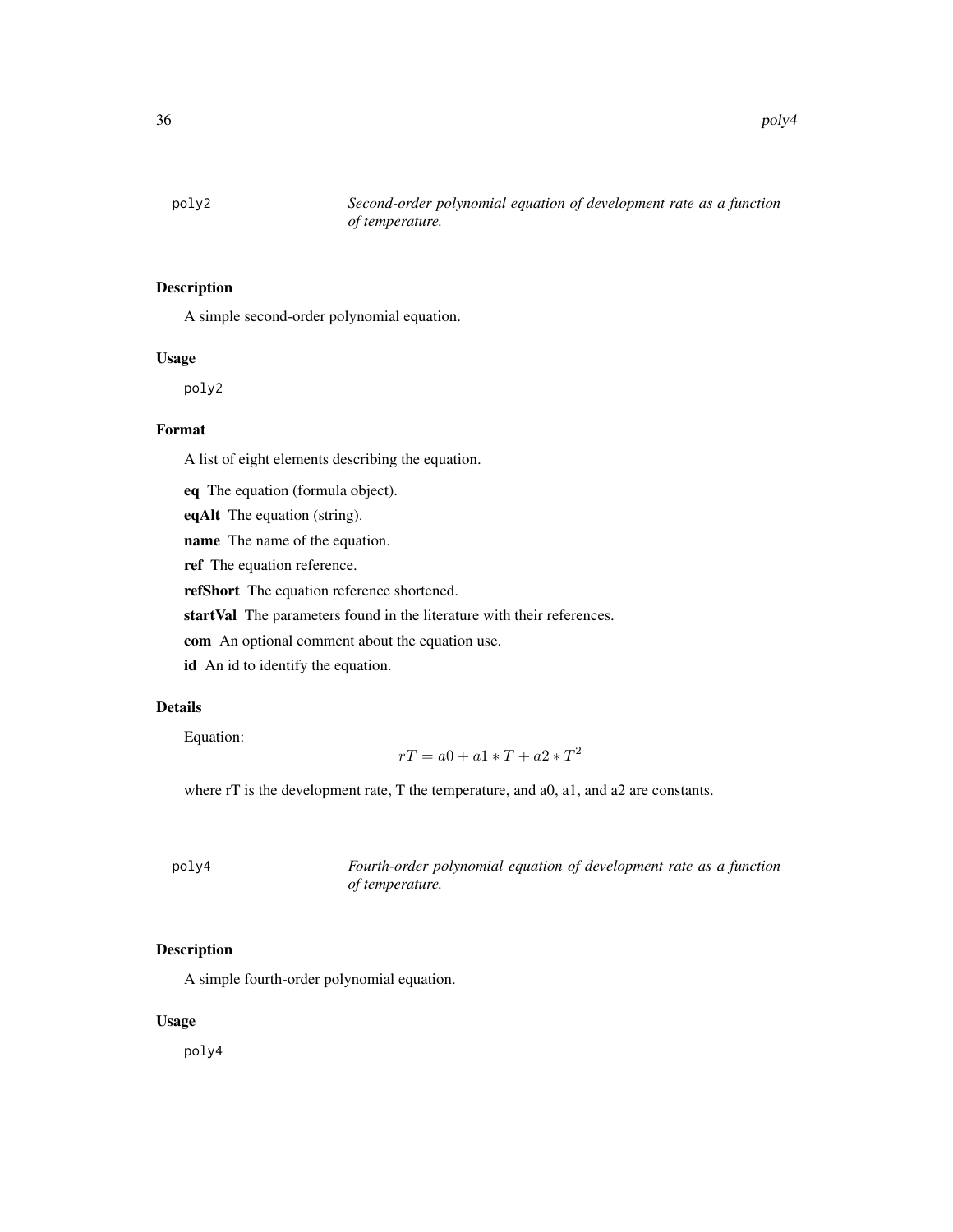## <span id="page-36-0"></span>ratkowsky\_82 37

# Format

A list of eight elements describing the equation.

eq The equation (formula object).

eqAlt The equation (string).

name The name of the equation.

ref The equation reference.

refShort The equation reference shortened.

startVal The parameters found in the literature with their references.

com An optional comment about the equation use.

id An id to identify the equation.

## Details

Equation:

$$
rT=a0+a1*T+a2*T^2+a3*T^3+a4*T^4\\
$$

where rT is the development rate, T the temperature, and a0, a1, a2, a3, and a4 are constants.

| ratkowsky_82 | Ratkowsky equation of development rate as a function of temperature |
|--------------|---------------------------------------------------------------------|
|              | (Shi modification).                                                 |

#### Description

Ratkowsky, D.A., Olley, J., McMeekin, T.A., and Ball, A. (1982) Relationship between temperature and growth rate of bacterial cultures. Journal of Bacteriology 149(1): 1-5.

Ratkowsky, D.A., R.K. Lowry, T.A. McMeekin, A.N. Stokes, and R.E. Chandler. 1983. Model for bacterial culture growth rate throughout the entire biokinetic temperature range. Journal of Bacteriology 154: 1222-1226.

Shi, P., Ge, F., Sun, Y., and Chen, C. (2011) A simple model for describing the effect of temperature on insect developmental rate. Journal of Asia-Pacific Entomology 14(1): 15-20.

#### Usage

ratkowsky\_82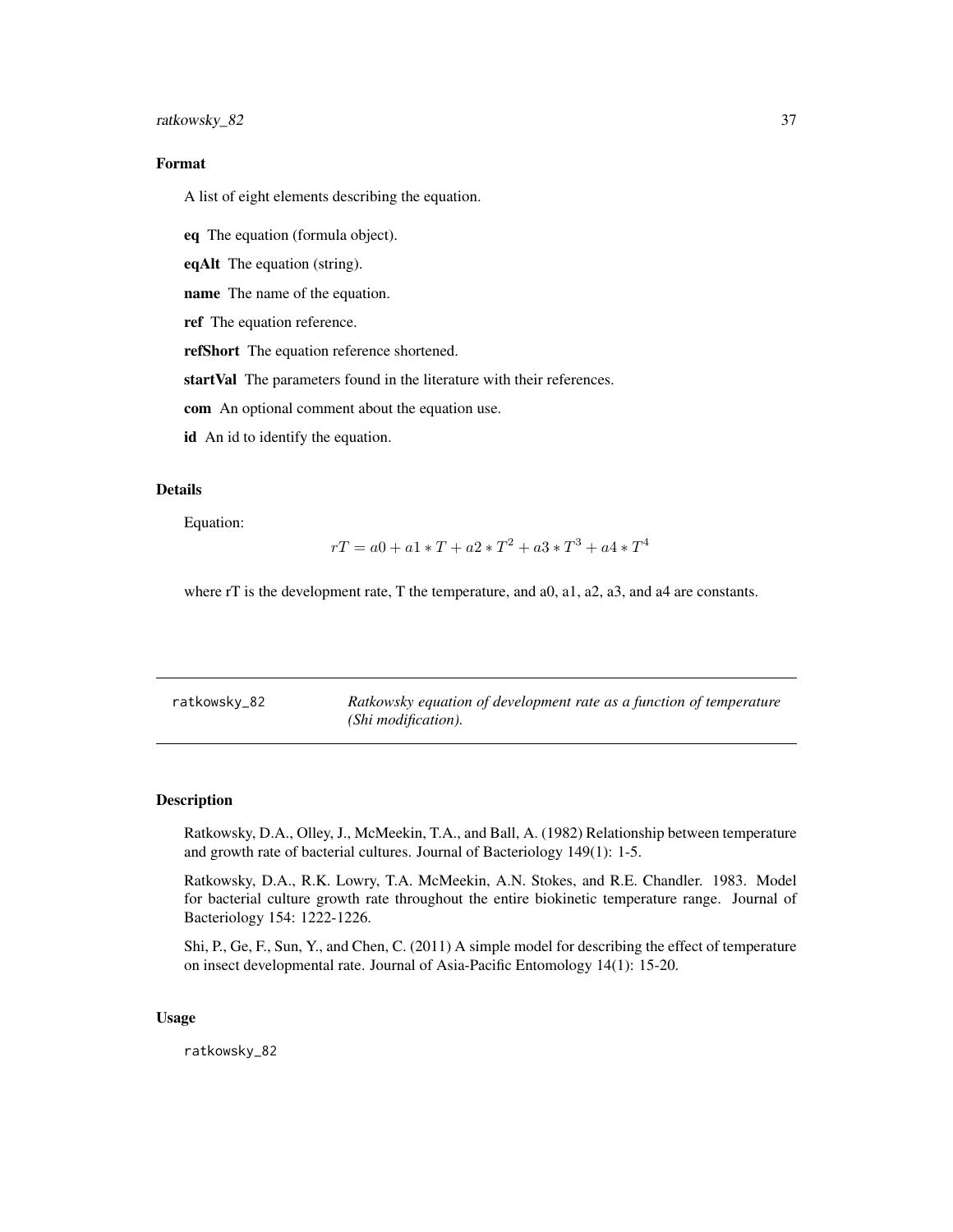A list of eight elements describing the equation.

eq The equation (formula object).

eqAlt The equation (string).

name The name of the equation.

ref The equation reference.

refShort The equation reference shortened.

startVal The parameters found in the literature with their references.

com An optional comment about the equation use.

id An id to identify the equation.

#### Details

Equation:

$$
rT = (\sqrt{cc} * k1 * (T - T1) * (1 - e^{k2 * (T - T2)}))^2
$$

where rT is the development rate, T the temperature, T1 and T2 the minimum and maximum temperatures at which rate of growth is zero, sqrt(cc) \* k1 the slope of the regression as in the rootsq\_82 equation, and k2 a constant. The Ratkowsky model designed for microorganisms has been modified by Shi et al. 2011 to describe the temperature-dependent development rates of insects.

## Source

<http://jb.asm.org/content/149/1/1> <http://jb.asm.org/content/154/3/1222>

ratkowsky\_83 *Ratkowsky equation of development rate as a function of temperature (Shi 2016 modification).*

#### Description

Ratkowsky, D.A., Olley, J., McMeekin, T.A., and Ball, A. (1982) Relationship between temperature and growth rate of bacterial cultures. Journal of Bacteriology 149(1): 1-5.

Ratkowsky, D.A., R.K. Lowry, T.A. McMeekin, A.N. Stokes, and R.E. Chandler. 1983. Model for bacterial culture growth rate throughout the entire biokinetic temperature range. Journal of Bacteriology 154: 1222-1226.

Shi, P. J., Reddy, G. V., Chen, L., and Ge, F. (2015). Comparison of thermal performance equations in describing temperature-dependent developmental rates of insects: (I) empirical models. Annals of the Entomological Society of America, 109(2), 211-215.

#### Usage

ratkowsky\_83

<span id="page-37-0"></span>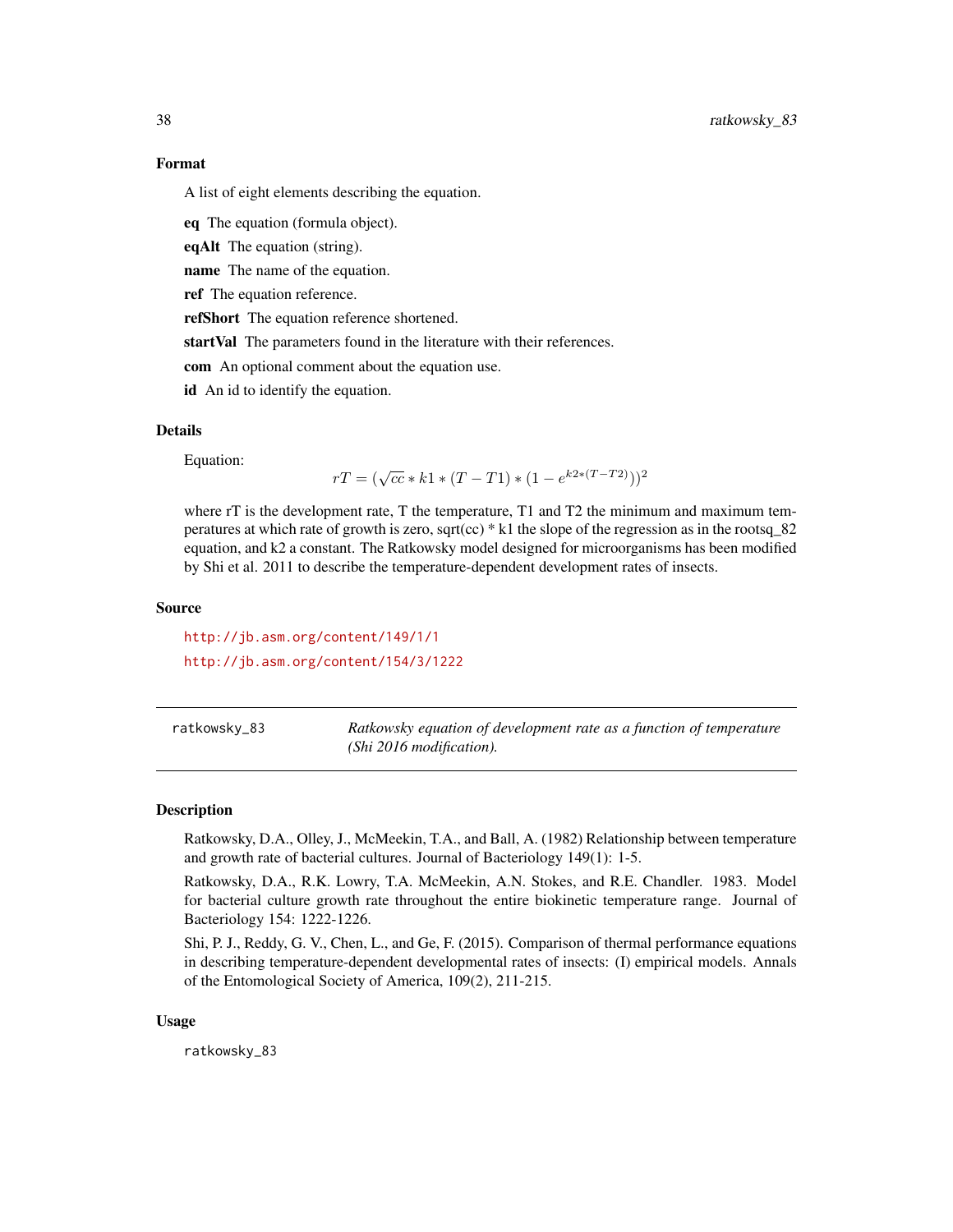<span id="page-38-0"></span>regniere\_12 39

# Format

A list of eight elements describing the equation.

eq The equation (formula object).

eqAlt The equation (string).

name The name of the equation.

ref The equation reference.

refShort The equation reference shortened.

startVal The parameters found in the literature with their references.

com An optional comment about the equation use.

id An id to identify the equation.

## Details

Equation:

$$
rT = (cc * (T - T1) * (1 - e^{k * (T - T2)}))^2
$$

where rT is the development rate, T the temperature, T1 and T2 the minimum and maximum temperatures at which rate of growth is zero, cc the slope of the regression as in the rootsq\_82 equation, and k a constant. The Ratkowsky model designed for microorganisms has been modified by Shi et al. 2016 to describe the temperature-dependent development rates of insects.

#### Source

<https://doi.org/10.1093/aesa/sav121>

regniere\_12 *Regniere equation of development rate as a function of temperature.*

# Description

Regniere, J., Powell, J., Bentz, B., and Nealis, V. (2012) Effects of temperature on development, survival and reproduction of insects: experimental design, data analysis and modeling. Journal of Insect Physiology 58(5): 634-47.

#### Usage

regniere\_12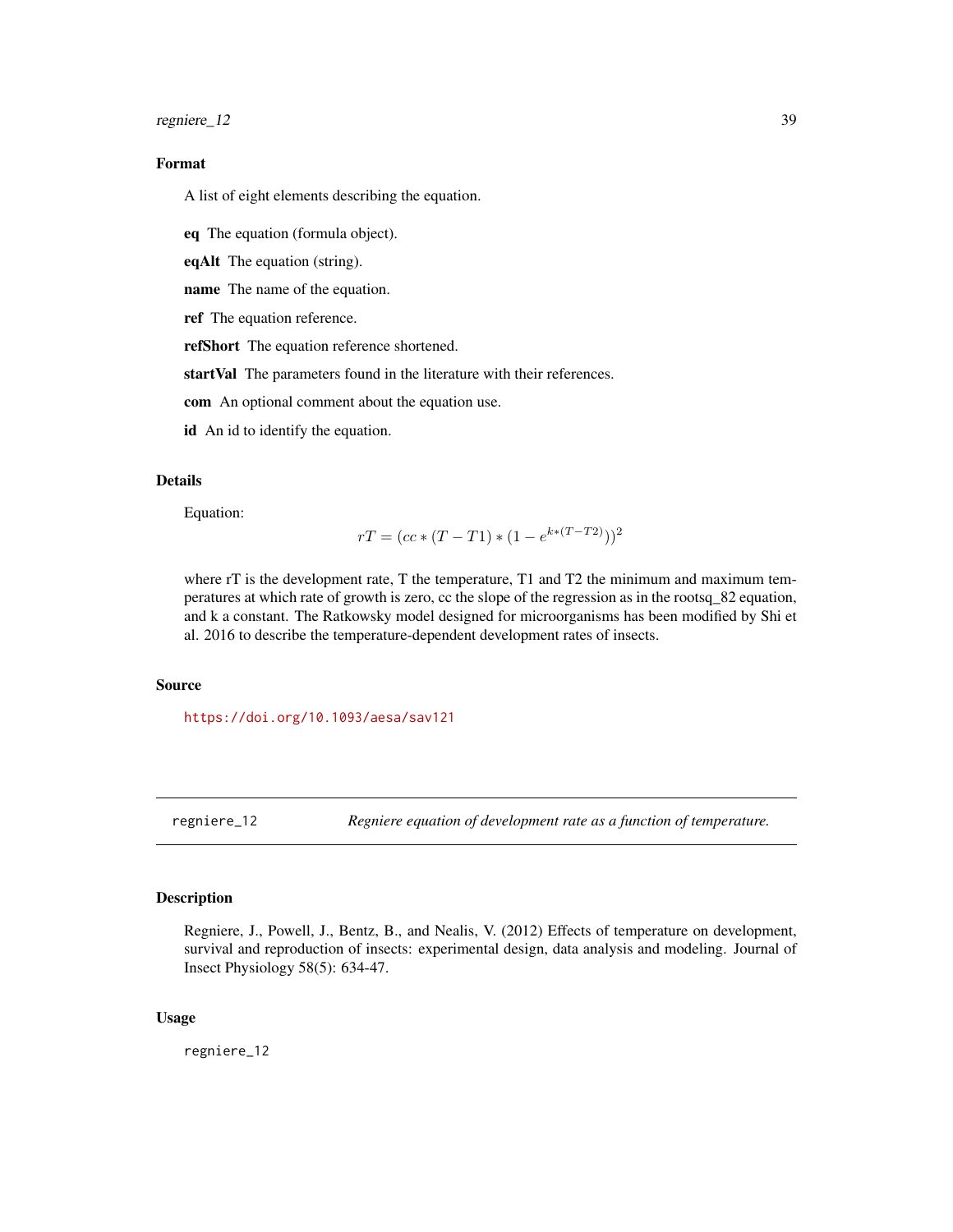A list of eight elements describing the equation.

eq The equation (formula object).

eqAlt The equation (string).

name The name of the equation.

ref The equation reference.

refShort The equation reference shortened.

startVal The parameters found in the literature with their references.

com An optional comment about the equation use.

id An id to identify the equation.

# Details

Equation:

$$
rT = phi * (e^{bb * (T-Tb)} - \frac{Tm-T}{Tm-Tb} * e^{-bb * \frac{T-Tb}{delta}} - \frac{T-Tb}{Tm-Tb} * e^{\frac{bb * (Tm-Tb)-(Tm-T)}{delta}})
$$

where rT is the development rate, T the temperature, Tb the minimum temperature, Tm the maximum temperature and phi, bb, deltab, and deltam constants (see source for more details).

#### Source

<http://dx.doi.org/10.1016/j.jinsphys.2012.01.010>

rootsq\_82 *Root square equation of development rate as a function of temperature.*

# Description

Ratkowsky, D.A., Olley, J., McMeekin, T.A., and Ball, A. (1982) Relationship between temperature and growth rate of bacterial cultures. Journal of Bacteriology 149(1): 1-5.

#### Usage

rootsq\_82

<span id="page-39-0"></span>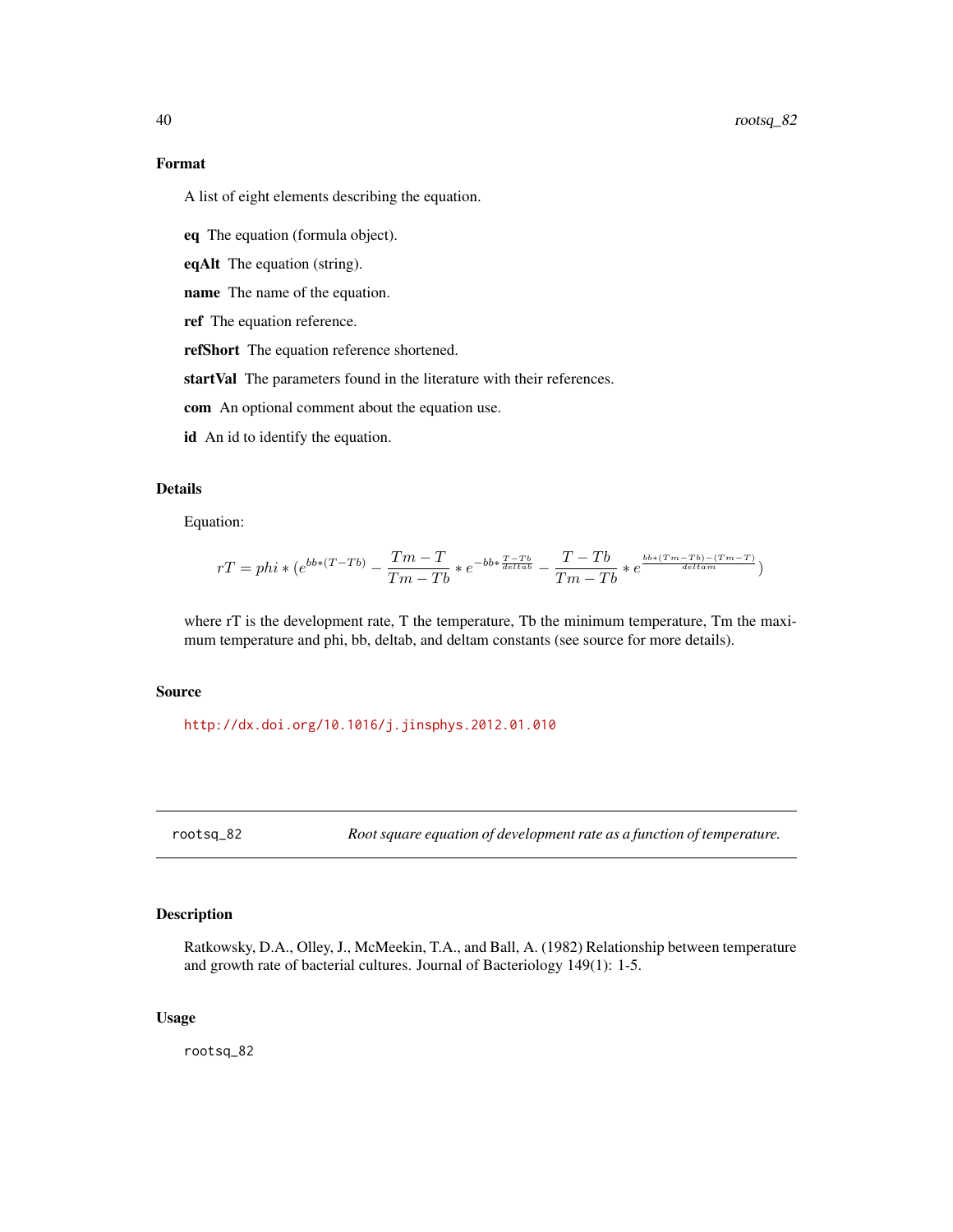<span id="page-40-0"></span>A list of eight elements describing the equation.

eq The equation (formula object).

eqAlt The equation (string).

name The name of the equation.

ref The equation reference.

refShort The equation reference shortened.

startVal The parameters found in the literature with their references.

com An optional comment about the equation use.

id An id to identify the equation.

# Details

Equation:

$$
rT = (bb * (T - Tb))^2
$$

where rT is the development rate, T the temperature, bb the slope of the regression line, and Tb a conceptual temperature of no metabolic significance.

#### Source

<http://jb.asm.org/content/149/1/1>

schoolfieldHigh\_81 *Schoolfield et al. equation of development rate as a function of temperature for intermediate to high temperatures only.*

# **Description**

Schoolfield, R., Sharpe, P. & Magnuson, C. (1981) Non-linear regression of biological temperaturedependent rate models based on absolute reaction-rate theory. Journal of theoretical biology, 88, 719-731. Wagner, T.L., Wu, H.I., Sharpe, P.S.H., Schoolfield, R.M., Coulson, R.N. (1984) Modeling insect development rates: a literature review and application of a biophysical model. Annals of the Entomological Society of America 77(2): 208-20.

#### Usage

schoolfieldHigh\_81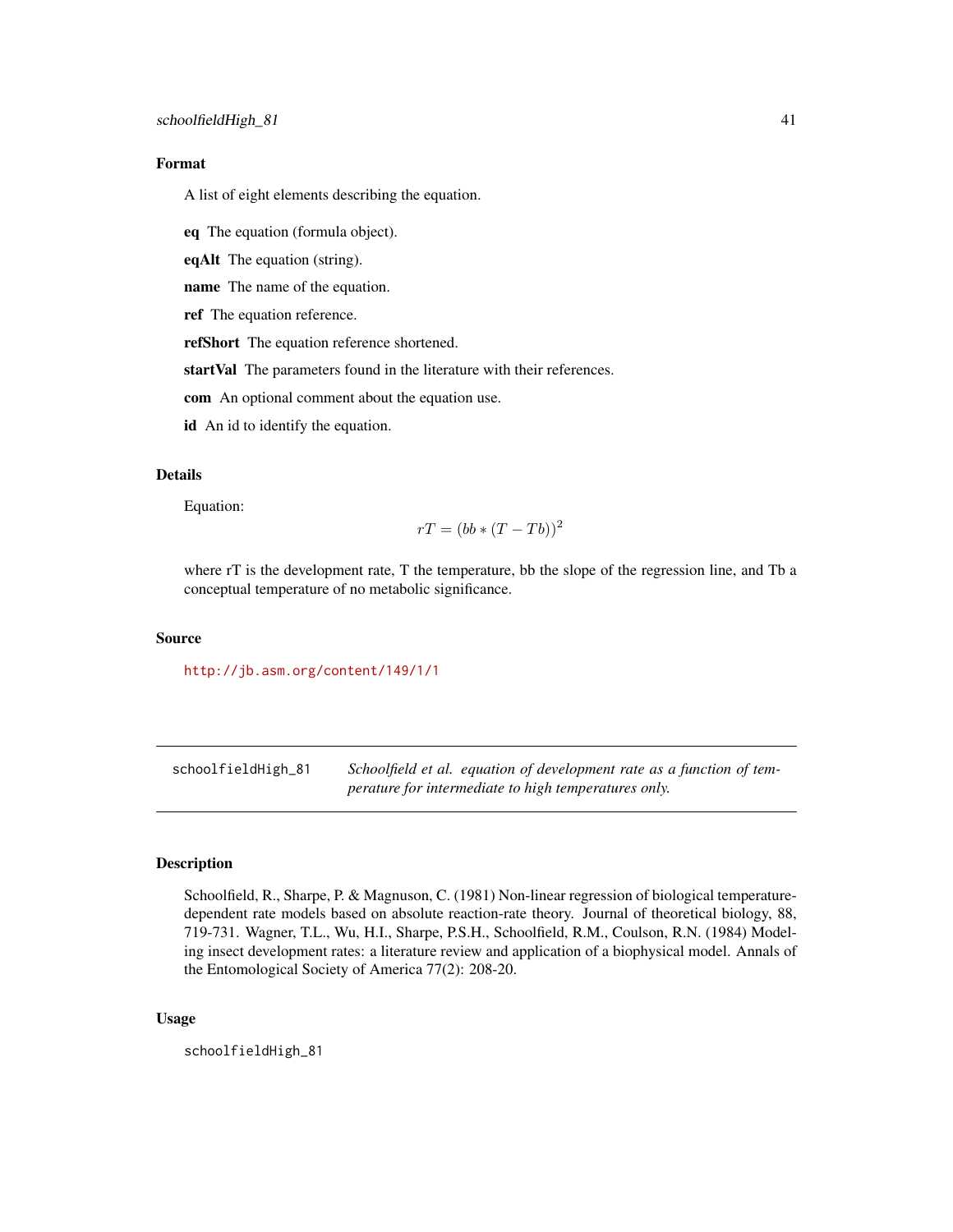<span id="page-41-0"></span>A list of eight elements describing the equation.

eq The equation (formula object).

eqAlt The equation (string).

name The name of the equation.

ref The equation reference.

refShort The equation reference shortened.

startVal The parameters found in the literature with their references.

com An optional comment about the equation use.

id An id to identify the equation.

## Details

Equation:

$$
rT = \frac{p25 * \frac{T + 273.16}{298} * e^{\frac{a a}{1.987} * (\frac{1}{298} - \frac{1}{T + 273.16})}}{1 + e^{\frac{d d}{1.987} * (\frac{1}{e e} - \frac{1}{T + 273.16})}}
$$

where rT is the development rate, T the temperature, p25 the development rate at 25 degrees Celsius assuming no enzyme inactivation, aa the enthalpy of activation of the reaction that is catalyzed by the enzyme, bb the change in enthalpy associated with low temperature inactivation of the enzyme, cc the the temperature at which the enzyme is 1/2 active and 1/2 low temperature inactive, dd the cange in enthalpy associated with high temperature inactivation of the enzyme, and ee the temperature at which the enzyme is 1/2 active and 1/2 high temperature inactive.

#### Source

[http://dx.doi.org/10.1016/0022-5193\(81\)90246-0](http://dx.doi.org/10.1016/0022-5193(81)90246-0)

schoolfieldLow\_81 *Schoolfield et al. equation of development rate as a function of temperature for intermediate to low temperatures only.*

#### Description

Schoolfield, R., Sharpe, P. & Magnuson, C. (1981) Non-linear regression of biological temperaturedependent rate models based on absolute reaction-rate theory. Journal of theoretical biology, 88, 719-731. Wagner, T.L., Wu, H.I., Sharpe, P.S.H., Schoolfield, R.M., Coulson, R.N. (1984) Modeling insect development rates: a literature review and application of a biophysical model. Annals of the Entomological Society of America 77(2): 208-20.

#### Usage

schoolfieldLow\_81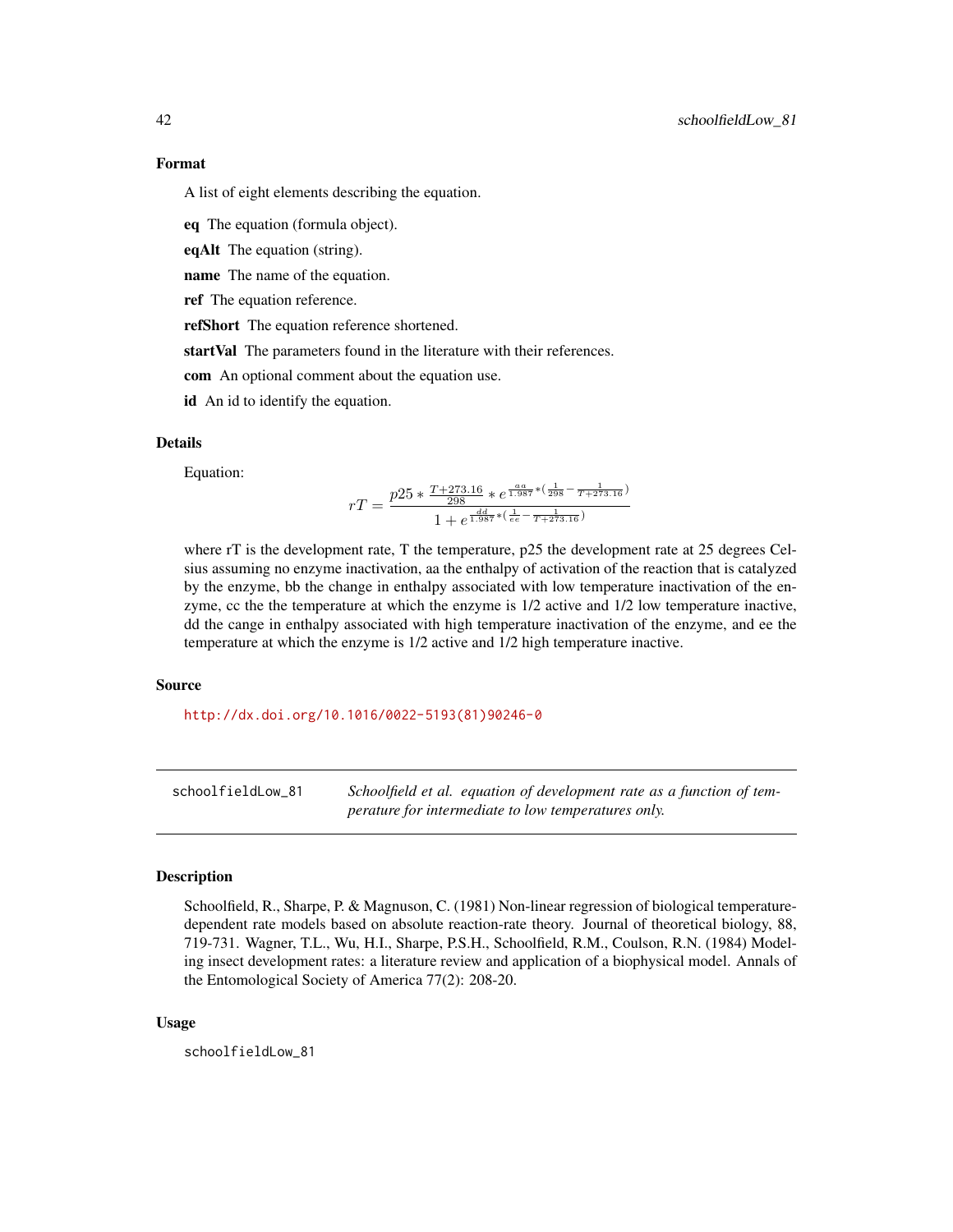<span id="page-42-0"></span>A list of eight elements describing the equation.

eq The equation (formula object).

eqAlt The equation (string).

name The name of the equation.

ref The equation reference.

refShort The equation reference shortened.

startVal The parameters found in the literature with their references.

com An optional comment about the equation use.

id An id to identify the equation.

#### Details

Equation:

$$
rT = \frac{p25 * \frac{T + 273.16}{298} * e^{\frac{a a}{1.987} * (\frac{1}{298} - \frac{1}{T + 273.16})}}{1 + e^{\frac{b b}{1.987} * (\frac{1}{c c} - \frac{1}{T + 273.16})}}
$$

where rT is the development rate, T the temperature, p25 the development rate at 25 degrees Celsius assuming no enzyme inactivation, aa the enthalpy of activation of the reaction that is catalyzed by the enzyme, bb the change in enthalpy associated with low temperature inactivation of the enzyme, cc the the temperature at which the enzyme is 1/2 active and 1/2 low temperature inactive, dd the cange in enthalpy associated with high temperature inactivation of the enzyme, and ee the temperature at which the enzyme is 1/2 active and 1/2 high temperature inactive.

#### Source

[http://dx.doi.org/10.1016/0022-5193\(81\)90246-0](http://dx.doi.org/10.1016/0022-5193(81)90246-0)

schoolfield\_81 *Schoolfield et al. equation of development rate as a function of temperature.*

#### Description

Schoolfield, R., Sharpe, P. & Magnuson, C. (1981) Non-linear regression of biological temperaturedependent rate models based on absolute reaction-rate theory. Journal of theoretical biology, 88, 719-731.

#### Usage

schoolfield\_81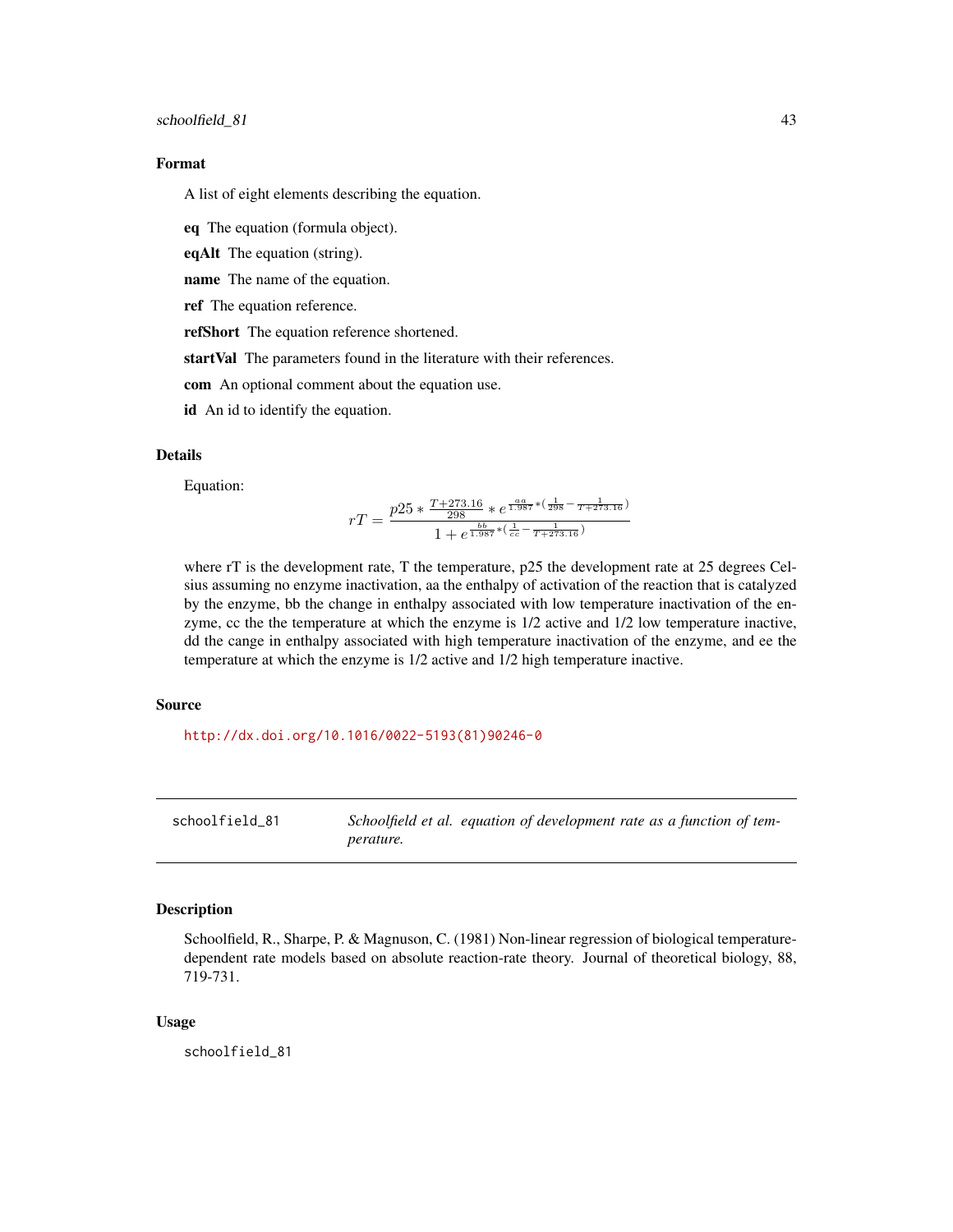<span id="page-43-0"></span>A list of eight elements describing the equation.

eq The equation (formula object).

eqAlt The equation (string).

name The name of the equation.

ref The equation reference.

refShort The equation reference shortened.

startVal The parameters found in the literature with their references.

com An optional comment about the equation use.

id An id to identify the equation.

# Details

Equation:

$$
rT=\frac{p25*\frac{T+273.16}{298} *e^{\frac{a a}{1.987} *(\frac{1}{298}-\frac{1}{T+273.16})}}{1+e^{\frac{b b}{1.987} *(\frac{1}{cc}-\frac{1}{T+273.16})}+e^{\frac{d d}{1.987} *(\frac{1}{cc}-\frac{1}{T+273.16})}}
$$

where rT is the development rate, T the temperature, p25 the development rate at 25 degree Celsius assuming no enzyme inactivation, aa the enthalpy of activation of the reaction that is catalyzed by the enzyme, bb the change in enthalpy associated with low temperature inactivation of the enzyme, cc the temperature at which the enzyme is 1/2 active and 1/2 low temperature inactive, dd the change in enthalpy associated with high temperature inactivation of the enzyme, and ee the temperature at which the enzyme is 1/2 active and 1/2 high temperature inactive.

#### Source

[http://dx.doi.org/10.1016/0022-5193\(81\)90246-0](http://dx.doi.org/10.1016/0022-5193(81)90246-0)

sharpeDeMichele\_77 *Sharpe and DeMichele equation of development rate as a function of temperature.*

# Description

Sharpe, P.J. & DeMichele, D.W. (1977) Reaction kinetics of poikilotherm development. Journal of Theoretical Biology, 64, 649-670.

#### Usage

sharpeDeMichele\_77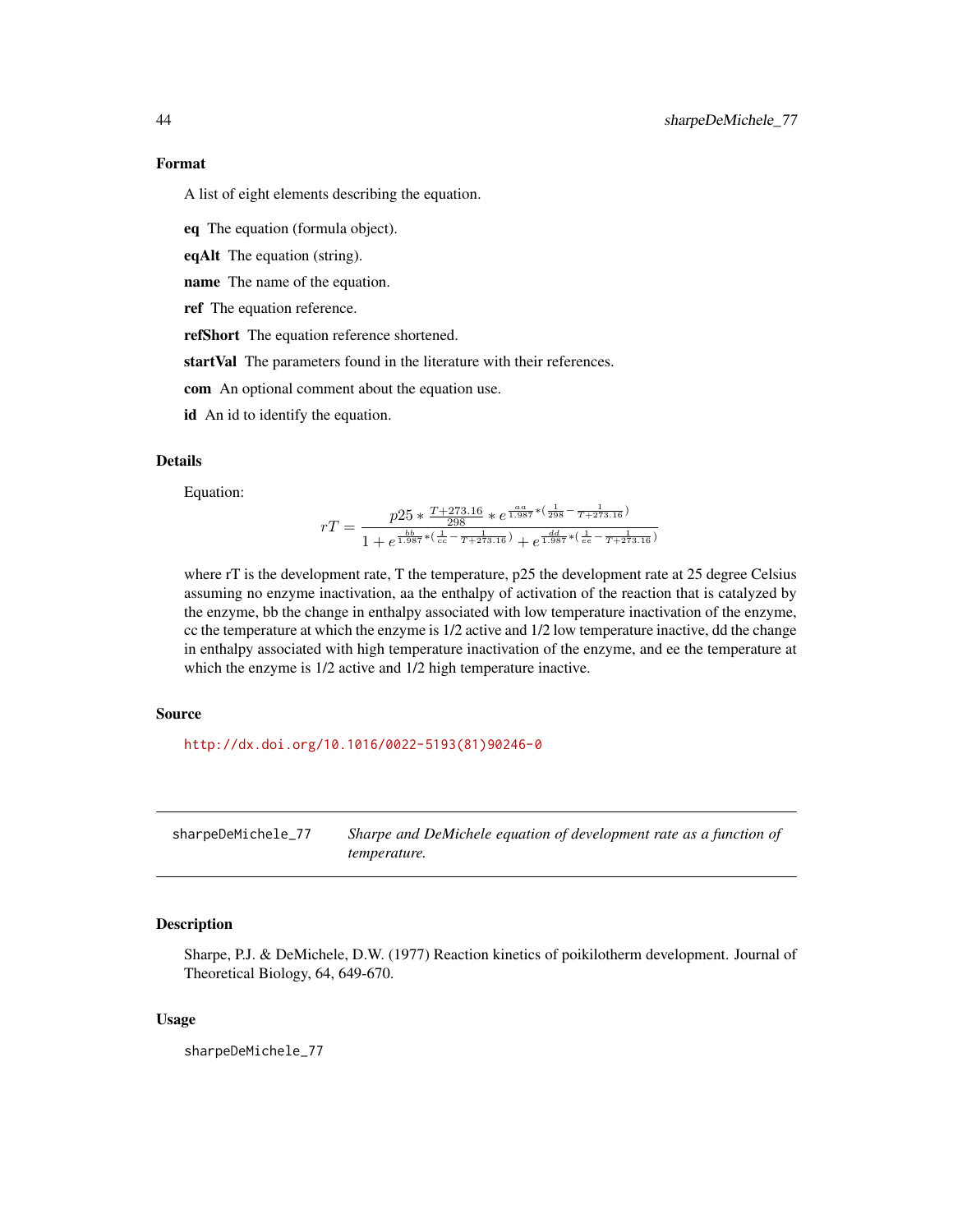<span id="page-44-0"></span> $\sin 11$  45

# Format

A list of eight elements describing the equation.

eq The equation (formula object).

eqAlt The equation (string).

name The name of the equation.

ref The equation reference.

refShort The equation reference shortened.

startVal The parameters found in the literature with their references.

com An optional comment about the equation use.

id An id to identify the equation.

# Details

Equation:

$$
rT = \frac{(T+273.16)*e^{\frac{aa-\frac{bb}{T+273.16}}{1.987}}}{1+e^{\frac{cc-\frac{rd}{T+273.16}}{1.987}}+e^{\frac{ff-\frac{gg}{T+273.16}}{1.987}}}
$$

where rT is the development rate, T the temperature, and aa, bb, cc, dd, ff, and gg thermodynamic parameters.

# Source

[http://dx.doi.org/10.1016/0022-5193\(77\)90265-X](http://dx.doi.org/10.1016/0022-5193(77)90265-X)

shi\_11 *Shi equation of development rate as a function of temperature.*

# Description

Shi, P., Ge, F., Sun, Y., and Chen, C. (2011) A simple model for describing the effect of temperature on insect developmental rate. Journal of Asia-Pacific Entomology 14(1): 15-20.

## Usage

shi\_11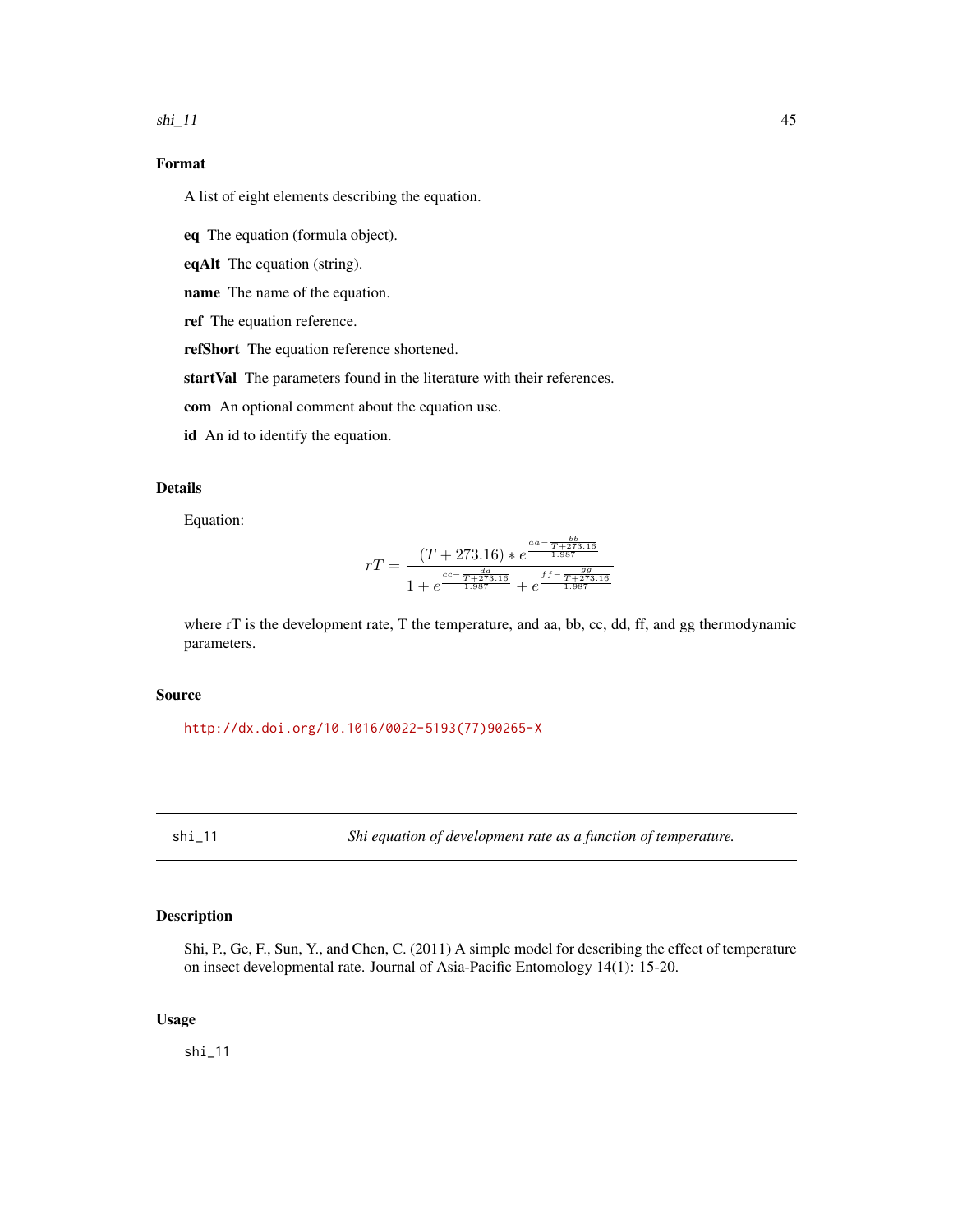<span id="page-45-0"></span>A list of eight elements describing the equation.

eq The equation (formula object).

eqAlt The equation (string).

name The name of the equation.

ref The equation reference.

refShort The equation reference shortened.

startVal The parameters found in the literature with their references.

com An optional comment about the equation use.

id An id to identify the equation.

# Details

Equation:

$$
rT = cc * (1 - e^{-k1 * (T - T1)}) * (1 - e^{k2 * (T - T2)})
$$

where rT is the development rate, T the temperature, T1 and T2 the conceptual lower and upper developmental thresholds at which development rates equal zero, and cc k1, and k2 constants.

#### Source

<http://dx.doi.org/10.1016/j.aspen.2010.11.008>

stinner\_74 *Stinner et al equation of development rate as a function of temperature.*

## Description

Stinner, R., Gutierrez, A. & Butler, G. (1974) An algorithm for temperature-dependent growth rate simulation. The Canadian Entomologist, 106, 519-524.

#### Usage

stinner\_74

## Format

A list of eight elements describing the equation.

eq The equation (formula object).

eqAlt The equation (string).

name The name of the equation.

ref The equation reference.

refShort The equation reference shortened.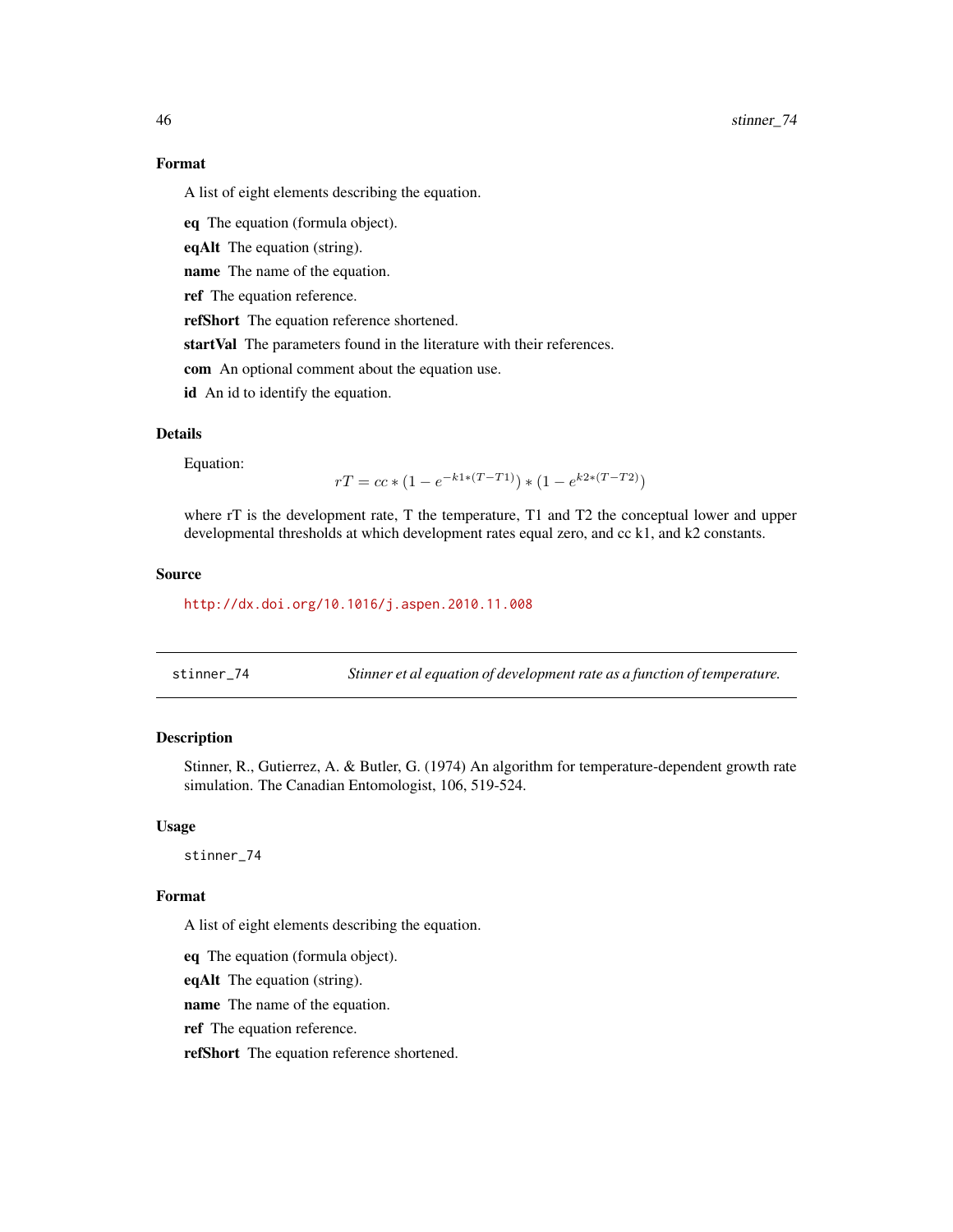<span id="page-46-0"></span>startVal The parameters found in the literature with their references.

com An optional comment about the equation use.

id An id to identify the equation.

#### Details

Equation:

and

$$
rT = \frac{C}{1 + e^{k1 + k2*T}}
$$

$$
rT = \frac{C}{1 + e^{k1 + k2*(2*Topt - T)}}
$$

where  $rT$  is the development rate, T the temperature, Topt the optimum temperature, k1 and k2 constants. "[...] the relationship [is] inverted when the temperature is above an optimum [...]  $T = 2$ \* Topt - T for T >= Topt." Stinner et al. 1974.

#### Source

<http://dx.doi.org/10.4039/Ent106519-5>

taylor\_81 *Taylor equation of development rate as a function of temperature.*

#### Description

Taylor, F. (1981) Ecology and evolution of physiological time in insects. American Naturalist, 1-23.

Lamb, RJ. (1992) Developmental rate of Acyrthosiphon pisum (Homoptera: Aphididae) at low temperatures: implications for estimating rate parameters for insects. Environmental Entomology 21(1): 10-19.

#### Usage

taylor\_81

#### Format

A list of eight elements describing the equation.

eq The equation (formula object).

eqAlt The equation (string).

name The name of the equation.

ref The equation reference.

refShort The equation reference shortened.

startVal The parameters found in the literature with their references.

com An optional comment about the equation use.

id An id to identify the equation.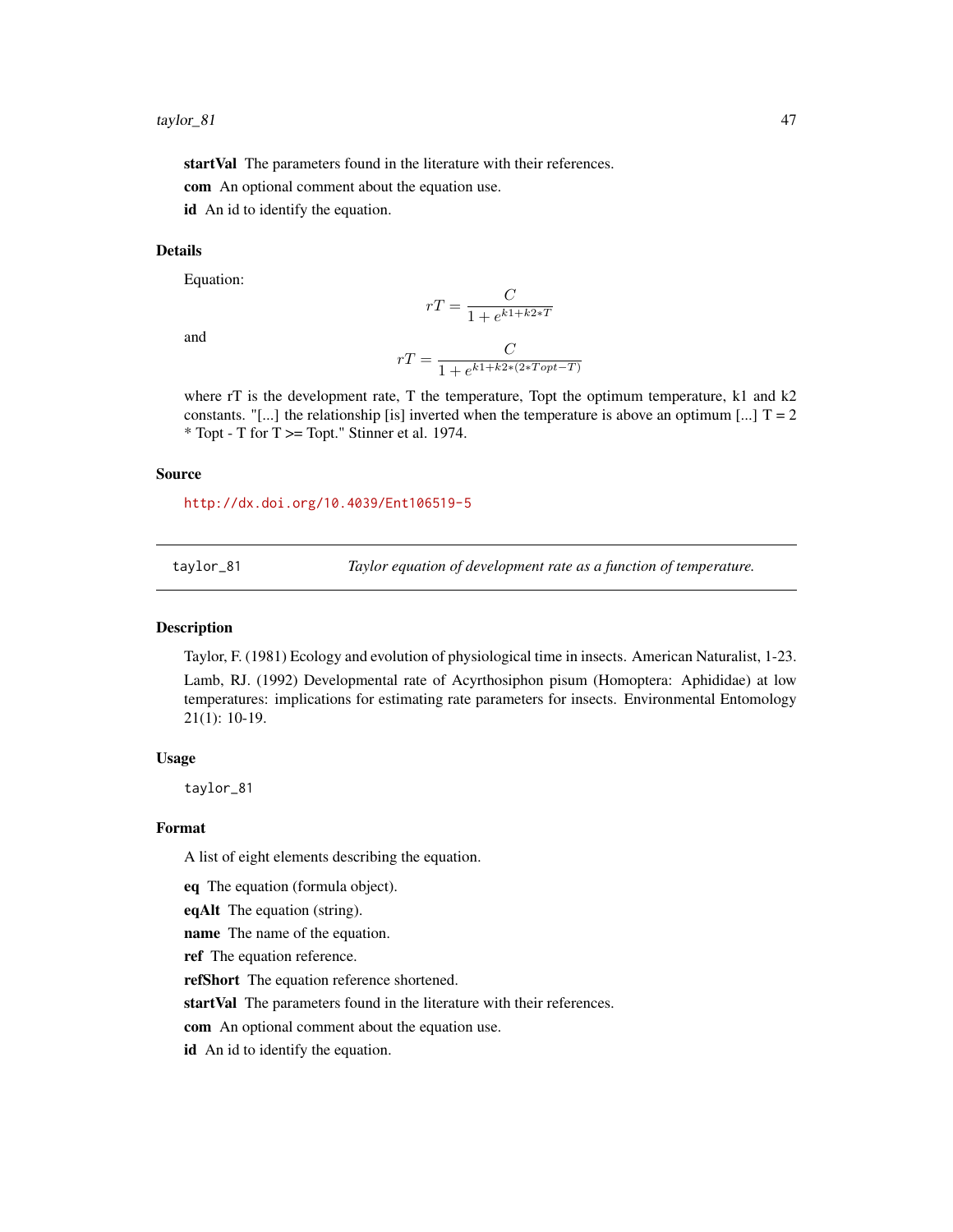## Details

Equation:

$$
rT = Rm * e^{-\frac{1}{2} * (\frac{T - Tm}{T_o})^2}
$$

where rT is the development rate, T the temperature, Rm the maximum development rate, Tm the optimum temperature, and To the rate at which development rate falls away from Tm.

#### Source

<http://www.jstor.org/stable/2460694>

| wagner_88 | Hagstrum et Milliken equation of development rate as a function of |
|-----------|--------------------------------------------------------------------|
|           | temperature retrieved from Wagner 1984.                            |

# Description

Hagstrum, D.W., Milliken, G.A. (1988) Quantitative analysis of temperature, moisture, and diet factors affecting insect development. Annals of the Entomological Society of America 81(4): 539- 46.

Wagner, T.L., Wu, H.I., Sharpe, P.S.H., Schoolfield, R.M., Coulson, R.N. (1984) Modeling insect development rates: a literature review and application of a biophysical model. Annals of the Entomological Society of America 77(2): 208-20.

#### Usage

wagner\_88

# Format

A list of eight elements describing the equation.

eq The equation (formula object).

eqAlt The equation (string).

name The name of the equation.

ref The equation reference.

refShort The equation reference shortened.

startVal The parameters found in the literature with their references.

com An optional comment about the equation use.

id An id to identify the equation.

<span id="page-47-0"></span>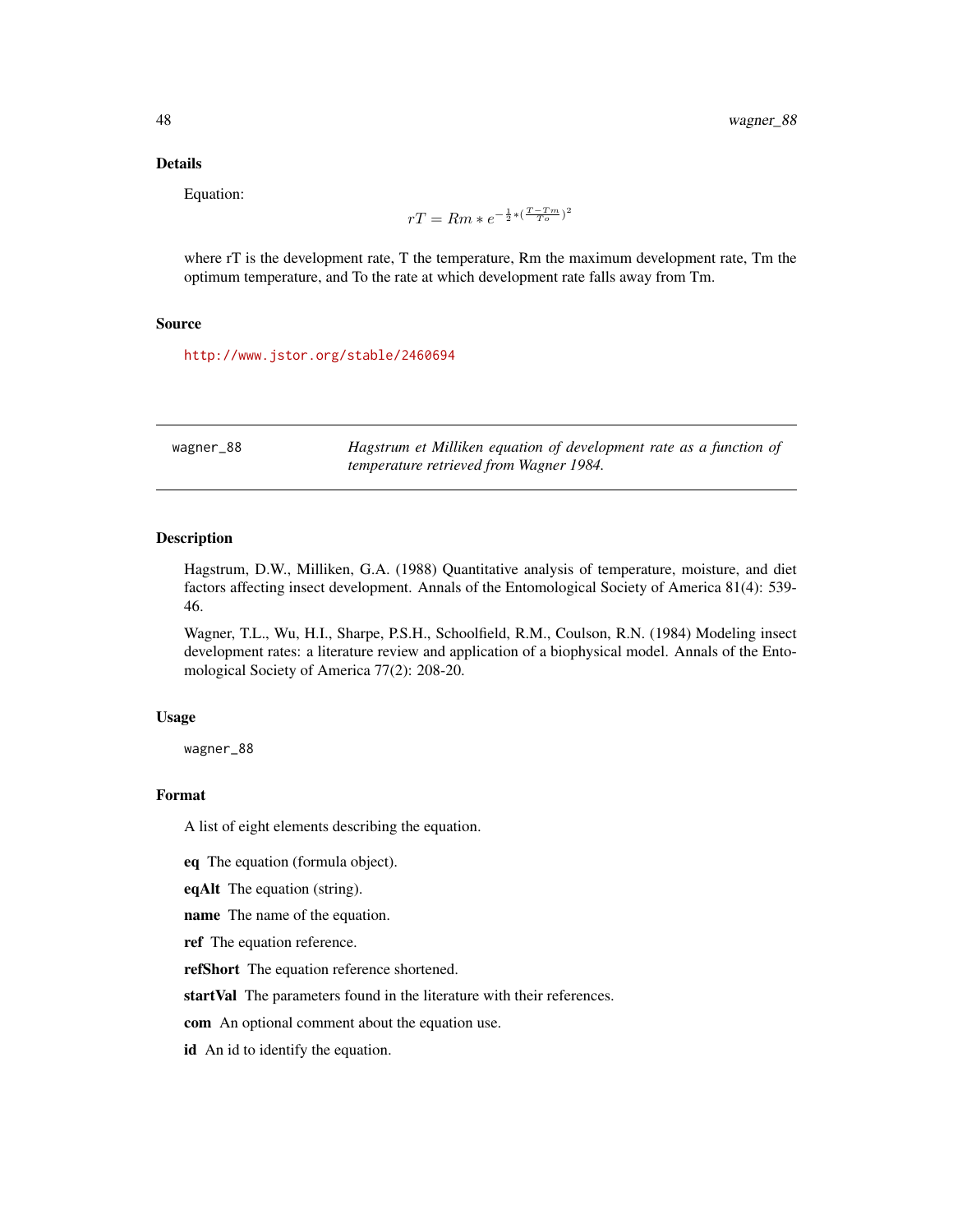# <span id="page-48-0"></span>wangengel\_98 49

## Details

Equation:

$$
rT=\frac{1}{\frac{1+e^{\frac{c\sigma}{1.987}*(\frac{1}{dd}-\frac{1}{T+273.16})}}{aa*\frac{T+273.16}{298.15}*\frac{bb}{e}^{\frac{1}{1.987}*(\frac{1}{298.15}-\frac{1}{T+273.16})}}
$$

where rT is the development rate, T the temperature, and aa, bb, cc, and dd are thermodynamic parameters.

#### Source

```
https://doi.org/10.1093/aesa/77.2.208
http://dx.doi.org/10.1093/aesa/81.4.539
```

| wangengel_98 | Wang and Engel equation of development rate as a function of temper- |
|--------------|----------------------------------------------------------------------|
|              | ature.                                                               |

# Description

Wang, E., and Engel, T. (1998) Simulation of phenological development of wheat crops. Agricultural systems 58(1): 1-24.

#### Usage

wangengel\_98

#### Format

A list of eight elements describing the equation.

eq The equation (formula object).

eqAlt The equation (string).

name The name of the equation.

ref The equation reference.

refShort The equation reference shortened.

startVal The parameters found in the literature with their references.

com An optional comment about the equation use.

id An id to identify the equation.

#### Details

Equation:

$$
rT = \frac{2 * (T - Tmin)^{aa} * (Topt - Tmin)^{aa} - (T - Tmin)^{2 * aa}}{(Topt - Tmin)^{2 * aa}}
$$

where rT is the development rate, T the temperature, Tmin the minimum temperature, Topt the optimum temperature, and aa a constant.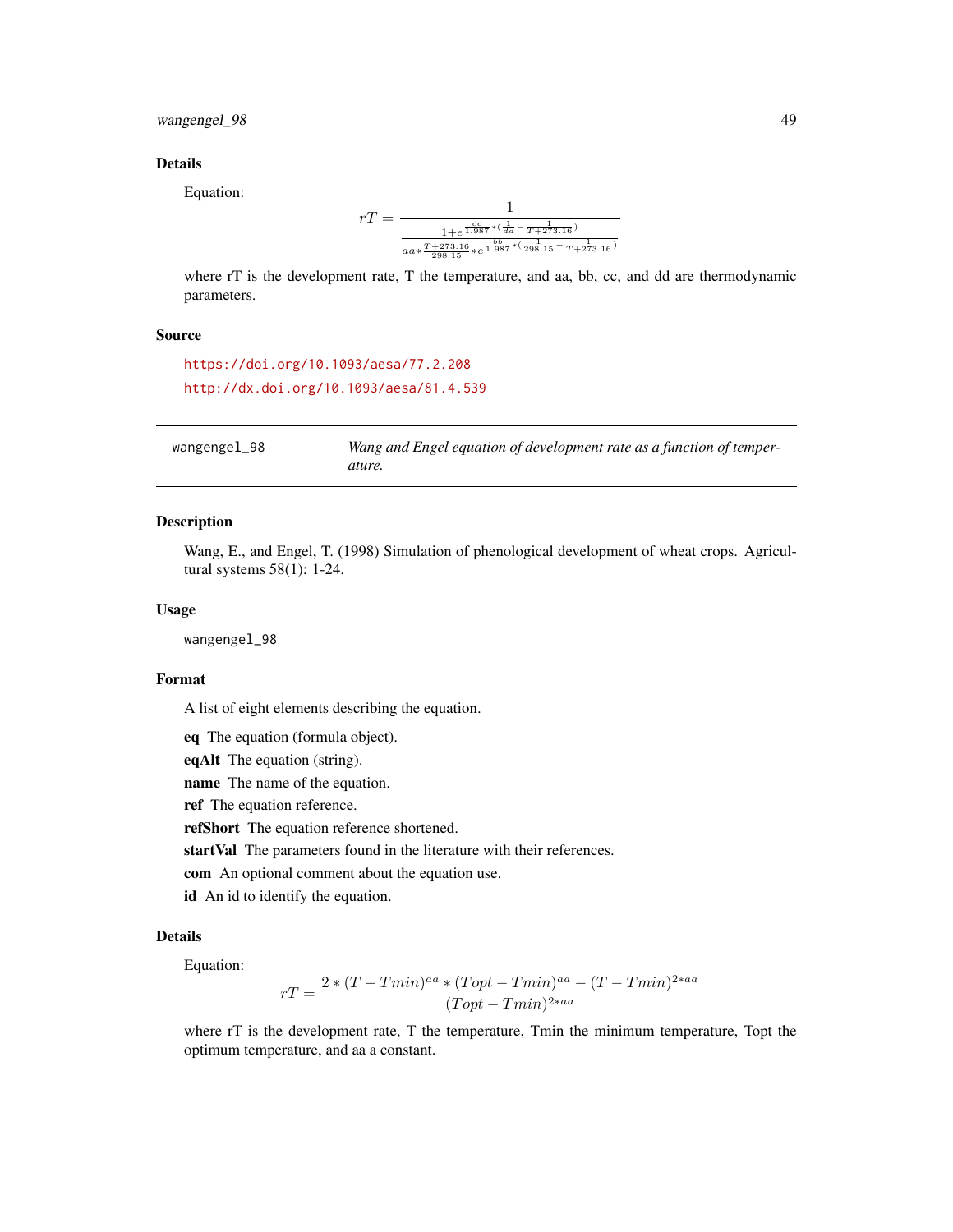# <span id="page-49-0"></span>Source

[http://dx.doi.org/10.1016/S0308-521X\(98\)00028-6](http://dx.doi.org/10.1016/S0308-521X(98)00028-6)

wang\_82 *Wang et al. equation of development rate as a function of temperature.*

## Description

Wang, R., Lan, Z. and Ding, Y. (1982) Studies on mathematical models of the relationship between insect development and temperature. Acta Ecol. Sin, 2, 47-57.

# Usage

wang\_82

## Format

A list of eight elements describing the equation.

eq The equation (formula object).

eqAlt The equation (string).

name The name of the equation.

ref The equation reference.

refShort The equation reference shortened.

startVal The parameters found in the literature with their references.

com An optional comment about the equation use.

id An id to identify the equation.

## Details

Equation:

$$
rT = \frac{K}{1 + e^{-r*(T-T0)}} * (1 - e^{-\frac{T-TL}{aa}}) * (1 - e^{-\frac{TH-T}{aa}})
$$

where rT is the development rate, T the temperature, and K, r, T0, TH, and TL constants.

## Source

<http://en.cnki.com.cn>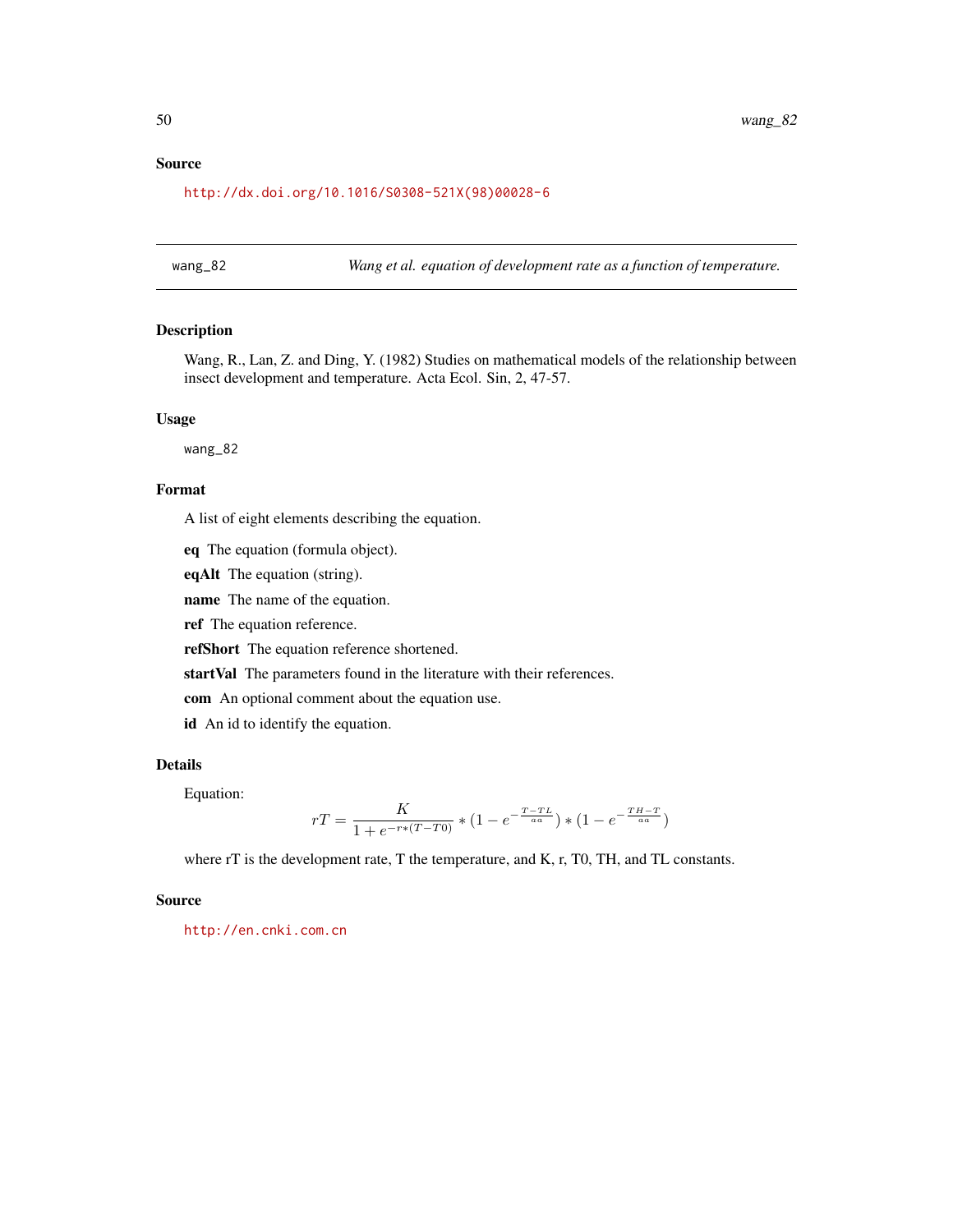# <span id="page-50-0"></span>Index

∗Topic datasets analytis\_77 , [3](#page-2-0) bayoh\_03 , [4](#page-3-0) beta\_16 , [5](#page-4-0) beta\_95 , [6](#page-5-0) bieri1\_83 , [7](#page-6-0) briere1\_99 , [8](#page-7-0) briere2\_99 , [9](#page-8-0) campbell\_74 , [10](#page-9-0) damos\_08 , [12](#page-11-0) damos\_11 , [13](#page-12-0) davidson\_44 , [14](#page-13-0) devRateEqList , [16](#page-15-0) exTropicalMoth, [25](#page-24-0) harcourtYee\_82 , [26](#page-25-0) hilbertLogan\_83 , [27](#page-26-0) janisch\_32 , [28](#page-27-0) kontodimas\_04 , [29](#page-28-0) lactin1\_95 , [30](#page-29-0) lactin2\_95 , [31](#page-30-0) lamb\_92 , [32](#page-31-0) logan10\_76 , [33](#page-32-0) logan6\_76 , [34](#page-33-0) perf2\_11 , [35](#page-34-0) poly2 , [36](#page-35-0) poly4 , [36](#page-35-0) ratkowsky\_82, [37](#page-36-0) ratkowsky\_83 , [38](#page-37-0) regniere\_12 , [39](#page-38-0) rootsq\_82 , [40](#page-39-0) schoolfield\_81 , [43](#page-42-0) schoolfieldHigh\_81 , [41](#page-40-0) schoolfieldLow\_81 , [42](#page-41-0) sharpeDeMichele\_77 , [44](#page-43-0) shi\_11, [45](#page-44-0) stinner\_74 , [46](#page-45-0) taylor\_81 , [47](#page-46-0) wagner\_88, [48](#page-47-0) wang\_82, <mark>5</mark>0

wangengel\_98 , [49](#page-48-0) analytis\_77 , [3](#page-2-0) bayoh\_03 , [4](#page-3-0) beta\_16 , [5](#page-4-0) beta\_95,[6](#page-5-0) bieri1\_83 , [7](#page-6-0) briere1\_99,[8](#page-7-0) briere2\_99 , [9](#page-8-0) campbell\_74, [10](#page-9-0) compDifDays , [11](#page-10-0) compDifDaysDf , [11](#page-10-0) damos\_08 , [12](#page-11-0) damos\_11 , [13](#page-12-0) davidson\_44 , [14](#page-13-0) devRate , [15](#page-14-0) devRate-package *(*devRate *)* , [15](#page-14-0) devRateEqList , [16](#page-15-0) devRateFind , [16](#page-15-0) devRateIBM , [17](#page-16-0) devRateIBMdataBase , [18](#page-17-0) devRateIBMgen , [19](#page-18-0) devRateIBMPlot , [19](#page-18-0) devRateInfo, [20](#page-19-0) devRateMap , [21](#page-20-0) devRateModel , [21](#page-20-0) devRatePlot, [23](#page-22-0) devRatePlotInfo , [24](#page-23-0) devRatePrint , [24](#page-23-0) exTropicalMoth, [25](#page-24-0) harcourtYee\_82 , [26](#page-25-0) hilbertLogan\_83 , [27](#page-26-0) janisch\_32 , [28](#page-27-0) kontodimas\_04 , [29](#page-28-0)